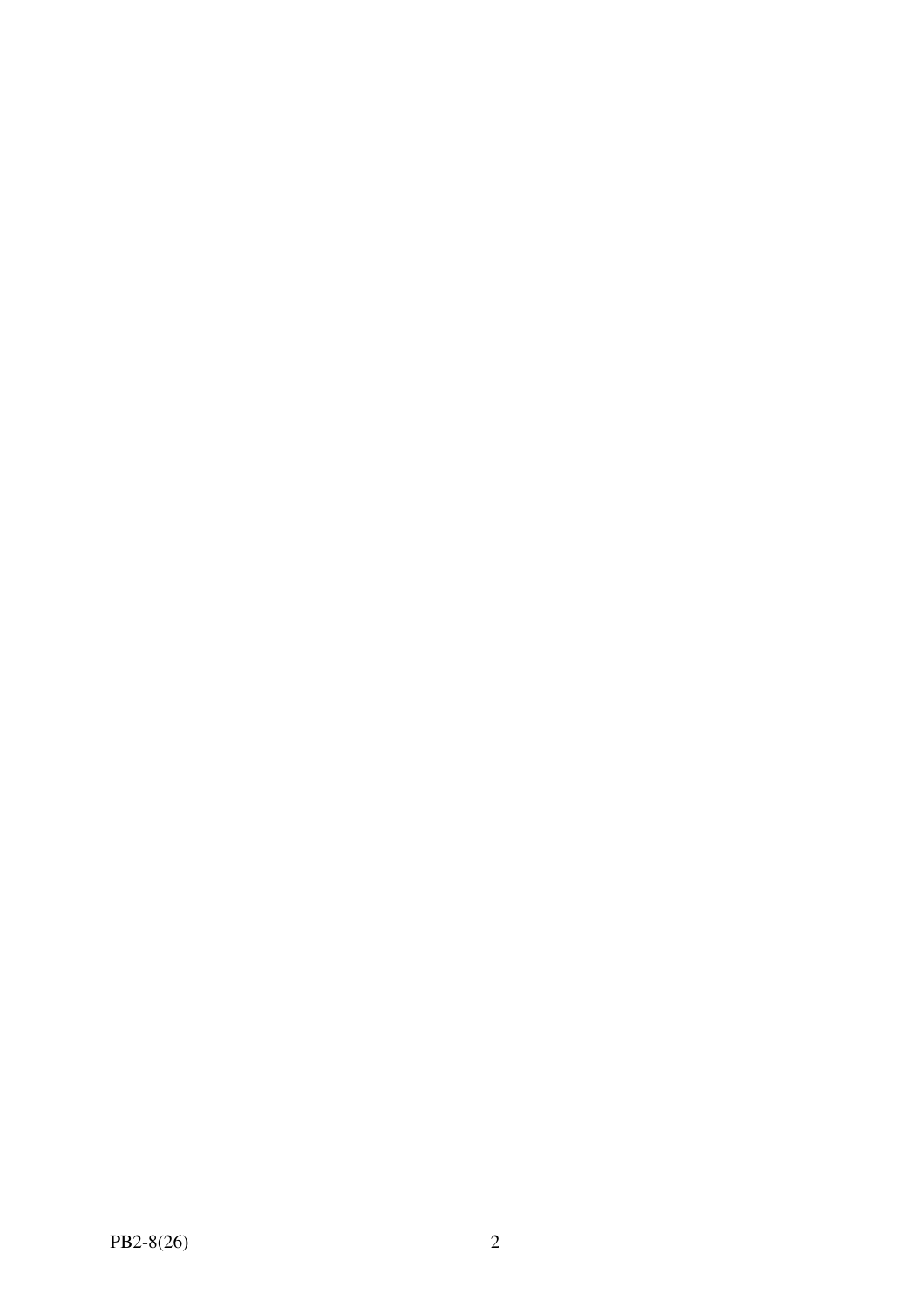## **PB2-8 (26)**

# **FLDWARN for the Warrego River basin**

### **1 December 2010 to 31 January 2011**

TO::BOM623 IDQ20845 Australian Government Bureau of Meteorology Queensland FLOOD WARNING FOR THE WARREGO RIVER Issued at 9:40 AM on Wednesday the 1st of December 2010 by the Bureau of Meteorology, Brisbane. Minor flooding continues in the Nive and Warrego Rivers. In the Nive River at Biddenham minor flood levels are expected to continue easing into Thursday. Minor flood levels at The 27 Mile Garden are currently easing following a peak overnight at 2.71 metres. River levels at Charleville are expected to remain below minor flood level. River levels at Bakers Bend continue to ease with renewed rises possible later this week following rainfall in the Ward River catchment. River levels at Wyandra will stay below minor this week with minor flooding occurring in the Wallen area. Moderate flooding is forecast downstream between Cunnamulla and Rocky into next week. Next Issue: The next warning will be issued at about 10am Thursday. Latest River Heights: Warrego R at Augathella \* 2.15m falling 08:00 AM WED 01/12/10 Nive R at Biddenham \* 2.44m steady 08:40 AM WED 01/12/10 Warrego R at The 27 Mile Garden \* 2.54m falling 08:00 AM WED 01/12/10 Ward R at Binnowee \* 3.85m falling 08:20 AM WED 01/12/10 Warrego R at Bakers Bend \* 4.77m falling 08:50 AM WED 01/12/10 Warrego R at Wyandra \* 5.51m steady 08:00 AM WED 01/12/10 Warrego R at Wallen 5.05m rising slowly 09:00 AM WED 01/12/10 Warrego R at Wallen \* 5.48m rising 08:00 AM WED 01/12/10 Warrego R at Cunnamulla Weir \* 6.38m steady 08:00 AM WED 01/12/10 Warrego R at Rocky 2.74m rising 06:00 AM WED 01/12/10 Warrego R at Barringun No.2 1.37m steady 08:00 AM WED 01/12/10  $*$  from automatic station Warnings and River Height Bulletins are available at http://www.bom.gov.au/qld/flood/ . Flood Warnings are also available on telephone 1300 659 219 at a low call cost of 27.5 cents, more from mobile, public and satellite phones.

TO::BOM623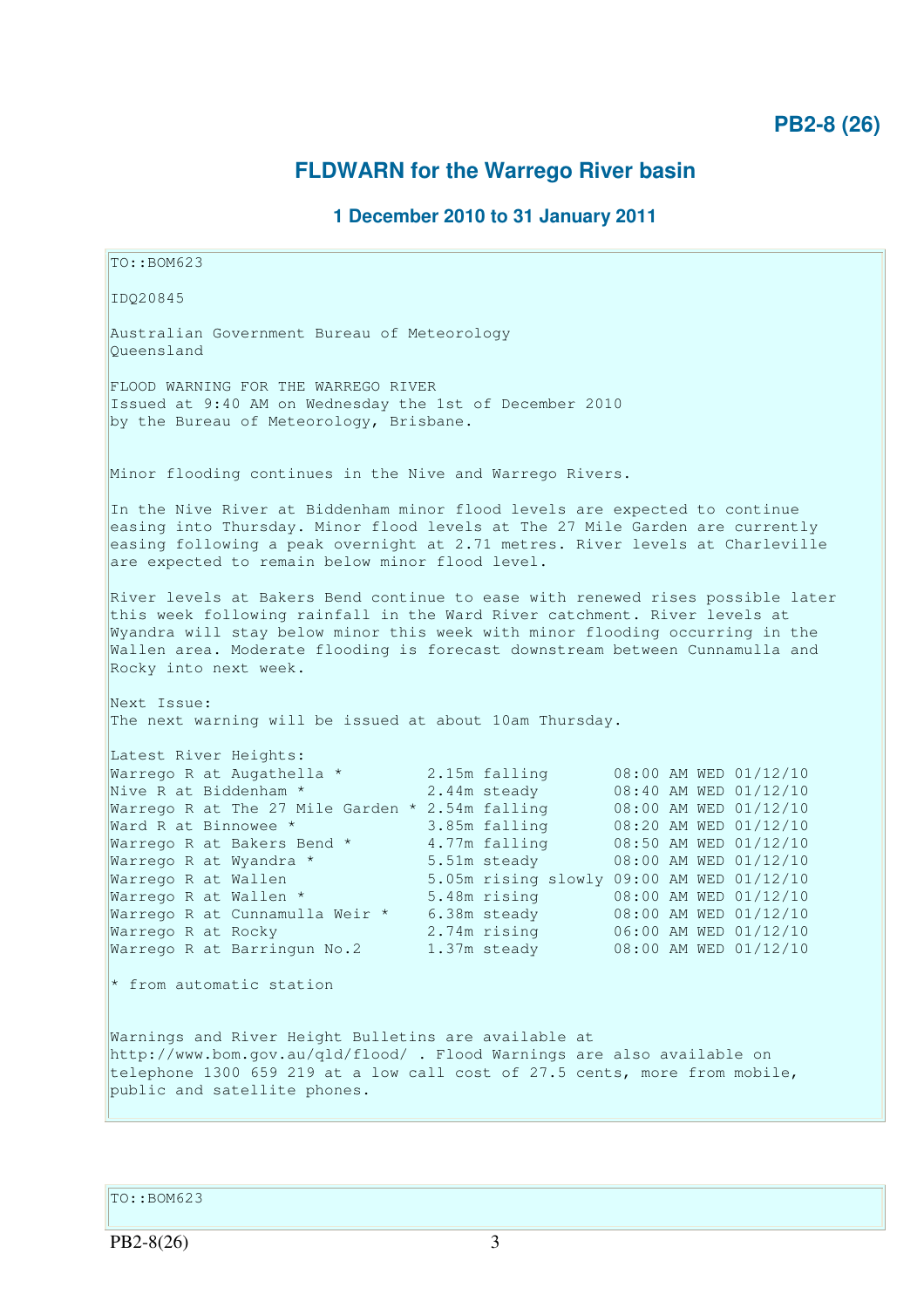IDQ20845 Australian Government Bureau of Meteorology Queensland FLOOD WARNING FOR THE WARREGO RIVER Issued at 10:19 AM on Thursday the 2nd of December 2010 by the Bureau of Meteorology, Brisbane. Minor flooding continues to ease in the Nive River above Charleville. Minor flooding continues a slow rise further downstream between Wallen and Rocky. Minor flood levels are expected to continue easing along the Nive River at Biddenham. River levels at Charleville are expected to remain below minor flood level. River levels at Bakers Bend continue to ease with renewed rises and a return to minor flood levels possible later this week. River levels at Wyandra will stay below minor this week. Minor flooding continues a slow rise in the Wallen area and downstream through to Rocky, with moderate flooding forecast between Cunnamulla and Rocky going into this weekend and next week. Weather Forecast: Scattered showers and thunderstorms tending isolated in the far southwest. Next Issue: The next warning will be issued at about 10am Friday. Latest River Heights: Warrego R at Augathella \* 1.95m falling 08:00 AM THU 02/12/10 Nive R at Biddenham \* 2.22m steady 08:20 AM THU 02/12/10 Warrego R at The 27 Mile Garden \* 1.97m falling 08:40 AM THU 02/12/10 Ward R at Binnowee \* 3.07m falling 08:10 AM THU 02/12/10 Warrego R at Bakers Bend \* 4.19m falling 08:30 AM THU 02/12/10 Warrego R at Wyandra \* 5.33m falling 08:00 AM THU 02/12/10 Warrego R at Wallen \* 5.87m rising 08:00 AM THU 02/12/10 Warrego R at Cunnamulla Weir \* 6.62m rising 08:20 AM THU 02/12/10 Warrego R at Rocky 3.34m rising 09:00 AM THU 02/12/10 Warrego R at Barringun No.2 1.85m steady 07:00 AM THU 02/12/10 \* automatic station. Warnings and River Height Bulletins are available at http://www.bom.gov.au/qld/flood/ . Flood Warnings are also available on telephone 1300 659 219 at a low call cost of 27.5 cents, more from mobile, public and satellite phones.

#### TO::BOM623

IDQ20845

Australian Government Bureau of Meteorology Queensland

FLOOD WARNING FOR THE WARREGO RIVER Issued at 9:51 AM on Friday the 3rd of December 2010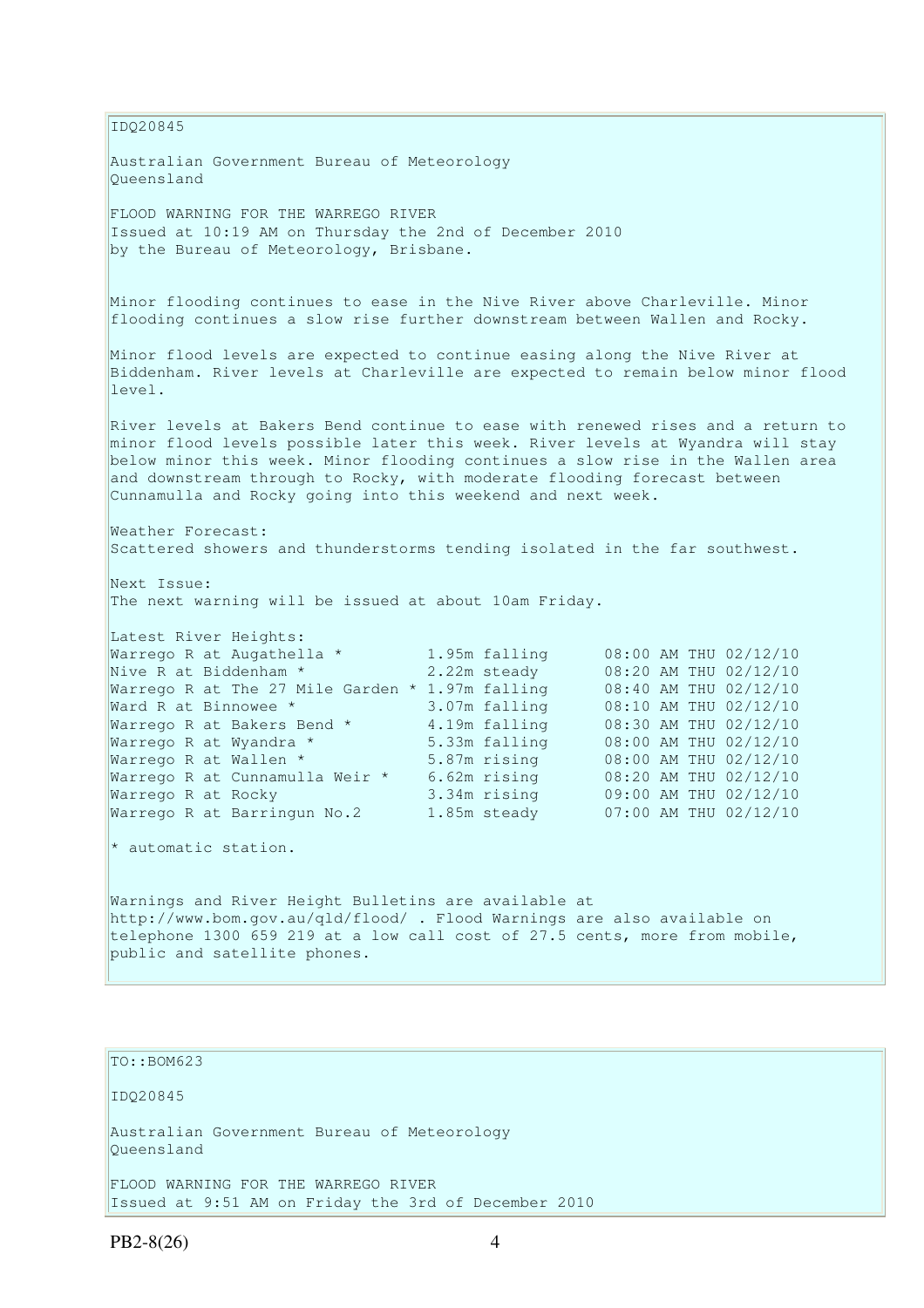by the Bureau of Meteorology, Brisbane. Minor flooding continues to ease in the Nive River above Charleville. Minor flooding continues a slow rise further downstream between Wallen and Rocky. Minor flood levels are expected to continue easing along the Nive River at Biddenham. River levels at Charleville are expected to remain below minor flood level. River levels at Bakers Bend continue to ease with renewed rises and a return to minor flood level possible into the weekend. River levels at Wyandra will stay below minor this week. Minor flooding has peaked in the Wallen area with minor to moderate flooding rising between Cunnamulla and Rocky. A moderate flood peak of around 7.0 metres is expected at Cunnamulla in the early hours of Saturday morning. Predicted River Heights/Flows: Cunnamulla: Peak around 7.0 metres early Saturday morning. Weather Forecast: Scattered showers and thunderstorms, with rain areas clearing east during the evening. Some moderate to heavy falls. Next Issue: The next warning will be issued at about 10am Saturday. Latest River Heights: %Latest River Heights:<br>
Warrego R at Lochinvar 3.50m rising 09:00 AM FRI 03/12/10<br>
Marrego R at Augathella \* 2.00m rising 08:10 AM FRI 03/12/10<br>
Warrego R at The 27 Mile Garden \* 1.57m steady 08:00 AM FRI 03/12/10<br>
Warrego Hoganthulla Ck at Wetlands 3.80m steady Warrego R at Augathella \* 2.00m rising<br>Nive R at Biddenham \* 2.17m steady Nive R at Biddenham \* 2.17m steady 08:00 AM FRI 03/12/10 Warrego R at The 27 Mile Garden \* 1.57m steady 08:20 AM FRI 03/12/10 Warrego R at Charleville  $\begin{array}{ccc} 1.95m & \text{falling} \\ \text{Ward R at Binnowee} & 2.17m & \text{falling} \end{array}$ Ward R at Binnowee \* 2.17m falling 08:20 AM FRI 03/12/10 Warrego R at Bakers Bend \* 3.74m falling 08:30 AM FRI 03/12/10 Warrego R at Wyandra \* 4.87m falling<br>Warrego R at Wallen \* 5.77m falling Warrego R at Wallen \* 5.77m falling<br>Warrego R at Cunnamulla Weir \* 6.83m rising Warrego R at Cunnamulla Weir \* 6.83m rising 08:10 AM FRI 03/12/10 Warrego R at Rocky 3.76m rising 09:00 AM FRI 03/12/10 Warrego R at Barringun No.2 2.07m rising 08:00 AM FRI 03/12/10  $*$  from automatic station Warnings and River Height Bulletins are available at http://www.bom.gov.au/qld/flood/ . Flood Warnings are also available on telephone 1300 659 219 at a low call cost of 27.5 cents, more from mobile, public and satellite phones.

TO::BOM623 IDQ20845 Australian Government Bureau of Meteorology Queensland

FLOOD WARNING FOR THE WARREGO RIVER

 $PB2-8(26)$  5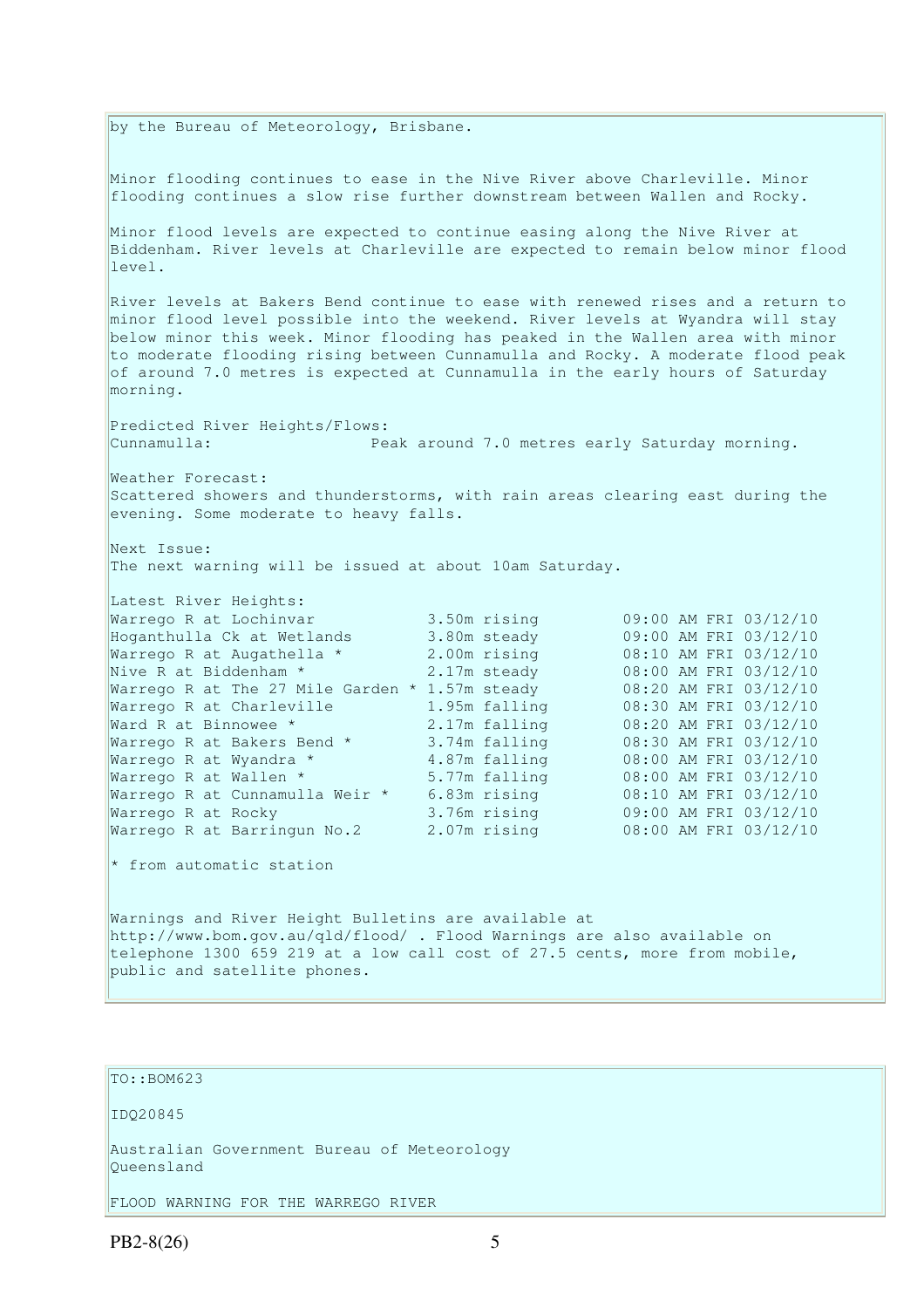Issued at 12:15 PM on Friday the 3rd of December 2010 by the Bureau of Meteorology, Brisbane.

Rainfall overnight has led to sharp river level rises in the upper Warrego catchment. Moderate flood levels should be expected over the weekend at Augathella with further rises possible. More rainfall is forecast.

Heavy rainfall in the upper Warrego catchment overnight has resulted in sharp rises along Hoganthulla Creek at Wetlands and at Lochinvar along the Warrego River with minor to moderate flood levels. Fast river level rises should be expected at Augathella today with moderate river levels of at least 5 metres forecast through the weekend.

Minor flood levels are expected to continue falling along the Nive River at Biddenham. River levels at Charleville are expected to rise over the weekend with a flood level of at least around 4 metres expected early next week. Further forecasts will be made as upstream peaks are observed.

River levels at Bakers Bend continue to ease with renewed rises next week. River levels at Wyandra will stay below minor this week. Minor to moderate flooding is rising between Cunnamulla and Rocky. A moderate flood peak of around 7.0 metres is expected at Cunnamulla during Saturday.

Predicted River Heights/Flows: Cunnamulla: Peak around 7.0 metres early Saturday morning.

Weather Forecast: Scattered showers and thunderstorms, with rain areas clearing east during the evening. Some moderate to heavy falls.

Next Issue: The next warning will be issued at about 4pm Friday.

| Latest River Heights:             |                     |                                            |
|-----------------------------------|---------------------|--------------------------------------------|
| Warrego R at Lochinvar            | 3.5m rising         | 09:00 AM FRI 03/12/10                      |
| Hoganthulla Ck at Wetlands        | 4.6m falling slowly | 11:00 AM FRI 03/12/10                      |
| Warrego R at Augathella *         | 2.08m rising        | 11:40 AM FRI 03/12/10                      |
| Nive R at Biddenham *             | 2.15m steady        | 11:20 AM FRI 03/12/10                      |
| Warrego R at The 27 Mile Garden * | 1.55m steady        | 11:00 AM FRI 03/12/10                      |
| Warrego R at Charleville          | 1.95m falling       | 08:30 AM FRI 03/12/10                      |
| Ward R at Binnowee *              | 2.05m falling       | 11:40 AM FRI 03/12/10                      |
| Warrego R at Bakers Bend *        | 3.65m falling       | 11:20 AM FRI 03/12/10                      |
| Warrego R at Wyandra *            | 4.82m falling       | 11:00 AM FRI 03/12/10                      |
| Warrego R at Wallen               |                     | 5.28m falling slowly 08:30 AM FRI 03/12/10 |
| Warrego R at Wallen *             | 5.74m falling       | 11:00 AM FRI 03/12/10                      |
| Warrego R at Cunnamulla Weir *    | 6.84m rising        | 11:00 AM FRI 03/12/10                      |
| Warrego R at Rocky                | 3.76m rising        | 09:00 AM FRI 03/12/10                      |
| Warrego R at Barringun No.2       | 2.07m rising        | 09:00 AM FRI 03/12/10                      |
|                                   |                     |                                            |
| *automatic station                |                     |                                            |

Warnings and River Height Bulletins are available at http://www.bom.gov.au/qld/flood/ . Flood Warnings are also available on telephone 1300 659 219 at a low call cost of 27.5 cents, more from mobile, public and satellite phones.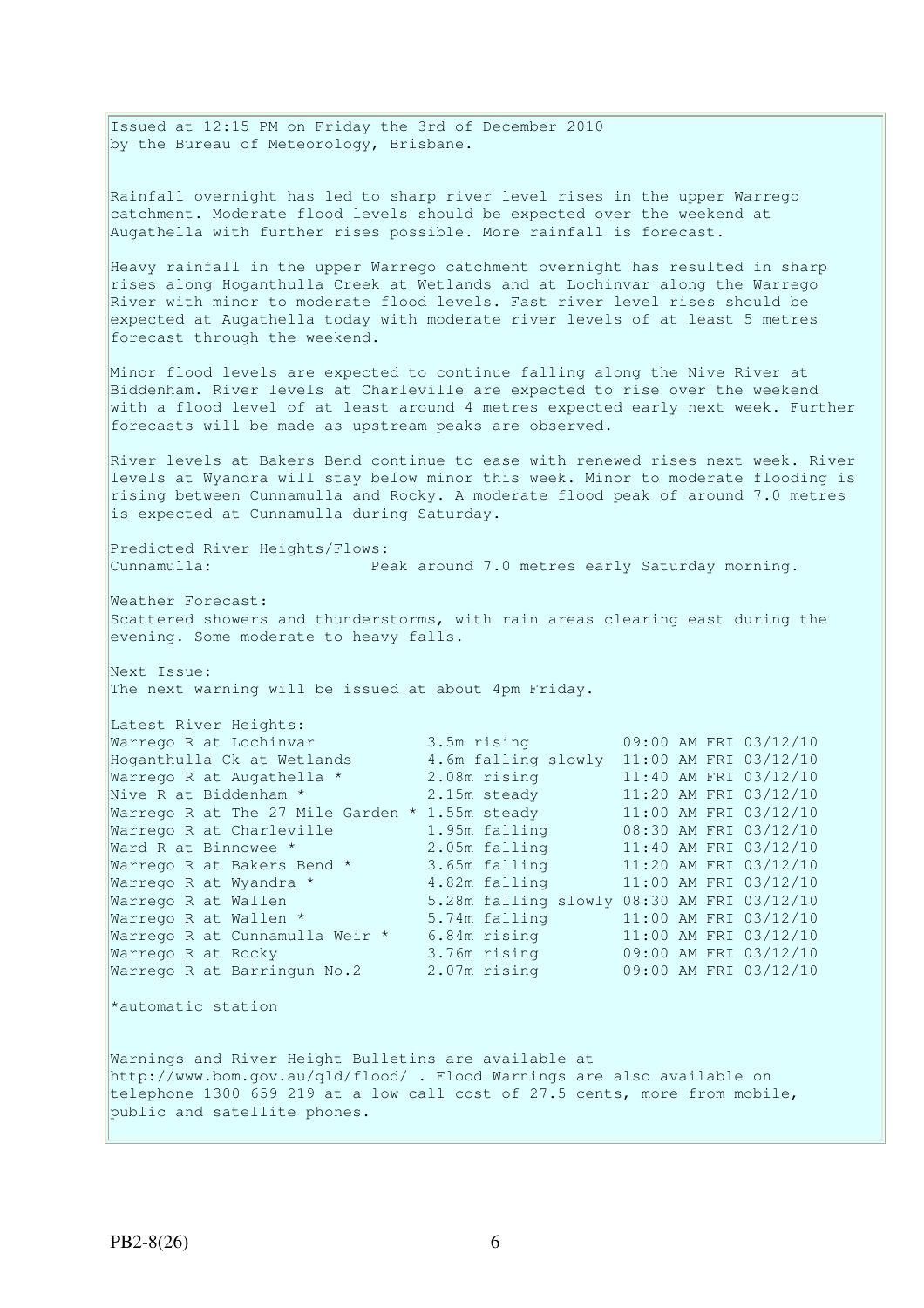TO::BOM623 IDQ20845 Australian Government Bureau of Meteorology Queensland FLOOD WARNING FOR THE WARREGO RIVER Issued at 3:54 PM on Friday the 3rd of December 2010 by the Bureau of Meteorology, Brisbane. Rainfall overnight has led to sharp river level rises in the upper Warrego catchment. Moderate flood levels should be expected over the weekend at Augathella with further rises possible. Heavy rainfall in the upper Warrego catchment overnight has resulted in sharp rises along Hoganthulla Creek at Wetlands and at Lochinvar along the Warrego River with minor to moderate flood levels. River level rises should be expected at Augathella during Saturday with moderate river levels of at least 5 metres forecast over the weekend. Minor flood levels are expected to continue falling along the Nive River at Biddenham. River levels at Charleville are expected to rise over the weekend with a flood level of at least around 4 metres expected early next week. Further forecasts will be made as upstream peaks are observed. River levels at Bakers Bend continue to ease with renewed rises next week. River levels at Wyandra will stay below minor this week. Minor to moderate flooding is rising between Cunnamulla and Rocky. A moderate flood peak of around 7.0 metres is expected at Cunnamulla during Saturday. Predicted River Heights/Flows: Cunnamulla: Peak around 7.0 metres early Saturday morning. Next Issue: The next warning will be issued at about 10am Saturday. Latest River Heights:<br>Warrego R at Lochinvar<br>Hoganthulla Ck at Wetlands Warrego R at Lochinvar 3.5m rising 09:00 AM FRI 03/12/10 Hoganthulla Ck at Wetlands 3.6m steady 03:00 PM FRI 03/12/10 Warrego R at Augathella  $*$  2.08m steady  $02:00$  PM FRI 03/12/10 Nive R at Biddenham \* 2.13m steady 02:30 PM FRI 03/12/10 Warrego R at The 27 Mile Garden \* 1.54m steady 02:00 PM FRI 03/12/10 Warrego R at Charleville 1.95m falling 08:30 AM FRI 03/12/10 Ward R at Binnowee \* 1.94m falling 02:20 PM FRI 03/12/10 Warrego R at Bakers Bend \* 3.54m falling 02:30 PM FRI 03/12/10 Warrego R at Wyandra \* 4.77m falling 02:00 PM FRI 03/12/10 Warrego R at Wallen 5.28m falling slowly 08:30 AM FRI 03/12/10 Warrego R at Wallen \* 5.66m falling 02:00 PM FRI 03/12/10 Warrego R at Cunnamulla Weir \* 6.86m steady 02:00 PM FRI 03/12/10 Warrego R at Rocky 3.84m rising 03:00 PM FRI 03/12/10 Warrego R at Barringun No.2 2.13m steady 02:00 PM FRI 03/12/10 \*automatic station Warnings and River Height Bulletins are available at http://www.bom.gov.au/qld/flood/ . Flood Warnings are also available on telephone 1300 659 219 at a low call cost of 27.5 cents, more from mobile, public and satellite phones.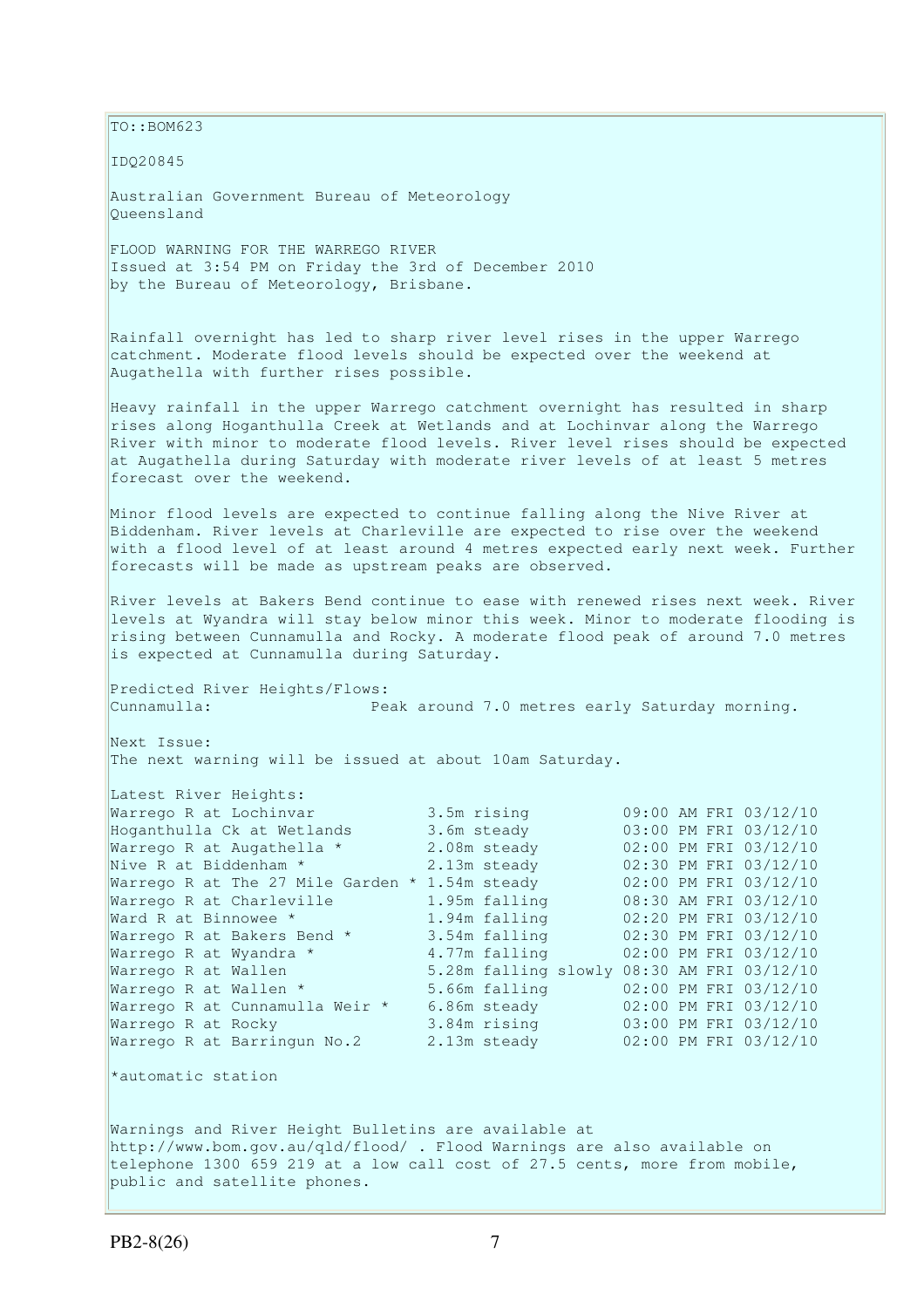$TO: **ROM623**$ 

IDQ20845

Australian Government Bureau of Meteorology Queensland

FLOOD WARNING FOR THE WARREGO RIVER Issued at 11:14 AM on Saturday the 4th of December 2010 by the Bureau of Meteorology, Brisbane.

Moderate flooding continues to rise at Augathella with minor flood levels forecast for Charleville early next week. Moderate flood levels are easing at Cunnamulla Weir following a peak recorded early Saturday morning.

River level rises causing moderate flooding are being recorded in the upper Warrego River at Augathella where a peak of around 5.7 metres is expected during Saturday. Rainfall recorded in the 24 hours to 9am this morning in the Nive River to Biddenham will produce river level rises and a return to minor flood levels.

River levels at Charleville are expected to commence rising over the weekend. The river level is expected to exceed 4 metres early next week causing only minor flooding at Charleville. Further forecasts will be made as upstream peaks are observed.

River levels at Bakers Bend continue to ease with renewed rises expected next week. River levels at Wyandra will stay below minor during the weekend before rising again next week. Minor to moderate flooding is rising between Cunnamulla and Rocky. A moderate flood peak of around 6.89 metres was recorded at Cunnamulla Weir during the early hours of Saturday.

Predicted River Heights/Flows: Warrego River at:

Latest River Heights:

Augathella Peak around 5.7 metres Saturday Charleville Exceed 4.0 metres early next week

Next Issue: The next warning will be issued at about 10am Sunday.

| Parest kiver heidurs:             |                                            |  |                       |
|-----------------------------------|--------------------------------------------|--|-----------------------|
| Warrego R at Lochinvar            | 2.50m falling slowly 09:00 AM SAT 04/12/10 |  |                       |
| Warrego R at Augathella *         | 5.36m rising                               |  | 08:20 AM SAT 04/12/10 |
| Nive R at Biddenham *             | 1.93m steady                               |  | 08:30 AM SAT 04/12/10 |
| Warrego R at The 27 Mile Garden * | 1.56m steady                               |  | 08:30 AM SAT 04/12/10 |
| Ward R at Oakpark                 | 2.00m steady                               |  | 06:00 AM SAT 04/12/10 |
| Ward R at Binnowee *              | 1.83m falling                              |  | 08:20 AM SAT 04/12/10 |
| Warrego R at Bakers Bend *        | 2.94m falling                              |  | 08:30 AM SAT 04/12/10 |
| Warrego R at Wyandra *            | 4.58m steady                               |  | 08:00 AM SAT 04/12/10 |
| Warrego R at Wallen *             | 5.27m steady                               |  | 08:00 AM SAT 04/12/10 |
| Warrego R at Cunnamulla Weir *    | 6.88m steady                               |  | 08:00 AM SAT 04/12/10 |
| Warrego R at Rocky                | 3.99m rising slowly                        |  | 06:00 AM SAT 04/12/10 |
| Warrego R at Barringun No.2       | 2.44m steady                               |  | 10:00 AM SAT 04/12/10 |
| * from automatic station          |                                            |  |                       |

Warnings and River Height Bulletins are available at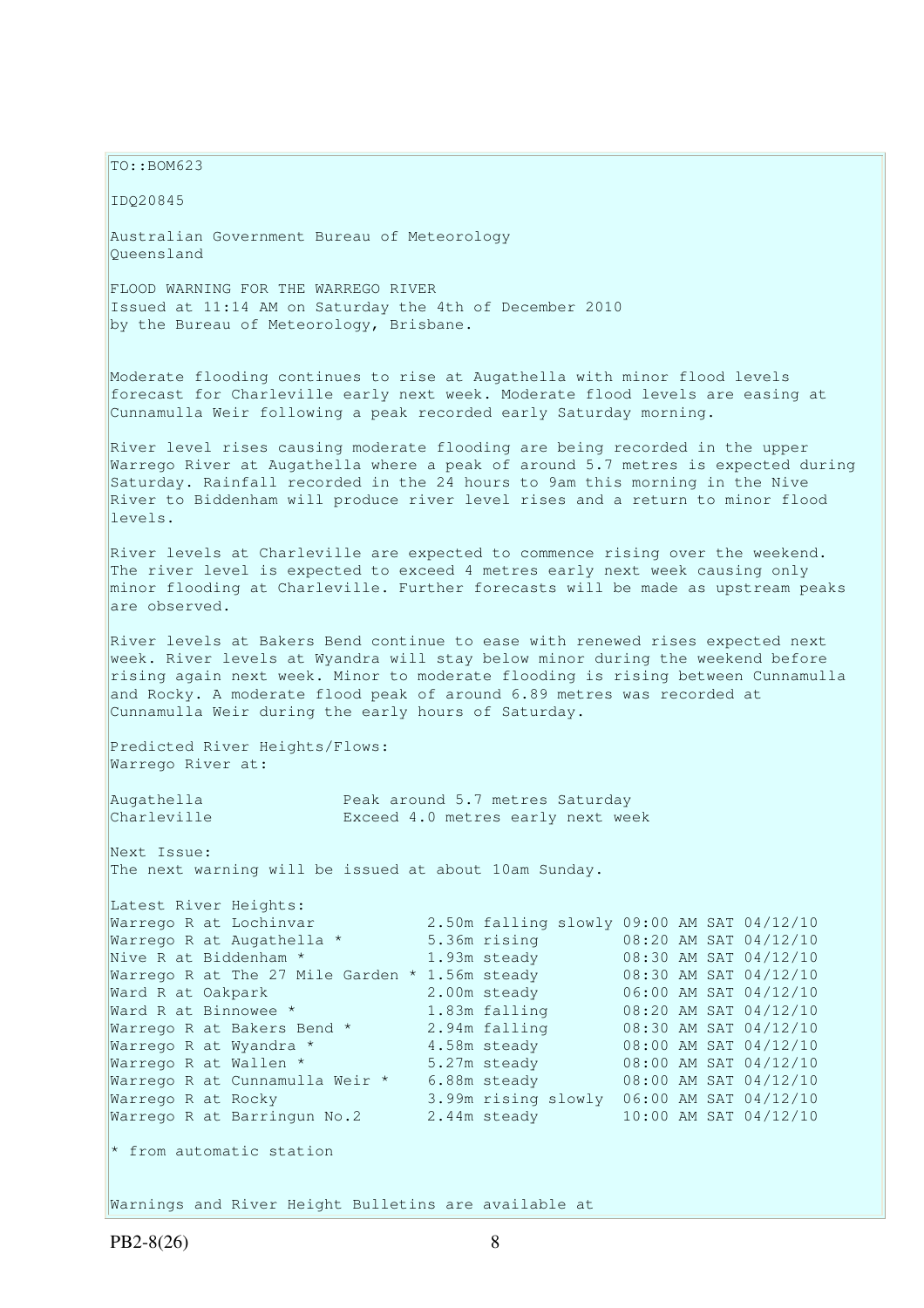http://www.bom.gov.au/qld/flood/ . Flood Warnings are also available on telephone 1300 659 219 at a low call cost of 27.5 cents, more from mobile, public and satellite phones.

 $TO: **ROM623**$ IDQ20845 Australian Government Bureau of Meteorology Queensland FLOOD WARNING FOR THE WARREGO RIVER Issued at 10:13 AM on Sunday the 5th of December 2010 by the Bureau of Meteorology, Brisbane. Moderate flooding is easing on the Warrego River at Augathella. Minor flooding is rising at the 27 Mile Garden with moderate flooding expected during Sunday, which will see a return to minor flood levels at Charleville in the next few days. Moderate flooding is nearing a peak at Rocky. A moderate flood peak of 5.68 metres was recorded in the upper Warrego River at Augathella at midnight Saturday, with moderate flood levels currently easing. Minor flooding is easing in the Nive River at Biddenham. River rises and minor flooding is occurring at the 27 Mile Garden, with moderate flooding expected during Sunday. River rises and some minor flooding is expected downstream at Charleville during the next few days. Further forecasts will be made once upstream peaks are observed. Renewed rises and minor flooding are occurring on the Ward River at Oakpark. River levels at Bakers Bend continue to ease with renewed rises and a return to minor flood levels expected during this week. Minor flooding is easing downstream at Cunnamulla, with moderate flooding nearing a peak at Rocky during Sunday. At 8am the river level at Rocky was 4.09 metres, which is about 3.09 metres above the level of the crossing. Predicted River Heights/Flows: Warrego River at: Charleville Exceed 4.0 metres (minor) early this week. Weather Forecast: Fine, with increasing scattered showers and thunderstorms developing during this week. Next Issue: The next warning will be issued at about 10am Monday. Latest River Heights: Warrego R at Lochinvar 1.4m falling 09:00 AM SUN 05/12/10<br>Warrego R at Augathella \* 5.57m falling 08:20 AM SUN 05/12/10 Warrego R at Augathella \* 5.57m falling 08:20 AM SUN 05/12/10 Nive R at Biddenham \* 2.2m falling 08:30 AM SUN 05/12/10 Warrego R at The 27 Mile Garden \* 2.38m rising 08:40 AM SUN 05/12/10 Ward R at Oakpark 2.5m rising slowly 05:30 AM SUN 05/12/10 Ward R at Binnowee \* 1.73m steady  $\frac{3}{2}$  08:00 AM SUN 05/12/10<br>Warrego R at Bakers Bend \* 2.24m steady 08:20 AM SUN 05/12/10 Warrego R at Bakers Bend \* 2.24m steady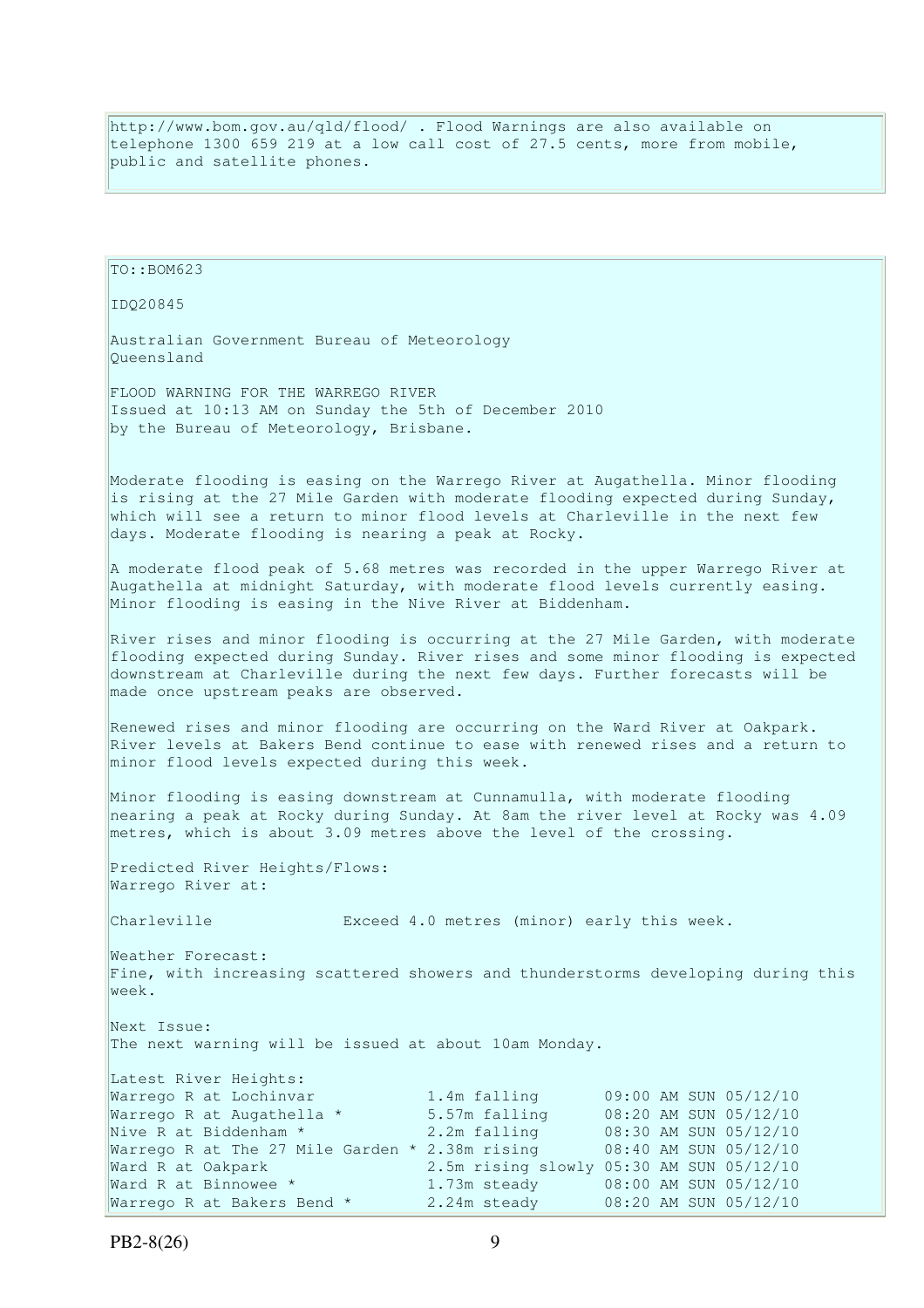Warrego R at Wyandra \* 4.12m falling 08:00 AM SUN 05/12/10 Warrego R at Wallen \* 4.76m falling 08:00 AM SUN 05/12/10 Warrego R at Cunnamulla Br 6.95m steady 09:00 AM SUN 05/12/10 Warrego R at Cunnamulla Weir \* 6.74m steady 08:00 AM SUN 05/12/10 Warrego R at Rocky 4.09m steady 09:00 AM SUN 05/12/10 Warrego R at Barringun No.2 2.77m steady 08:00 AM SUN 05/12/10 \* automatic station. Warnings and River Height Bulletins are available at http://www.bom.gov.au/qld/flood/ . Flood Warnings are also available on telephone 1300 659 219 at a low call cost of 27.5 cents, more from mobile, public and satellite phones.

```
TO::BOM623 
IDQ20845 
Australian Government Bureau of Meteorology 
Queensland 
FLOOD WARNING FOR THE WARREGO RIVER 
Issued at 9:19 AM on Monday the 6th of December 2010 
by the Bureau of Meteorology, Brisbane.
Minor flooding is nearing a peak on the upper Warrego River at the 27 Mile 
Garden, with river levels rising downstream at Charleville but expected to 
remain below the minor flood level of 4 metres. River levels continue to ease 
along the lower Warrego River downstream from Bakers Bend, with minor to 
moderate flooding easing at Cunnamulla and Rocky. 
Minor flooding continues to ease in the Nive River at Biddenham, with minor 
flooding nearing a peak on the upper Warrego River at the 27 Mile Garden. River 
rises are occurring downstream at Charleville during the next few days, but are 
expected to remain below minor flood level.
River levels on the lower Warrego River at Bakers Bend continue to ease with 
renewed rises and a return to minor flood levels expected later this week. 
Minor flooding continues to ease downstream at Cunnamulla. A moderate flood peak 
of 4.1 metres was recorded at Rocky around 3pm Sunday, with moderate flood
levels currently slowly easing. 
Weather Forecast: 
Fine. 
Next Issue: 
The next warning will be issued at about 10am Tuesday. 
Latest River Heights: 
Warrego R at Lochinvar 2.45m falling 09:00 AM MON 06/12/10<br>Warrego R at Augathella * 3.7m rising 08:20 AM MON 06/12/10
Warrego R at Augathella * 3.7m rising 08:20 AM MON 06/12/10 
Nive R at Biddenham * 2.47m steady 08:00 AM MON 06/12/10 
Warrego R at The 27 Mile Garden * 2.9m rising 08:30 AM MON 06/12/10 
Warrego R at Charleville 2.2m rising 07:00 AM MON 06/12/10 
Ward R at Binnowee * 1.68m steady 08:00 AM MON 06/12/10
```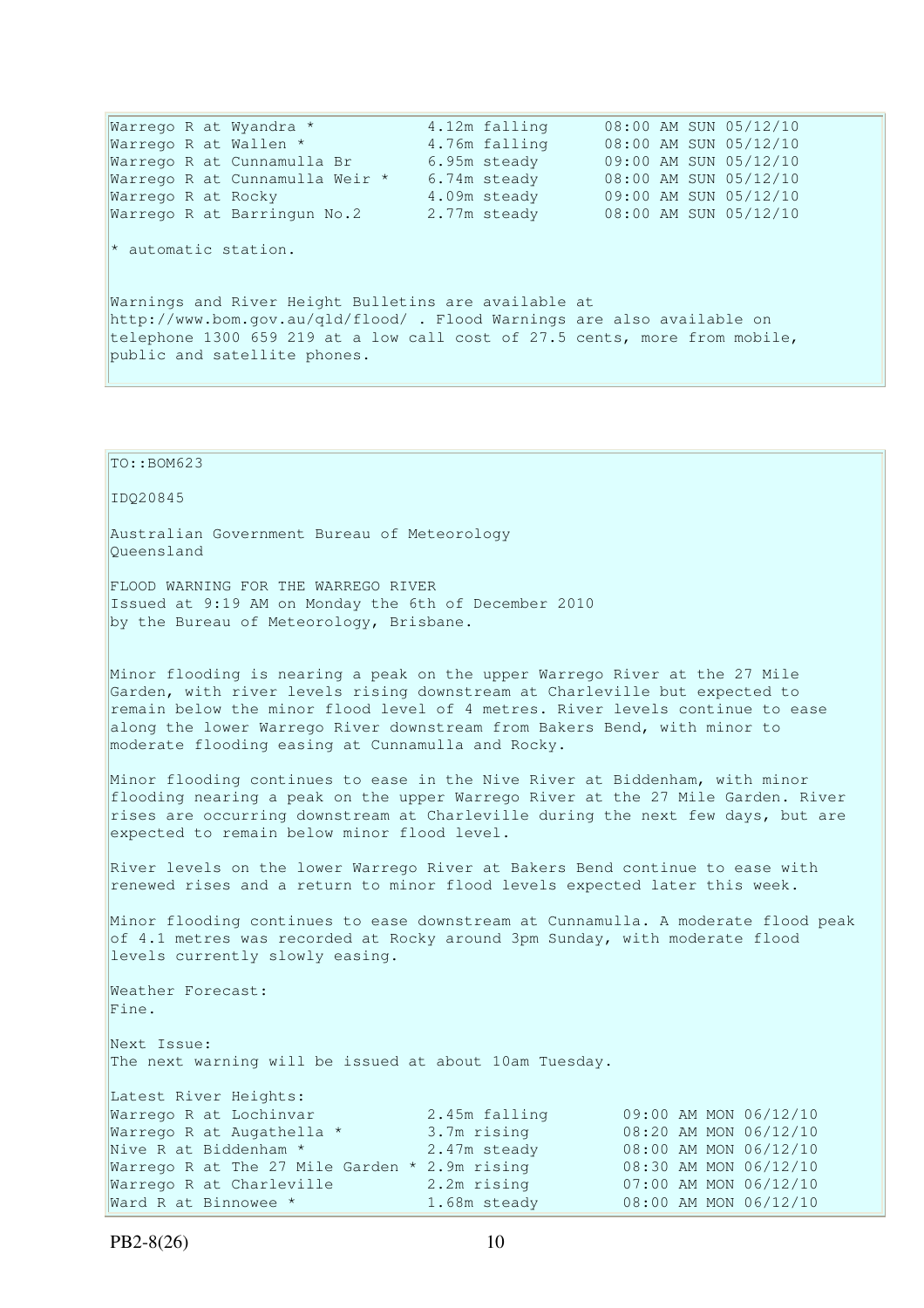Warrego R at Bakers Bend  $*$  2.21m steady  $08:00$  AM MON  $06/12/10$ Warrego R at Wyandra \* 3.54m falling 08:00 AM MON 06/12/10 Warrego R at Wallen \* 4.1m falling 08:00 AM MON 06/12/10 Warrego R at Cunnamulla Br 6.75m steady 07:00 AM MON 06/12/10 Warrego R at Cunnamulla Weir \* 6.57m steady 08:00 AM MON 06/12/10 Warrego R at Rocky 4.05m falling slowly 09:00 AM MON 06/12/10 Warrego R at Barringun No.2 2.99m steady 08:00 AM MON 06/12/10  $*$  denotes automatic station. Warnings and River Height Bulletins are available at http://www.bom.gov.au/qld/flood/ . Flood Warnings are also available on telephone 1300 659 219 at a low call cost of 27.5 cents, more from mobile, public and satellite phones.

TO::BOM623 IDQ20845 Australian Government Bureau of Meteorology Queensland FINAL FLOOD WARNING FOR THE WARREGO RIVER Issued at 9:38 AM on Tuesday the 7th of December 2010 by the Bureau of Meteorology, Brisbane. River levels continue to ease on the upper Warrego River at Charleville, with minor flooding generally easing on the Ward River and along the lower Warrego River through to Cunnamulla and Rocky. Minor flooding continues to ease in the Nive River at Biddenham, with minor flooding easing on the upper Warrego River at the 27 Mile Garden. River rises are occurring downstream at Charleville during the next few days, but will remain below minor flood level. Minor flooding is easing on the Ward River at Oakpark, with river rises downstream at Binnowee expected to remain below minor flood level. River levels on the lower Warrego River at Bakers Bend are rising, with river levels likely to reach the minor flood level of 5 metres later this week. Minor flooding continues to ease downstream between Cunnamulla and Rocky. Weather Forecast: Scattered showers and thunderstorms, mostly afternoon and evening. Next Issue: This is the final warning. River Height Bulletins will continue to be issued. Latest River Heights: Warrego R at Augathella \* 3.36m falling 08:20 AM TUE 07/12/10 Nive R at Biddenham \* 3.14m falling 08:30 AM TUE 07/12/10 Warrego R at The 27 Mile Garden  $*$  2.83m steady  $0.8:20$  AM TUE 07/12/10 Warrego R at Charleville 3m rising slowly 07:30 AM TUE 07/12/10 Langlo R at Warilda 2.05m falling 06:00 AM TUE 07/12/10 Ward R at Oakpark NA Ward R at Binnowee \* 2.15m rising 08:00 AM TUE 07/12/10 Warrego R at Bakers Bend \* 2.73m rising 08:40 AM TUE 07/12/10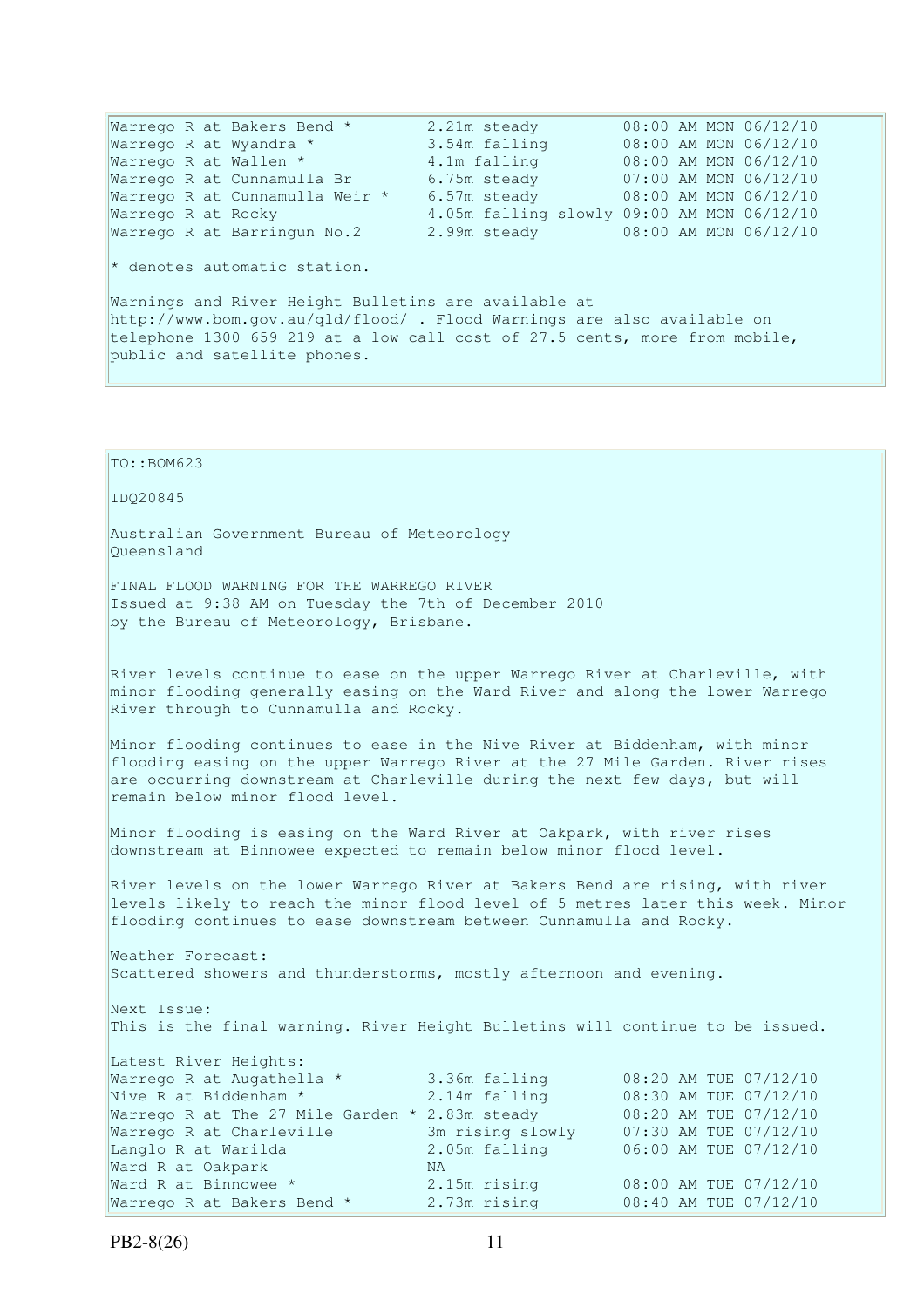Warrego R at Murweh NA<br>Warrego R at Wyandra \* 3.1 Warrego R at Wyandra \* 3.18m steady 08:00 AM TUE 07/12/10 Warrego R at Wallen \* 3.26m falling 08:00 AM TUE 07/12/10 Warrego R at Cunnamulla Br 6.56m falling 09:00 AM TUE 07/12/10 Warrego R at Cunnamulla Weir \* 6.43m falling 08:00 AM TUE 07/12/10 Warrego R at Rocky 3.94m falling slowly 09:00 AM TUE 07/12/10 Warrego R at Barringun No.2 3.13m steady 09:00 AM TUE 07/12/10  $*$  denotes automatic station. Warnings and River Height Bulletins are available at http://www.bom.gov.au/qld/flood/ . Flood Warnings are also available on telephone 1300 659 219 at a low call cost of 27.5 cents, more from mobile, public and satellite phones.

TO::BOM623 IDQ20845 Australian Government Bureau of Meteorology Queensland FLOOD WARNING FOR THE WARREGO RIVER Issued at 5:16 PM on Tuesday the 7th of December 2010 by the Bureau of Meteorology, Brisbane. Severe thunderstorms with localised very heavy rainfall are affecting the upper Warrego catchment and tributaries. Fast river rises are likely to occur in the areas of heaviest rain, including the possibility of fast stream rises and flooding in Angellala Creek and in Bradleys Creek at Charleville. Minor flooding continues to ease in the Nive River at Biddenham, with minor flooding easing on the upper Warrego River at the 27 Mile Garden. Minor flooding is easing on the Ward River at Oakpark, with river rises downstream at Binnowee expected to remain below minor flood level. River levels on the lower Warrego River at Bakers Bend are rising, with river levels likely to reach the minor flood level of 5 metres later this week. Minor flooding continues to ease downstream between Cunnamulla and Rocky. Weather Forecast: A severe thunderstorm warning is current for the area. Next Issue: The next warning will be issued by 10am Wednesday. Latest River Heights: Warrego R at Lochinvar 1.45m falling slowly 09:00 AM TUE 07/12/10 Warrego R at Augathella \* 3.06m steady 04:00 PM TUE 07/12/10 Nive R at Biddenham \* 2.02m steady 04:30 PM TUE 07/12/10 Warrego R at The 27 Mile Garden  $*$  2.68m falling  $04:30$  PM TUE 07/12/10 Warrego R at Charleville 3.2m rising slowly 04:30 PM TUE 07/12/10 Langlo R at Warilda 1.95m falling 09:00 AM TUE 07/12/10 Ward R at Binnowee \* 2.27m steady 04:10 PM TUE 07/12/10 Warrego R at Bakers Bend \* 3.03m rising 04:20 PM TUE 07/12/10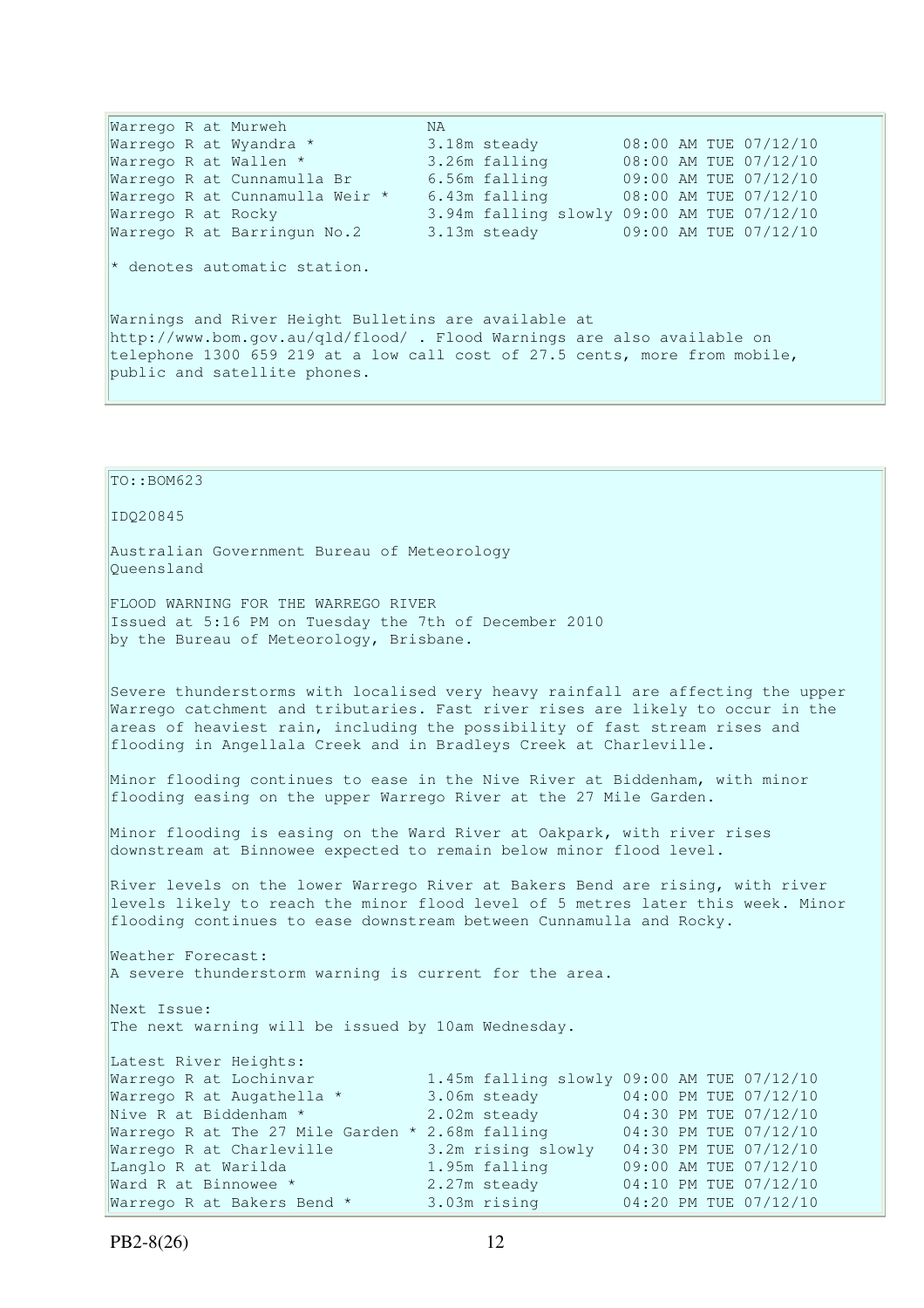Warrego R at Wyandra \* 3.16m steady 04:00 PM TUE 07/12/10<br>Warrego R at Wallen \* 3.02m falling 04:00 PM TUE 07/12/10 Warrego R at Wallen \* 3.02m falling 04:00 PM TUE 07/12/10 Warrego R at Cunnamulla Br 6.5m falling slowly 03:20 PM TUE 07/12/10 Warrego R at Cunnamulla Weir \* 6.37m steady 04:20 PM TUE 07/12/10 Warrego R at Rocky 3.86m falling slowly 03:00 PM TUE 07/12/10 Warrego R at Barringun No.2 3.16m steady 04:00 PM TUE 07/12/10 \*automatic station Warnings and River Height Bulletins are available at http://www.bom.gov.au/qld/flood/ . Flood Warnings are also available on telephone 1300 659 219 at a low call cost of 27.5 cents, more from mobile, public and satellite phones.

PB2-8(26) 13

TO::BOM623

Queensland

Australian Government Bureau of Meteorology

Issued at 9:59 AM on Wednesday the 8th of December 2010

FLOOD WARNING FOR THE WARREGO RIVER

by the Bureau of Meteorology, Brisbane.

IDQ20845

Recent heavy rainfall will result in renewed rises across the upper Warrego River catchment during the next few days. Renewed rises and moderate flooding is expected at the 27 Mile Garden within 24 to 48 hours, with river rises and some minor flooding expected at Charleville going into the weekend. Minor flooding continues to ease along the lower Warrego River between Cunnamlla and Rocky.

The heaviest 24 hr rainfall totals recorded to 9am Wednesday include Raceview 51mm, Bakers Bend 50mm, Boothulla 52, Toliness 48mm, and generally 15mm to 25mm elsewhere north of Charleville.

Minor flooding continues to ease on the upper Warrego River at the 27 Mile Garden, whilst river levels remain below minor flood level downstream at Charleville. Recent rainfall is expected to cause stream rises across the upper Warrego catchment and in Bradleys Creek and along the Angellalla River to the east of Charleville.

River rises are occurring on the Ward River at Binnowee, but are expected to remain below minor flood level.

River levels on the lower Warrego River at Bakers Bend are rising, with river levels likely to reach the minor flood level of 5 metres later this week. Minor flooding continues to ease downstream between Cunnamulla and Rocky.

Weather Forecast: Patchy rain areas and isolated thunderstorms in the north during the morning. Scattered showers and thunderstorms in the west in the afternoon and evening, isolated in the east.

Next Issue: The next warning will be issued at about 10am Thursday.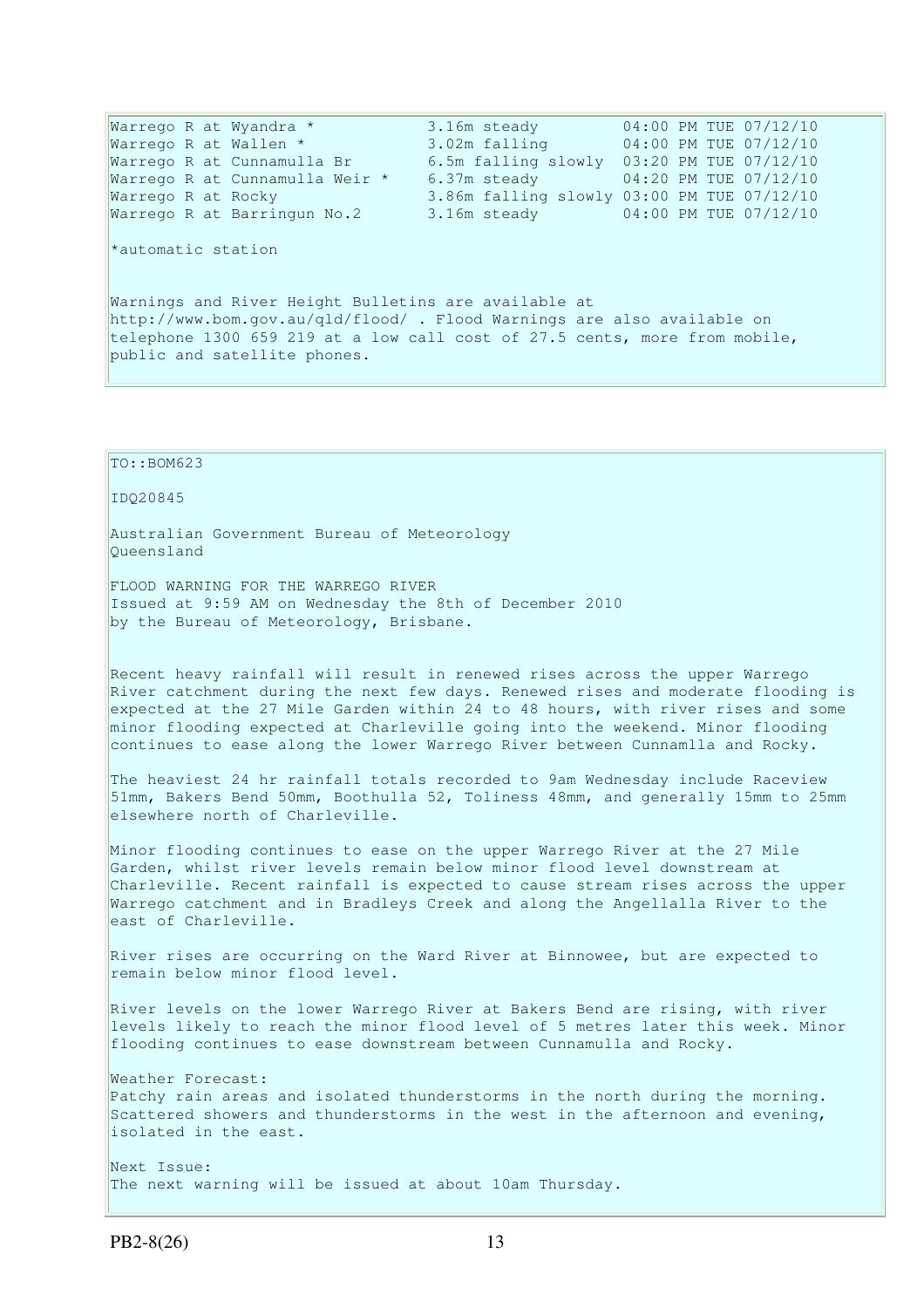Latest River Heights: Warrego R at Lochinvar 2.3m rising slowly 08:00 AM WED 08/12/10 Warrego R at Augathella \* 2.71m falling 08:00 AM WED 08/12/10 Nive R at Biddenham \* 1.88m steady 08:00 AM WED 08/12/10 Nive R at Biddenham \* 1.88m steady 08:00 AM WED 08/12/10<br>Warrego R at The 27 Mile Garden \* 2.56m steady 08:00 AM WED 08/12/10 Bradley Ck at Raceview \* NA 3.34m falling slowly 06:00 AM WED 08/12/10 Bradleys Gully at Charleville NA Ward R at Binnowee \* 2.58m steady 08:00 AM WED 08/12/10 Angellala Ck at Authoringa NA Warrego R at Bakers Bend \* 3.6m rising 08:30 AM WED 08/12/10 Warrego R at Murweh NA Warrego R at Wyandra \* 3.25m rising 08:00 AM WED 08/12/10<br>Warrego R at Wallen \* 2.74m falling 08:00 AM WED 08/12/10<br>Warrego R at Cunnamulla Br 6.35m falling 07:40 AM WED 08/12/10 Warrego R at Wallen \* 2.74m falling 08:00 AM WED 08/12/10 Warrego R at Cunnamulla Br 6.35m falling 07:40 AM WED 08/12/10 Warrego R at Cunnamulla Weir \* 6.24m steady 08:00 AM WED 08/12/10 Warrego R at Rocky 3.65m falling 09:30 AM WED 08/12/10 Warrego R at Barringun No.2 3.25m steady 09:00 AM WED 08/12/10  $*$  denotes automatic station.

Warnings and River Height Bulletins are available at http://www.bom.gov.au/qld/flood/ . Flood Warnings are also available on telephone 1300 659 219 at a low call cost of 27.5 cents, more from mobile, public and satellite phones.

#### TO::BOM623

IDQ20845

Australian Government Bureau of Meteorology Queensland

FLOOD WARNING FOR THE WARREGO RIVER Issued at 9:47 AM on Thursday the 9th of December 2010 by the Bureau of Meteorology, Brisbane.

Renewed rises and minor flooding is occurring on the upper Warrego River at the 27 Mile Garden, with river rises and some minor flooding likely at Charleville during the weekend. Moderate flooding is easing on the Ward River at Oakpark. Minor flooding continues to ease along the lower Warrego River between Cunnamulla and Rocky.

Renewed rises and minor flooding is occurring on the upper Warrego River at the 27 Mile Garden, whilst river levels remain below minor flood level downstream at Charleville. Recent rainfall is expected to cause stream rises across the upper Warrego catchment and along the Angellalla River to the east of Charleville.

Moderate flood levels are easing on the Ward River at Oakpark, whilst downstream at Binnowee river rises are occurring but are expected to remain below minor flood level.

River levels on the lower Warrego River are rising between Bakers Bend and Wallen, with minor flooding continuing to ease downstream between Cunnamulla and Rocky.

Weather Forecast: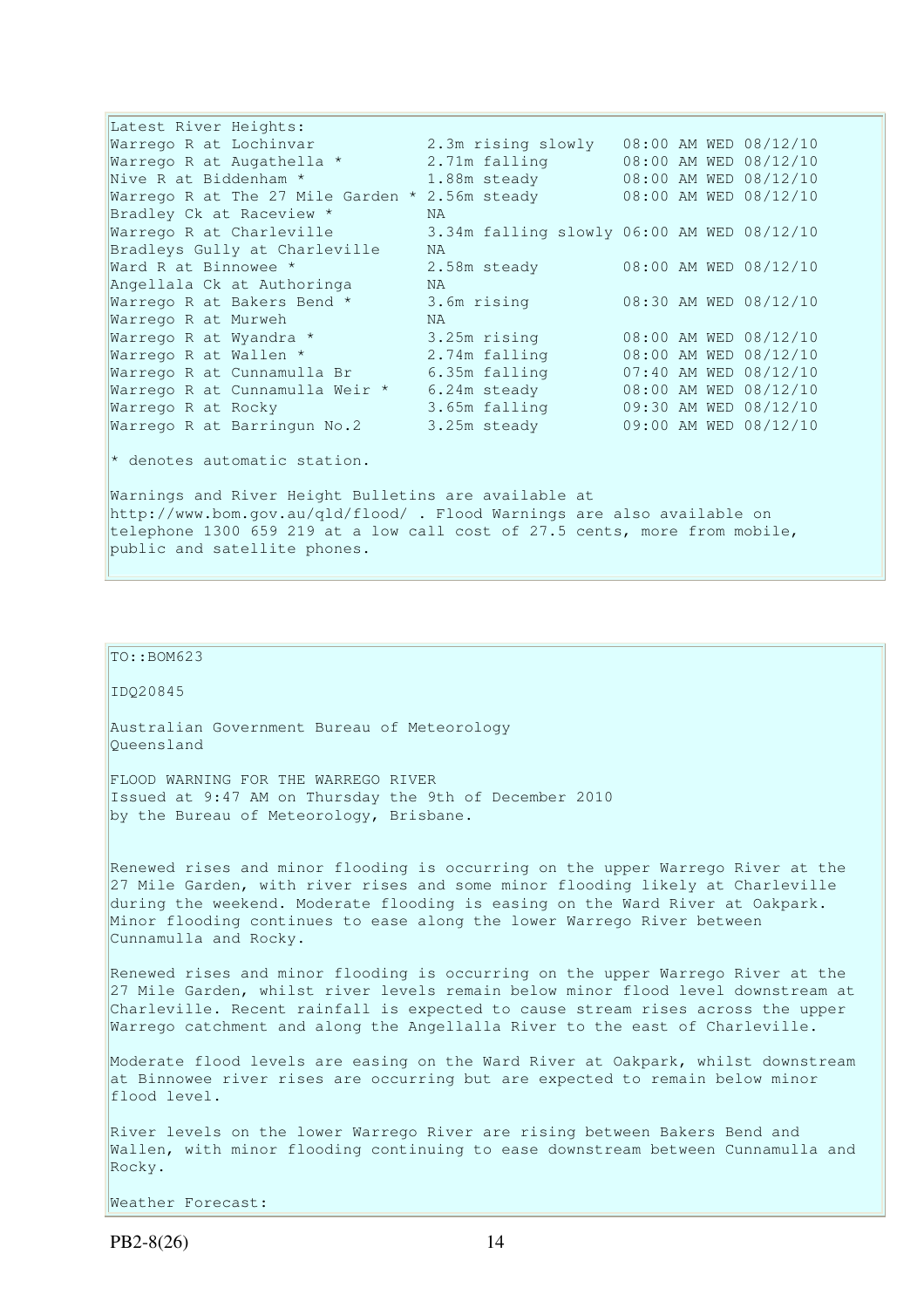Scattered showers and thunderstorms southwest of about Charleville, increasing to rain during the afternoon. Isolated showers and thunderstorms in the northeast during the afternoon and evening.

Next Issue: The next warning will be issued at about 10am Friday.

| Latest River Heights:                                |                                         |  |  |  |                       |
|------------------------------------------------------|-----------------------------------------|--|--|--|-----------------------|
| Warrego R at Lochinvar                               | 1m falling slowly 09:00 AM THU 09/12/10 |  |  |  |                       |
| Warrego R at Augathella *                            | 2.6m steady                             |  |  |  | 08:00 AM THU 09/12/10 |
| Nive R at Biddenham *                                | 1.79m steady                            |  |  |  | 08:00 AM THU 09/12/10 |
| Warrego R at The 27 Mile Garden $*$ 2.48m rising     |                                         |  |  |  | 08:30 AM THU 09/12/10 |
| Warrego R at Charleville                             | NA.                                     |  |  |  |                       |
| Ward R at Oakpark                                    | 3.5m falling                            |  |  |  | 08:00 AM THU 09/12/10 |
| Ward R at Binnowee *                                 | 2.78m rising                            |  |  |  | 08:00 AM THU 09/12/10 |
| Angellala Ck at Authoringa                           | NA.                                     |  |  |  |                       |
| Warrego R at Bakers Bend *                           | 3.99m steady                            |  |  |  | 08:00 AM THU 09/12/10 |
| Warrego R at Murweh                                  | NA.                                     |  |  |  |                       |
| Warrego R at Wyandra *                               | 3.81m rising                            |  |  |  | 08:00 AM THU 09/12/10 |
| Warrego R at Wallen *                                | 2.81m rising                            |  |  |  | 08:00 AM THU 09/12/10 |
| Warrego R at Cunnamulla Br                           | 6.17m falling                           |  |  |  | 09:20 AM THU 09/12/10 |
| Warrego R at Cunnamulla Weir *                       | 6.09m steady                            |  |  |  | 08:20 AM THU 09/12/10 |
| Warrego R at Rocky                                   | 3.65m falling                           |  |  |  | 09:30 AM WED 08/12/10 |
| Warrego R at Barringun No.2                          | 3.36m steady                            |  |  |  | 08:00 AM THU 09/12/10 |
| * denotes automatic station.                         |                                         |  |  |  |                       |
| Warnings and River Height Bulletins are available at |                                         |  |  |  |                       |

http://www.bom.gov.au/qld/flood/ . Flood Warnings are also available on telephone 1300 659 219 at a low call cost of 27.5 cents, more from mobile, public and satellite phones.

#### $TO: **ROM623**$

IDQ20845

Australian Government Bureau of Meteorology Queensland

FLOOD WARNING FOR THE WARREGO RIVER Issued at 9:35 AM on Friday the 10th of December 2010 by the Bureau of Meteorology, Brisbane.

Minor flooding is occurring on the Nive River at Biddenham and on the upper Warrego River at the 27 Mile Garden, with river levels at Charleville expected to remain below minor flood level. Minor to moderate flooding is occurring along the Ward River. River levels are rising along the lower Warrego River with minor flooding continuing between Cunnamulla and Rocky.

Renewed rises and minor flooding is occurring on the Nive River at Biddenham, whilst minor flooding is easing on the upper Warrego River at the 27 Mile Garden. River levels downstream at Charleville will remain below minor flood level.

Renewed rises and minor flooding is rising on the Ward River at Warilda, whilst moderate flood levels are easing downstream at Oakpark.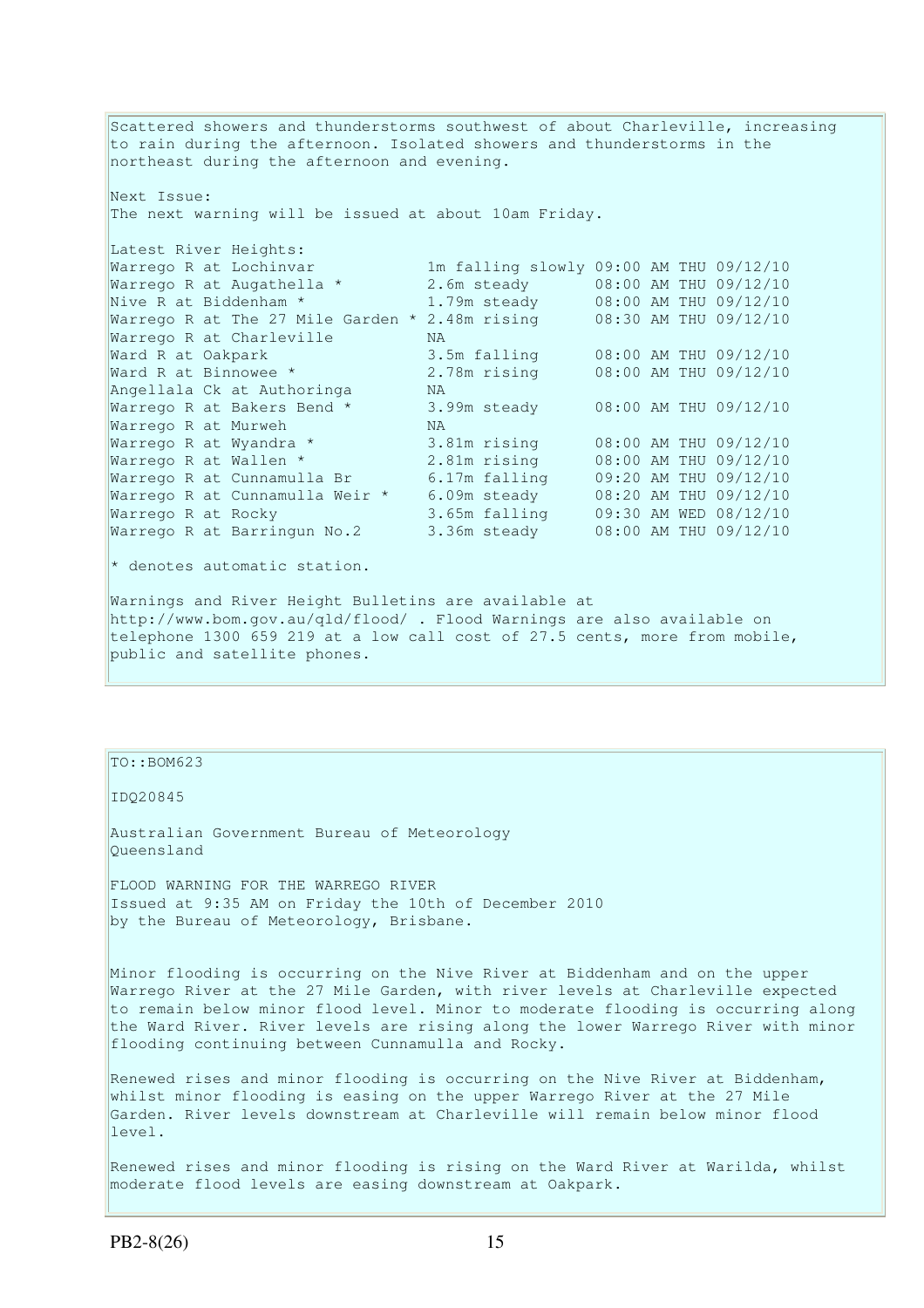River levels on the lower Warrego River are slowly rising between Bakers Bend and Cunnamulla. High river levels and minor flooding are expected to continue for the next few weeks between Cunnamulla and Rocky. Weather Forecast: Scattered showers and thunderstorms, tending to rain areas with possible moderate to heavy falls. Next Issue: The next warning will be issued at about 10am Saturday. Latest River Heights: Warrego R at Augathella  $*$  2.35m steady 08:00 AM FRI 10/12/10 Nive R at Biddenham \* 2.13m rising 08:30 AM FRI 10/12/10 Warrego R at The 27 Mile Garden \* 2.03m falling 08:40 AM FRI 10/12/10 Warrego R at Charleville MA Langlo R at Warilda 3.45m rising 09:00 AM FRI 10/12/10 Ward R at Oakpark 4.6m falling 06:30 AM FRI 10/12/10 Ward R at Binnowee \* 3.25m rising 08:20 AM FRI 10/12/10 Angellala Ck at Authoringa NA Warrego R at Bakers Bend \* 3.99m rising 08:30 AM FRI 10/12/10 Warrego R at Murweh NA<br>Warrego R at Wyandra \* 4. Warrego R at Wyandra \* 4.34m steady 08:00 AM FRI 10/12/10 Warrego R at Wallen 1.4m steady 09:00 AM FRI 10/12/10 Warrego R at Cunnamulla Br 6.17m falling 09:20 AM THU 09/12/10 Warrego R at Cunnamulla Weir \* 6.07m steady 08:00 AM FRI 10/12/10 Warrego R at Rocky NA Warrego K at KOCKY<br>Warrego R at Barringun No.2 3.43m steady 07:00 AM FRI 10/12/10  $*$  denotes automatic station. Warnings and River Height Bulletins are available at http://www.bom.gov.au/qld/flood/ . Flood Warnings are also available on telephone 1300 659 219 at a low call cost of 27.5 cents, more from mobile,

public and satellite phones.

TO::BOM623

IDQ20845

Australian Government Bureau of Meteorology Queensland

FLOOD WARNING FOR THE WARREGO RIVER Issued at 4:37 PM on Friday the 10th of December 2010 by the Bureau of Meteorology, Brisbane.

Minor flooding is occurring on the Nive River at Biddenham and on the upper Warrego River at The 27 Mile Garden. Moderate flooding is occurring along the Langlo River with major flood levels expected at Warilda over the weekend. Heavy rainfall has been recorded at Binnowee (59mm), Biddenham (39mm) and Warilda (41mm) in the 24 hours to 4pm.

Renewed rises and minor flooding are occurring on the Nive River at Biddenham, whilst minor flooding is easing on the upper Warrego River at The 27 Mile Garden. River levels at Charleville are likely to remain below minor flood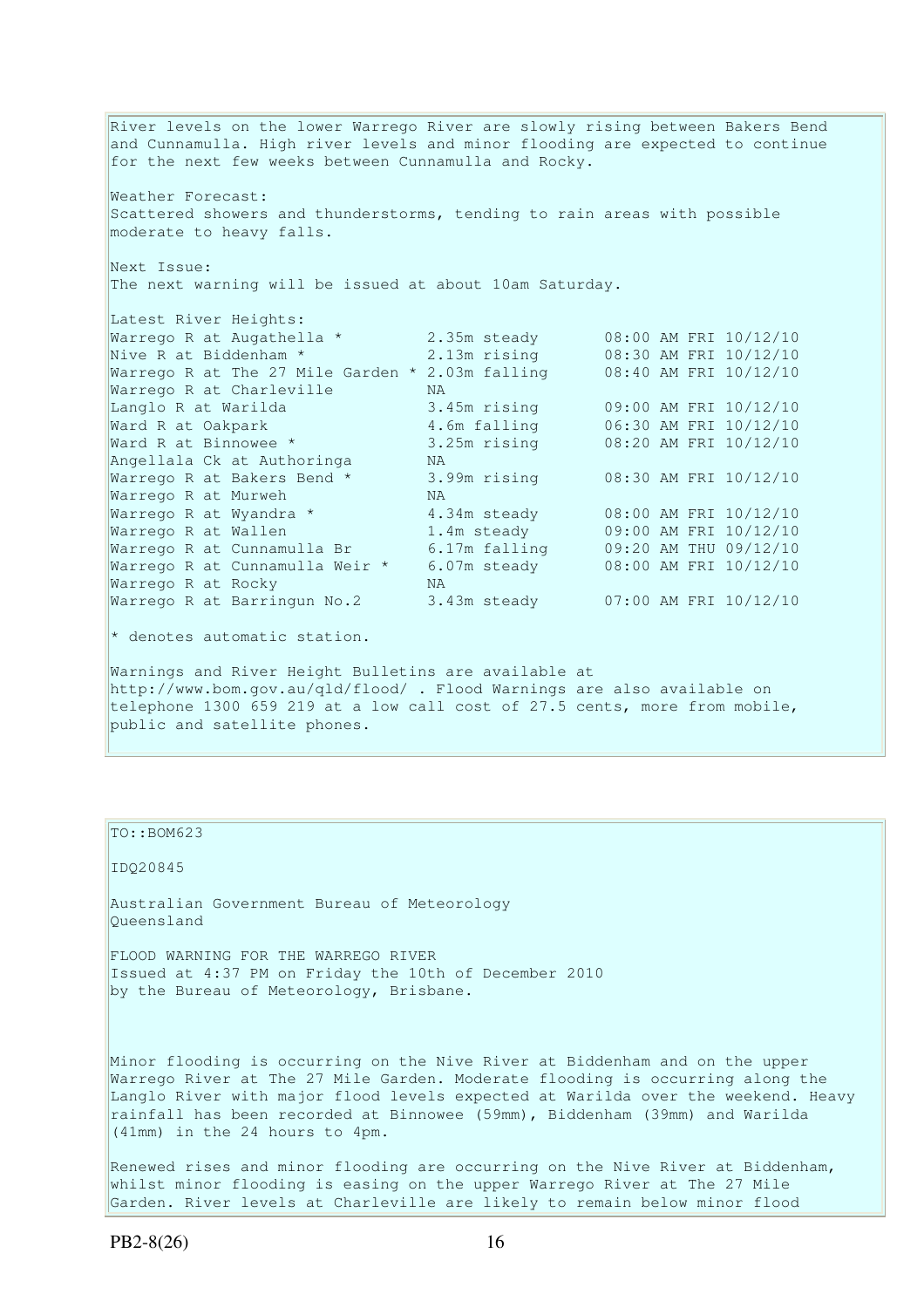level. Renewed rises and moderate flooding are rising on the Ward River at Warilda. Major flood levels are likely overnight following continued rainfall during Friday. At Oak Park on The Langlo river, moderate flood levels continue and are expected to rise again with the renewed rainfall. Moderate flood levels are possible at Binnowee during next week. River levels on the lower Warrego River are rising between Bakers Bend and Cunnamulla. High river levels and minor flooding are expected to continue for the next few weeks between Cunnamulla and Rocky. Further rises are likely from recent rainfall. Weather Forecast: Scattered showers and thunderstorms, tending to rain areas with possible moderate to heavy falls. Next Issue: The next warning will be issued at about 10am Saturday. Latest River Heights: Warrego R at Augathella \* 2.3m steady 03:00 PM FRI 10/12/10 Nive R at Biddenham \* 2.47m rising 03:50 PM FRI 10/12/10 Warrego R at The 27 Mile Garden \* 1.68m falling 03:30 PM FRI 10/12/10 Bradley Ck at Raceview \* 0.03m steady 03:00 PM FRI 10/12/10 Langlo R at Warilda 4.5m rising 03:00 PM FRI 10/12/10 Ward R at Oakpark 4.4m falling 03:00 PM FRI 10/12/10 Ward R at Binnowee \* 3.96m rising 03:40 PM FRI 10/12/10 Warrego R at Bakers Bend  $*$  4.16m rising  $03:30$  PM FRI  $10/12/10$ Warrego R at Wyandra \* 4.41m steady 03:00 PM FRI 10/12/10 Warrego R at Wallen 1.4m steady 09:00 AM FRI 10/12/10 Warrego R at Wallen \* 3.71m rising 03:00 PM FRI 10/12/10 Warrego R at Cunnamulla Br 6.2m rising slowly 03:30 PM FRI 10/12/10 Warrego R at Cunnamulla Weir \* 6.1m steady 03:20 PM FRI 10/12/10 Warrego R at Barringun No.2 3.46m steady 04:00 PM FRI 10/12/10 \*automatic station Warnings and River Height Bulletins are available at http://www.bom.gov.au/qld/flood/ . Flood Warnings are also available on telephone 1300 659 219 at a low call cost of 27.5 cents, more from mobile,

TO::BOM623

public and satellite phones.

IDQ20845

Australian Government Bureau of Meteorology Queensland

FLOOD WARNING FOR THE WARREGO RIVER Issued at 9:59 AM on Saturday the 11th of December 2010 by the Bureau of Meteorology, Brisbane.

Minor flooding is rising on the Nive River at Biddenham and on the upper Warrego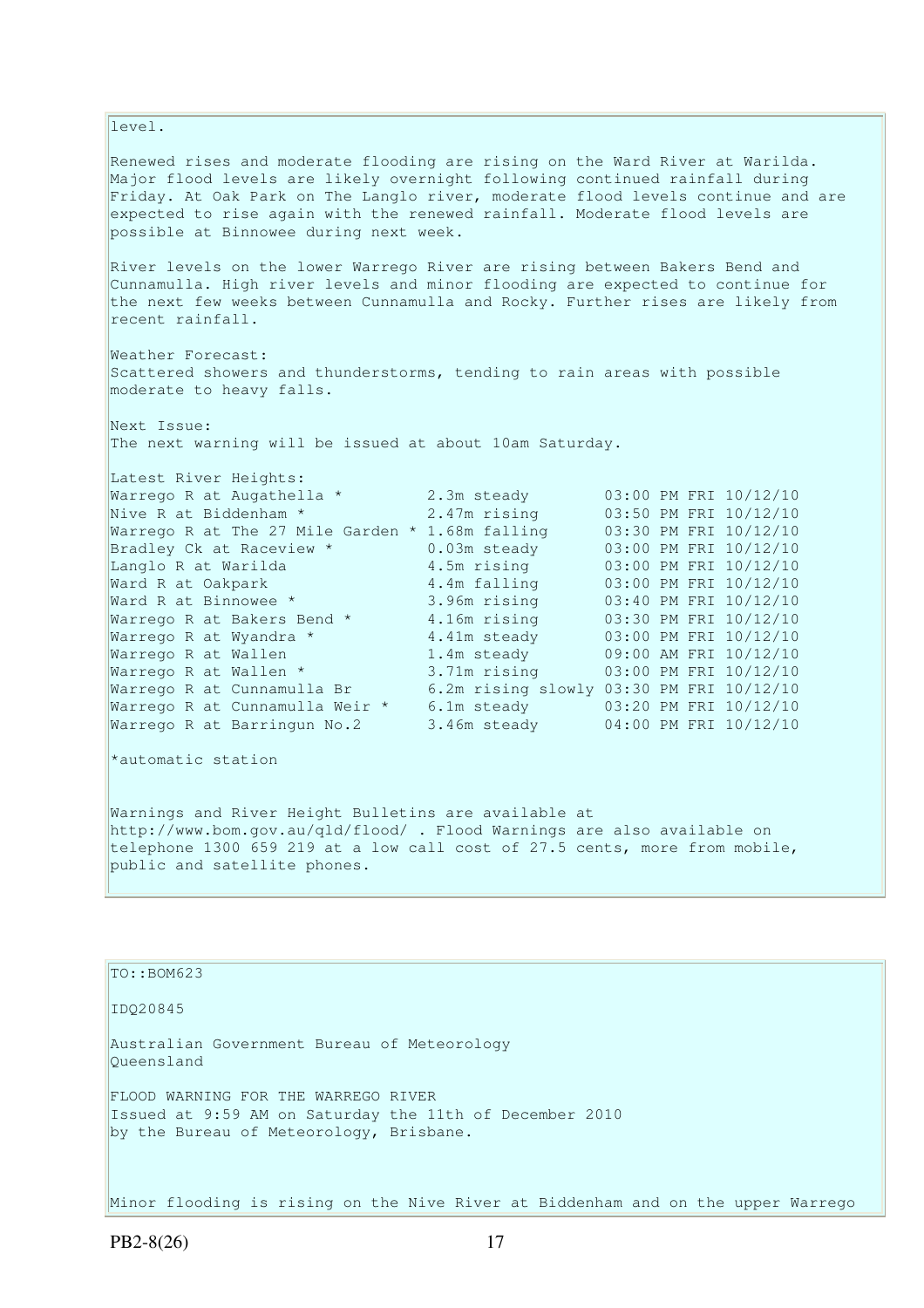River at The 27 Mile Garden. Moderate flooding is easing along the Langlo River between Warilda and Oakpark, with moderate flooding expected downstream at Binnowee during next week. Moderate flooding continues in the Cunnamulla and Rocky area.

The heaviest rainfall totals recorded during the 24 hour period to 9am Saturday include Biddenham 55mm, Drensmaine 28mm, and up to 24mm generally across the upper Warrego catchment.

Minor flooding is expected to continue to rise on the Nive River at Biddenham. River rises are occurring in the upper Warrego River at Lochinvar and Augathella following recent rainfall. Minor flooding is rising on the upper Warrego River at The 27 Mile Garden, with river levels likely to reach the moderate flood level of 3 metres early next week. River rises are expected downstream at Charleville but likely to remain below minor flood level.

Moderate flooding is currently easing on the Ward River at Warilda following a major flood peak of 5.05 metres recorded at 6am Saturday. Moderate flooding is occurring on the Langlo River at Oak Park, with renewed rises expected during the next few days. Minor flooding is occurring further downstream at Binnowee, with further rises and moderate flooding during next week.

River rises are occurring along the lower Warrego River between Bakers Bend and Cunnamulla, with river levels at Bakers Bend expected to exceed the minor flood level of 5 metres during Saturday. High river levels causing minor to moderate flooding are expected along the lower Warrego River during next week. Minor flooding continues in the Cunnamulla and Rocky areas.

Weather Forecast: Rain areas, showers and isolated thunderstorms in the north and east. Isolated showers elsewhere.

Next Issue: The next warning will be issued at about 10am Sunday.

| Latest River Heights:                          |                                            |  |                       |
|------------------------------------------------|--------------------------------------------|--|-----------------------|
| Warrego R at Lochinvar                         | 2.85m rising fast                          |  | 09:00 AM SAT 11/12/10 |
| Warrego R at Augathella *                      | 2.95m rising                               |  | 08:20 AM SAT 11/12/10 |
| Nive R at Biddenham *                          | 2.8m steady                                |  | 08:00 AM SAT 11/12/10 |
| Warrego R at The 27 Mile Garden * 2.07m rising |                                            |  | 08:40 AM SAT 11/12/10 |
| Bradley Ck at Raceview *                       | 0.03m steady                               |  | 08:00 AM SAT 11/12/10 |
| Warrego R at Charleville                       | 2.11m steady                               |  | 09:40 AM SAT 11/12/10 |
| Langlo R at Warilda                            | 4.95m falling slowly 09:00 AM SAT 11/12/10 |  |                       |
| Ward R at Oakpark                              | 4.2m falling                               |  | 07:15 PM FRI 10/12/10 |
| Ward R at Binnowee *                           | 4.47m falling                              |  | 08:00 AM SAT 11/12/10 |
| Angellala Ck at Authoringa                     | NA.                                        |  |                       |
| Warrego R at Bakers Bend *                     | 4.95m rising                               |  | 08:30 AM SAT 11/12/10 |
| Warrego R at Murweh                            | <b>NA</b>                                  |  |                       |
| Warrego R at Wyandra *                         | 4.49m steady                               |  | 08:00 AM SAT 11/12/10 |
| Warrego R at Wallen                            | 3m rising                                  |  | 06:00 AM SAT 11/12/10 |
| Warrego R at Wallen *                          | 4.19m rising                               |  | 08:00 AM SAT 11/12/10 |
| Warrego R at Cunnamulla Br                     | 6.3m rising                                |  | 09:00 AM SAT 11/12/10 |
| Warrego R at Cunnamulla Weir *                 | 6.2m rising                                |  | 08:00 AM SAT 11/12/10 |
| Warrego R at Rocky                             | NA.                                        |  |                       |
| Warrego R at Barringun No.2                    | 3.49m steady                               |  | 09:00 AM SAT 11/12/10 |
|                                                |                                            |  |                       |

 $*$  denotes automatic station.

Warnings and River Height Bulletins are available at http://www.bom.gov.au/qld/flood/ . Flood Warnings are also available on telephone 1300 659 219 at a low call cost of 27.5 cents, more from mobile, public and satellite phones.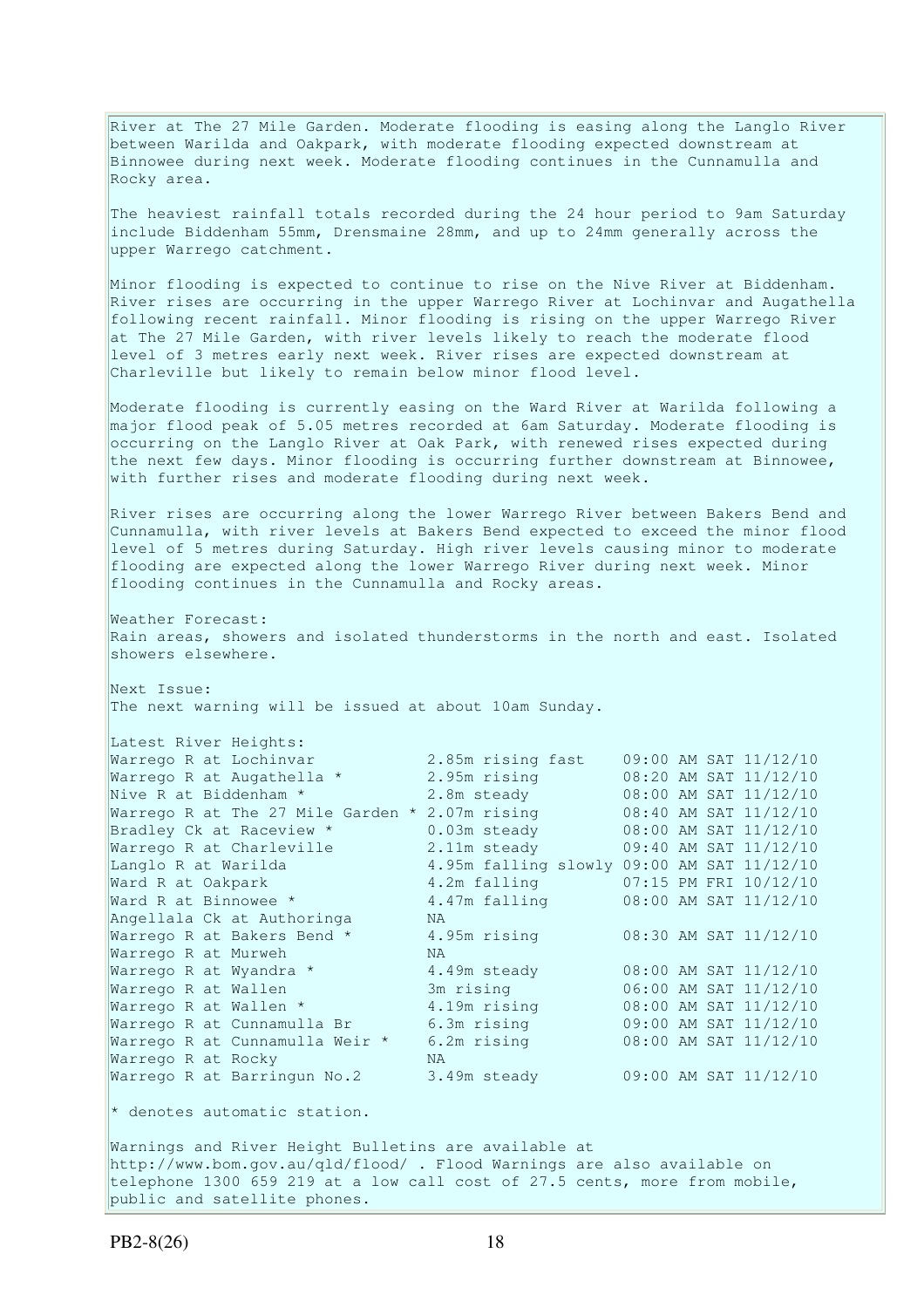TO::BOM623 IDQ20845 Australian Government Bureau of Meteorology Queensland FLOOD WARNING FOR THE WARREGO RIVER Issued at 5:56 PM on Saturday the 11th of December 2010 by the Bureau of Meteorology, Brisbane. Moderate flood levels have been observed on the Ward, Langlo and Upper Warrego Rivers with further rises likely. Minor flood levels are rising fast at Drensmaine on the Nive River. Minor flooding continues in some areas of the Lower Warrego River. A forecast for Charleville will be made once upstream peaks have been observed. NIVE RIVER Fast rises have been observed during Saturday at Drensmaine with minor flood levels now occurring. Further rises will occur overnight. Moderate flood levels of at least 4 metres should be expected at Biddenham overnight Sunday. UPPER WARREGO RIVER River levels are rising fast at Lochinvar. At 5pm Saturday, the river was 4.7 metres. Major flood levels are possible. At Augathella, river levels are likely to reach at least 5 metres during Monday. Further forecasts will be made once peaks have been observed upstream. Moderate flood levels of at least 3.5 metres should be expected at The 27 Mile Garden next week. River levels at Charleville are likely to exceed minor flood level. Further forecasts will be made once peaks have been observed upstream. WARD AND LANGLO RIVERS Moderate flooding continues on the Ward River at Warilda. Moderate flooding is occurring on the Langlo River at Oak Park, with renewed rises expected. Minor flooding is occurring downstream at Binnowee, with further rises and moderate flood levels forecast during next week. LOWER WARREGO RIVER Minor flooding is occurring at Bakers Bend and Cunnamulla. High river levels causing minor to moderate flooding are expected along the lower Warrego River during next week. Weather Forecast: Rain areas, showers and isolated thunderstorms in the north and east. Isolated showers elsewhere. Next Issue: The next warning will be issued at about 10:30am Sunday. Latest River Heights: Warrego R at Lochinvar 4.7m rising fast 05:00 PM SAT 11/12/10 Hoganthulla Ck at Wetlands 0.2m steady 09:00 AM SAT 11/12/10 Warrego R at Augathella  $*$  3.49m rising 02:40 PM SAT  $11/12/10$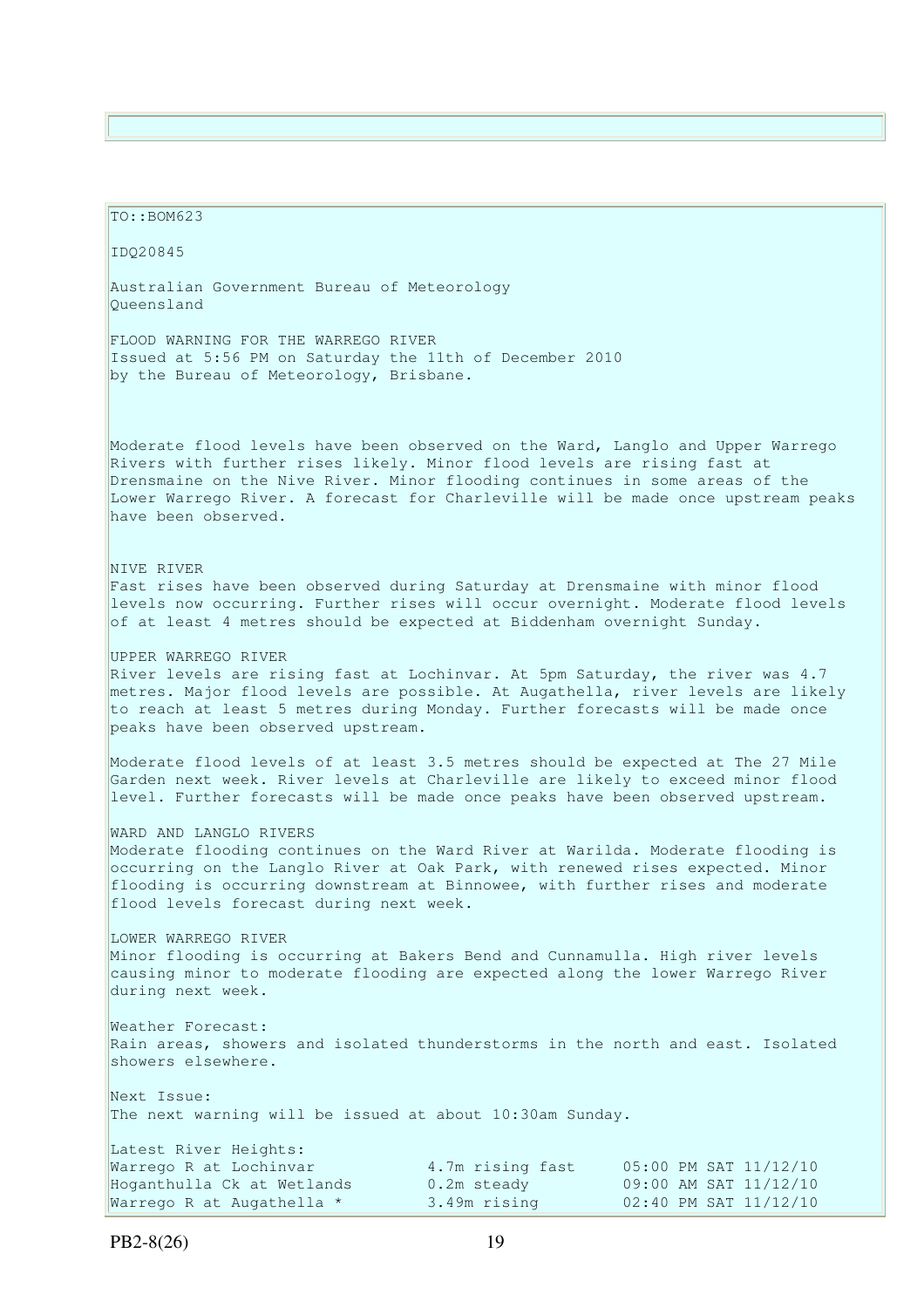| Nive R at Drensmaine                                                                                                                                                                                                                          | 4m rising fast                      | 05:00 PM SAT 11/12/10                      |  |  |  |  |
|-----------------------------------------------------------------------------------------------------------------------------------------------------------------------------------------------------------------------------------------------|-------------------------------------|--------------------------------------------|--|--|--|--|
| Nive R at Biddenham *                                                                                                                                                                                                                         | 2.84m steady                        | 02:20 PM SAT 11/12/10                      |  |  |  |  |
| Warrego R at The 27 Mile Garden $*$ 2.38m rising                                                                                                                                                                                              |                                     | 02:30 PM SAT 11/12/10                      |  |  |  |  |
| Bradley Ck at Raceview *                                                                                                                                                                                                                      | 0.03m steady                        | 02:00 PM SAT 11/12/10                      |  |  |  |  |
| Warrego R at Charleville                                                                                                                                                                                                                      | 1.99m falling                       | $11:25$ AM SAT $11/12/10$                  |  |  |  |  |
| Langlo R at Warilda                                                                                                                                                                                                                           |                                     | 4.85m falling slowly 03:00 PM SAT 11/12/10 |  |  |  |  |
| Ward R at Oakpark                                                                                                                                                                                                                             | 3.7m falling                        | $01:30$ PM SAT $11/12/10$                  |  |  |  |  |
| Ward R at Binnowee *                                                                                                                                                                                                                          | 4.35m falling                       | 02:40 PM SAT 11/12/10                      |  |  |  |  |
| Warrego R at Bakers Bend *                                                                                                                                                                                                                    | 5.22m rising                        | $02:40$ PM SAT $11/12/10$                  |  |  |  |  |
| Warrego R at Wyandra *                                                                                                                                                                                                                        | 4.5m steady                         | 04:00 PM SAT 11/12/10                      |  |  |  |  |
| Warrego R at Wallen                                                                                                                                                                                                                           | 3m rising the state of the San Song | 06:00 AM SAT 11/12/10                      |  |  |  |  |
| Warrego R at Wallen *                                                                                                                                                                                                                         |                                     | 4.3m rising 02:00 PM SAT 11/12/10          |  |  |  |  |
| Warrego R at Cunnamulla Br                                                                                                                                                                                                                    |                                     | 6.38m rising slowly 03:00 PM SAT 11/12/10  |  |  |  |  |
| Warrego R at Cunnamulla Weir *                                                                                                                                                                                                                |                                     | 6.26m steady 03:00 PM SAT 11/12/10         |  |  |  |  |
| Warrego R at Barringun No.2                                                                                                                                                                                                                   | 3.5m steady                         | 05:00 PM SAT 11/12/10                      |  |  |  |  |
| *Automatic station                                                                                                                                                                                                                            |                                     |                                            |  |  |  |  |
| Warnings and River Height Bulletins are available at<br>http://www.bom.gov.au/qld/flood/ . Flood Warnings are also available on<br>telephone 1300 659 219 at a low call cost of 27.5 cents, more from mobile,<br>public and satellite phones. |                                     |                                            |  |  |  |  |

TO::BOM623

IDQ20845

Australian Government Bureau of Meteorology Queensland

FLOOD WARNING FOR THE WARREGO RIVER Issued at 10:25 AM on Sunday the 12th of December 2010 by the Bureau of Meteorology, Brisbane.

Major flood levels are occurring along the Upper Warrego River at Lochinvar. Moderate flood levels have been observed along the Ward and Langlo Rivers with renewed rises occurring at Oak Park. Minor flood levels are rising fast at Biddenham on the Nive River. River levels at Charleville are forecast to reach at least a moderate flood level of between 5.5 and 6 metres.

NIVE RIVER Fast rises have been observed at Drensmaine with minor flood levels. Moderate flood levels of up to 5 metres with further rises possible should be expected at Biddenham during today. Further forecasts will be made once a peak has been observed at Drensmaine.

UPPER WARREGO RIVER

Levels continue to rise at Lochinvar. At 9am Sunday, the river was 5.6 metres with major flood levels. At Augathella, river levels are likely to reach around 6 metres during Sunday and into Monday.

Major flood levels of at least 4.5 metres should be expected at The 27 Mile Garden early this week. River levels at Charleville are likely to reach at least the moderate flood levels of between 5.5 and 6 metres during this week. Further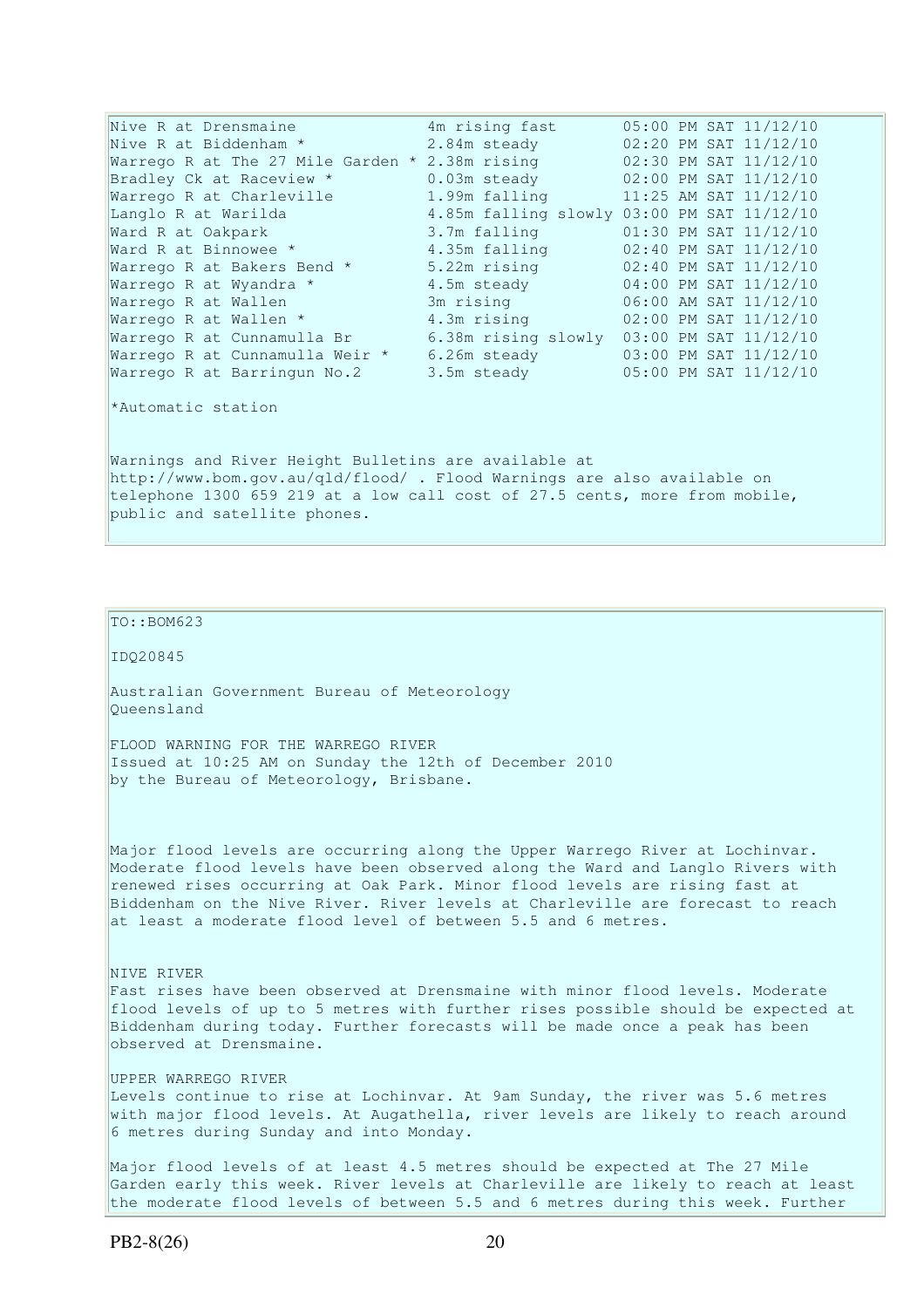forecasts will be made once peaks have been observed upstream. WARD AND LANGLO RIVERS Moderate flooding continues on the Ward River at Warilda. Moderate flooding is occurring on the Langlo River at Oak Park with renewed rises occurring. Minor flooding is occurring downstream at Binnowee, with further rises and moderate flood levels forecast during next week. LOWER WARREGO RIVER Minor flooding is occurring at Bakers Bend and Cunnamulla. High river levels causing minor to moderate flooding are expected along the lower Warrego River during next week. Weather Forecast: Fine in most of the district. Early isolated morning drizzle in NE parts clearing becoming fine throughout. Next Issue: The next warning will be issued by 5pm Sunday. Latest River Heights: Warrego R at Lochinvar 5.6m rising slowly 09:00 AM SUN 12/12/10 Warrego R at Augathella \* 5.84m rising 08:10 AM SUN 12/12/10 Nive R at Drensmaine 4.2m rising fast 06:00 PM SAT 11/12/10 Nive R at Biddenham \* 4.48m rising 08:40 AM SUN 12/12/10 Warrego R at The 27 Mile Garden  $*$  2.79m steady  $8:20$  AM SUN  $12/12/10$ Bradley Ck at Raceview \* 0.03m steady 08:00 AM SUN 12/12/10 Warrego R at Charleville 1.99m falling 11:25 AM SAT 11/12/10 Langlo R at Warilda 4.25m falling slowly 09:00 AM SUN 12/12/10 Ward R at Oakpark 3.5m falling 08:00 PM SAT 11/12/10 Ward R at Binnowee \* 4.02m steady 08:00 AM SUN 12/12/10 Warrego R at Bakers Bend \* 5.01m falling 08:40 AM SUN 12/12/10 Warrego R at Wyandra \* 4.72m rising 08:00 AM SUN 12/12/10 Warrego R at Wallen 4m rising 06:00 AM SUN 12/12/10 Warrego R at Wallen \* 4.5m rising 08:00 AM SUN 12/12/10 Warrego R at Cunnamulla Br 6.38m rising slowly 03:00 PM SAT 11/12/10 Warrego R at Cunnamulla Weir \* 6.37m rising 08:00 AM SUN 12/12/10 Warrego R at Barringun No.2 3.52m steady 07:00 AM SUN 12/12/10 \*automatic station Warnings and River Height Bulletins are available at http://www.bom.gov.au/qld/flood/ . Flood Warnings are also available on telephone 1300 659 219 at a low call cost of 27.5 cents, more from mobile, public and satellite phones.

#### TO::BOM623

IDQ20845

Australian Government Bureau of Meteorology Queensland

FLOOD WARNING FOR THE WARREGO RIVER Issued at 4:55 PM on Sunday the 12th of December 2010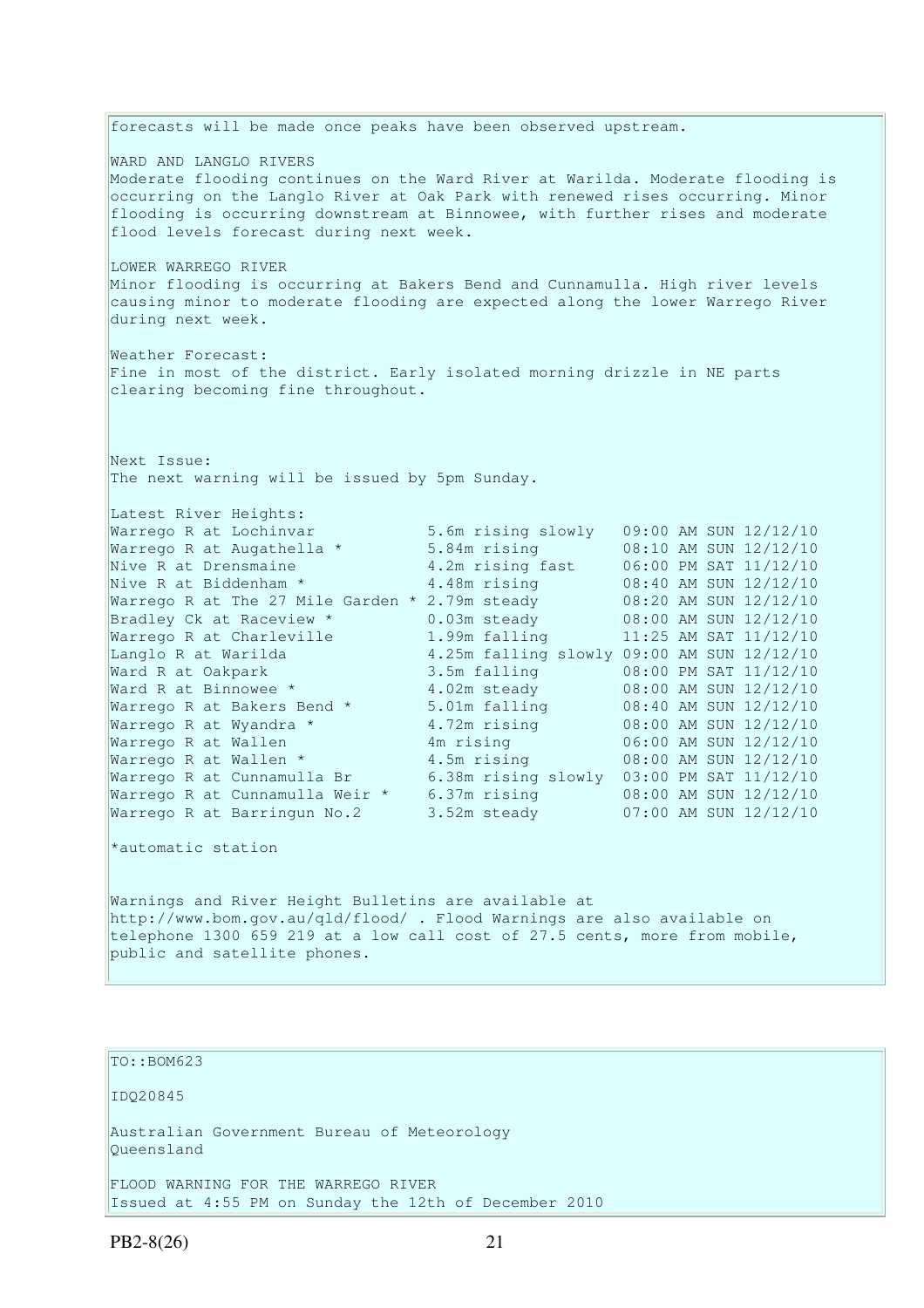by the Bureau of Meteorology, Brisbane.

Major flood levels are occurring along the upper Warrego River at Lochinvar. Minor flood levels continue to rise at Biddenham on the Nive River. River levels at Charleville are forecast to reach around 6 metres. Moderate flood levels have been observed along the Ward and Langlo Rivers with renewed rises occurring at Oak Park where major flood levels of 5 metres are likely overnight.

#### NIVE RIVER Fast rises have been observed at Drensmaine with minor flood levels. Moderate flood levels of up to 5 metres should be expected at Biddenham overnight.

UPPER WARREGO RIVER

At Lochinvar, river levels are now falling and are at moderate levels. At Augathella, river levels are likely to reach a peak around current levels of 6 metres overnight. At 4pm, the level at Augathella was 5.91 metres and rising slowly.

Major flood levels of at least 4.5 metres should be expected at The 27 Mile Garden early this week. River levels at Charleville are likely to reach around 6 metres during this week. Further forecasts will be made once peaks have been observed upstream.

WARD AND LANGLO RIVERS

Moderate flooding continues on the Ward River at Warilda. Moderate flooding is occurring on the Langlo River at Oak Park with renewed rises occurring and major flood levels of 5 metres expected overnight. Minor flooding is occurring downstream at Binnowee, with further rises and moderate flood levels forecast during next week.

LOWER WARREGO RIVER

Minor flooding is occurring at Bakers Bend and Cunnamulla. High river levels causing minor to moderate flooding are expected along the lower Warrego River during next week.

Next Issue: The next warning will be issued by 11:30am Monday.

| Latest River Heights:                                                  |                                                                                                                |  |                       |
|------------------------------------------------------------------------|----------------------------------------------------------------------------------------------------------------|--|-----------------------|
| Warrego R at Lochinvar                                                 | 5.25m falling slowly 12:00 PM SUN 12/12/10                                                                     |  |                       |
| Hoganthulla Ck at Wetlands                                             | 2.9m steady                                                                                                    |  | 09:00 AM SUN 12/12/10 |
| Warrego R at Augathella *                                              | 5.91m rising                                                                                                   |  | 04:00 PM SUN 12/12/10 |
| Nive R at Drensmaine                                                   | 3.9m falling                                                                                                   |  | 02:00 PM SUN 12/12/10 |
| Nive R at Biddenham *                                                  | 4.76m rising                                                                                                   |  | 04:00 PM SUN 12/12/10 |
| Warrego R at The 27 Mile Garden $*$ 3.04m rising 04:10 PM SUN 12/12/10 |                                                                                                                |  |                       |
| Bradley Ck at Raceview *                                               | 0.03m steady 04:00 PM SUN 12/12/10                                                                             |  |                       |
| Warrego R at Charleville                                               | 2.39m rising                                                                                                   |  | 01:55 PM SUN 12/12/10 |
| Langlo R at Warilda                                                    | 4m falling slowly                                                                                              |  | 03:00 PM SUN 12/12/10 |
| Ward R at Oakpark                                                      | 4.95m steady                                                                                                   |  | 03:30 PM SUN 12/12/10 |
| Ward R at Binnowee *                                                   | 4.1m rising                                                                                                    |  | 04:10 PM SUN 12/12/10 |
| Warrego R at Bakers Bend *                                             | 4.7m falling                                                                                                   |  | 04:20 PM SUN 12/12/10 |
| Warrego R at Wyandra *                                                 | 4.95m rising                                                                                                   |  | 04:00 PM SUN 12/12/10 |
| Warrego R at Wallen                                                    | 4m rising the state of the state of the state of the state of the state of the state of the state of the state |  | 06:00 AM SUN 12/12/10 |
| Warrego R at Wallen *                                                  | 4.53m steady                                                                                                   |  | 04:00 PM SUN 12/12/10 |
| Warrego R at Cunnamulla Br                                             | 6.5m rising slowly                                                                                             |  | 09:00 AM SUN 12/12/10 |
| Warrego R at Cunnamulla Weir *                                         | 6.41m steady                                                                                                   |  | 04:00 PM SUN 12/12/10 |
| Warrego R at Barringun No.2                                            | 3.51m steady                                                                                                   |  | 04:00 PM SUN 12/12/10 |
|                                                                        |                                                                                                                |  |                       |
| *automatic station                                                     |                                                                                                                |  |                       |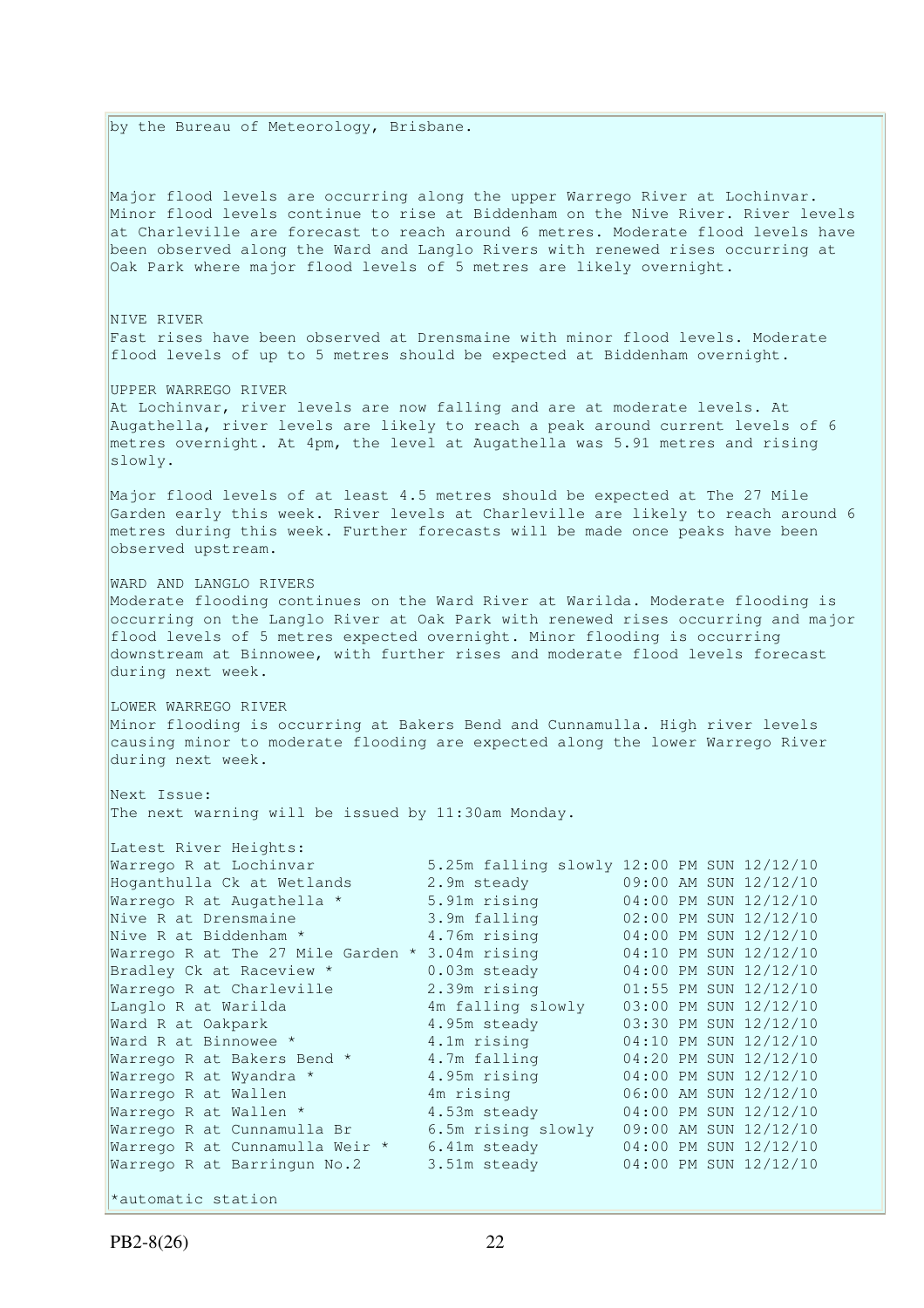Warnings and River Height Bulletins are available at http://www.bom.gov.au/qld/flood/ . Flood Warnings are also available on telephone 1300 659 219 at a low call cost of 27.5 cents, more from mobile, public and satellite phones.

TO::BOM623

IDQ20845

Australian Government Bureau of Meteorology Queensland

FLOOD WARNING FOR THE WARREGO RIVER Issued at 10:26 AM on Monday the 13th of December 2010 by the Bureau of Meteorology, Brisbane.

Moderate flood levels continue at Augathella. Moderate flood levels continue to rise at Biddenham on the Nive River. River levels at Charleville are forecast to reach at least 6 metres late Tuesday into Wednesday. Moderate flood levels are forecast for Bakers Bend this week and major flood levels should be expected at Cunnamulla late in the weekend.

NIVE RIVER Moderate flood levels continue to rise at Biddenham. Major flood levels are possible during today.

UPPER WARREGO RIVER At Augathella, river levels remain just short of the major flood level and are expected to fall during Monday. At 8am, the level at Augathella was 5.90 metres and falling slowly.

Major flood levels of at least 4.7 metres should be expected at The 27 Mile Garden early this week. River levels at Charleville will rise to at least 6 metres during Tuesday into Wednesday. Further forecasts will be made once peaks have been observed upstream.

#### WARD AND LANGLO RIVERS

Minor flood levels are falling along the Ward River at Warilda. Moderate flooding continues on the Langlo River at Oak Park. Moderate flooding is rising at Binnowee and is expected to continue until at least Wednesday. Rises to major levels are not expected.

#### LOWER WARREGO RIVER

Minor flooding is occurring at Bakers Bend with moderate flood levels expected later this week. River levels are likely to reach at least 7.3 metres. Minor flood levels are likely at Wyandra with moderate flood levels forecast for Wallen.

The Warrego River at Cunnamulla is likely to exceed the major flood level of 8 metres over the weekend or early next week. A forecast peak will be made once a peak is observed at Bakers Bend.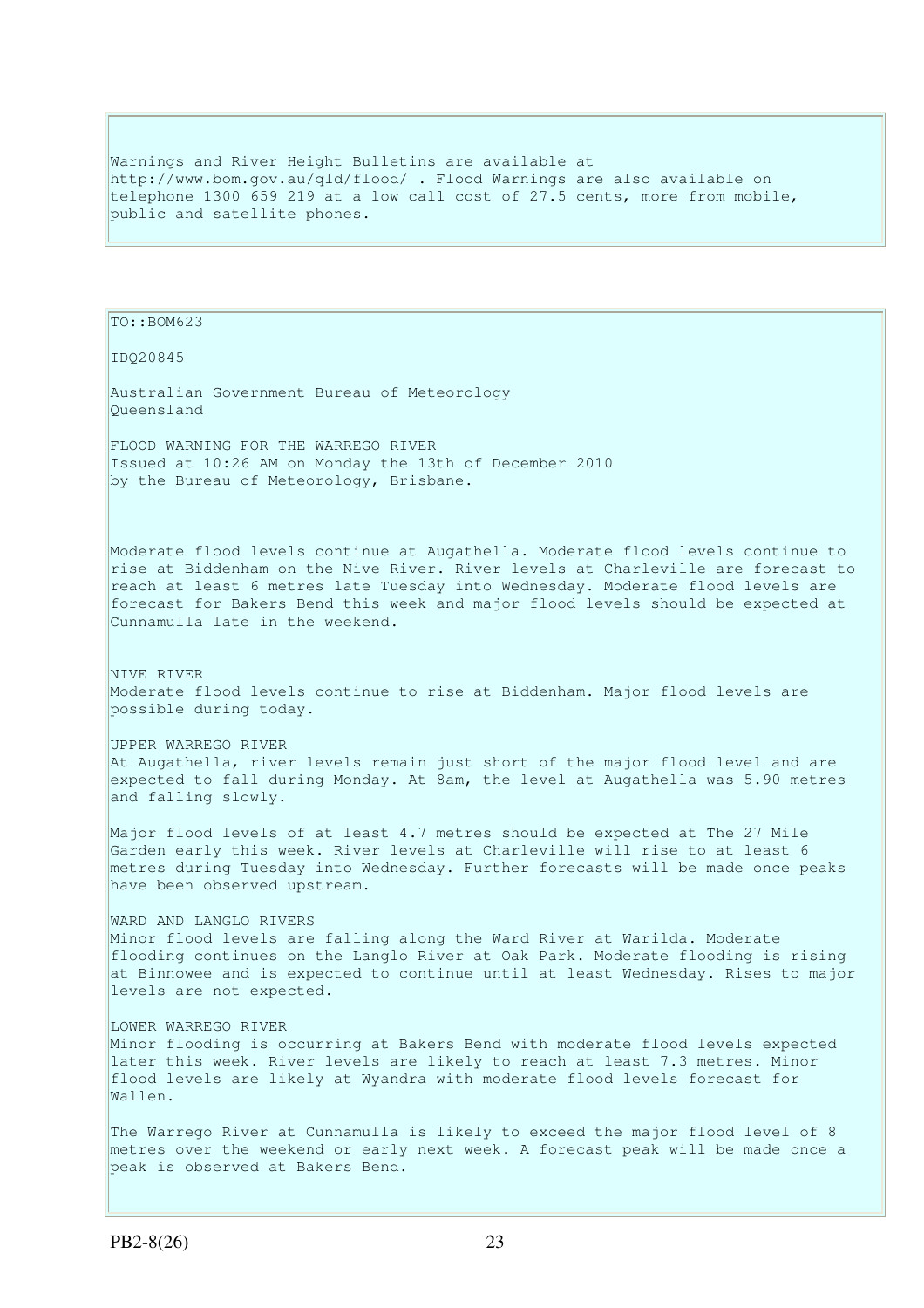Next Issue: The next warning will be issued by 5pm Monday. Latest River Heights: Warrego R at Lochinvar 3.25m falling fast 06:00 PM SUN 12/12/10 Hoganthulla Ck at Wetlands 1.4m falling 09:00 AM MON 13/12/10 Warrego R at Augathella \* 5.9m falling 08:20 AM MON 13/12/10 Nive R at Drensmaine 3.9m falling 02:00 PM SUN 12/12/10 Nive R at Biddenham \* 5.34m steady 08:10 AM MON 13/12/10 Warrego R at The 27 Mile Garden \* 4.26m rising 08:20 AM MON 13/12/10 Bradley Ck at Raceview \* 0.03m steady 08:00 AM MON 13/12/10 Warrego R at Charleville 2.9m rising slowly 07:00 AM MON 13/12/10 Langlo R at Warilda 3.45m falling slowly 06:00 AM MON 13/12/10 Ward R at Oakpark 4.5m falling slowly 08:00 AM MON 13/12/10 Ward R at Binnowee \* 5.22m rising 08:40 AM MON 13/12/10 Warrego R at Bakers Bend \* 4.7m rising 08:30 AM MON 13/12/10 Warrego R at Wyandra \* 5.28m steady 08:00 AM MON 13/12/10 Warrego R at Wallen 4.9m rising 06:00 AM MON 13/12/10 Warrego R at Wallen \* 4.82m rising 08:00 AM MON 13/12/10 Warrego R at Cunnamulla Weir \* 6.46m steady 08:00 AM MON 13/12/10 Warrego R at Barringun No.2 3.45m steady 08:00 AM MON 13/12/10

\*automatic station

Warnings and River Height Bulletins are available at http://www.bom.gov.au/qld/flood/ . Flood Warnings are also available on telephone 1300 659 219 at a low call cost of 27.5 cents, more from mobile, public and satellite phones.

#### $TO::BOM623$

IDQ20845

Australian Government Bureau of Meteorology Queensland

FLOOD WARNING FOR THE WARREGO RIVER Issued at 4:39 PM on Monday the 13th of December 2010 by the Bureau of Meteorology, Brisbane.

Moderate flood levels continue at Augathella. Moderate flood levels are also continuing along the Nive River at Biddenham. River levels at Charleville are forecast to reach just above 6 metres late Tuesday into Wednesday. Moderate flood levels are forecast for Bakers Bend this week and major flood levels should be expected at Cunnamulla late in the weekend.

NIVE RIVER Moderate flood levels continue at Biddenham with a peak observed this afternoon. Levels are now expected to fall.

UPPER WARREGO RIVER At Augathella, river levels are falling. At 3pm, the level at Augathella was 5.50 metres.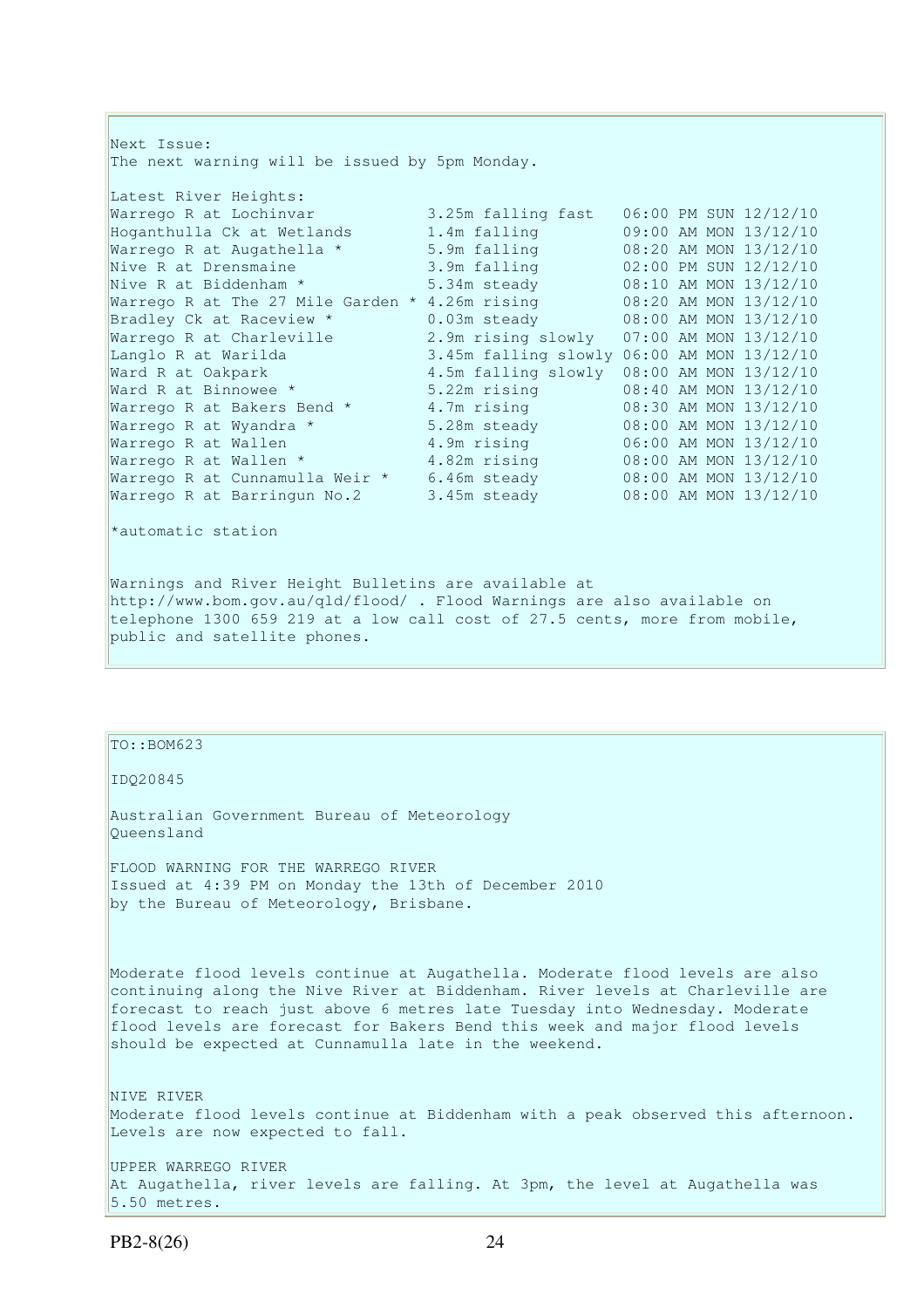Major flood levels of at least 4.7 metres should be expected at The 27 Mile Garden during Tuesday. River levels at Charleville will rise to around 6 metres during Tuesday into Wednesday with a peak of just above 6 metres expected. WARD AND LANGLO RIVERS Minor flood levels are falling along the Ward River at Warilda. Moderate flooding continues on the Langlo River at Oak Park. Moderate flooding is rising at Binnowee and is expected to continue until at least Wednesday. Rises to major levels are not expected. LOWER WARREGO RIVER Minor flooding is occurring at Bakers Bend with moderate flood levels expected later this week. River levels are likely to reach at least 7.3 metres. Minor flood levels are likely at Wyandra with moderate flood levels forecast for Wallen. The Warrego River at Cunnamulla is likely to exceed the major flood level of 8 metres over the weekend or early next week. A forecast peak will be made once a peak is observed at Bakers Bend. Predicted River Heights/Flows: Charleville : Peak around 6.2 metres during Wednesday. Next Issue: The next warning will be issued by 11:30am Tuesday. Latest River Heights: Warrego R at Lochinvar 3.25m falling fast 06:00 PM SUN 12/12/10 Hoganthulla Ck at Wetlands 1.4m falling 09:00 AM MON 13/12/10 Warrego R at Augathella \* 5.56m falling 02:40 PM MON 13/12/10<br>Nive R at Biddenham \* 5.25m falling 02:50 PM MON 13/12/10 Nive R at Biddenham \* 5.25m falling 02:50 PM MON 13/12/10 Warrego R at The 27 Mile Garden \* 4.33m falling 02:30 PM MON 13/12/10 Bradley Ck at Raceview \* 0.03m steady 02:00 PM MON 13/12/10 Warrego R at Charleville 2.23m rising slowly 02:00 PM MON 13/12/10 Langlo R at Warilda 3.35m falling slowly 09:00 AM MON 13/12/10 Ward R at Oakpark 4.5m falling slowly 08:00 AM MON 13/12/10 Ward R at Binnowee \* 5.5m rising 02:40 PM MON 13/12/10 Warrego R at Bakers Bend  $*$  5.21m rising  $02:50$  PM MON  $13/12/10$ Warrego R at Wyandra \* 5.27m steady 02:00 PM MON 13/12/10 Warrego R at Wallen 4.9m rising 06:00 AM MON 13/12/10 Warrego R at Wallen \* 5.02m rising 02:00 PM MON 13/12/10 Warrego R at Cunnamulla Weir \* 6.47m steady 02:00 PM MON 13/12/10 Warrego R at Barringun No.2 3.4m steady 02:00 PM MON 13/12/10 \*automatic station Warnings and River Height Bulletins are available at http://www.bom.gov.au/qld/flood/ . Flood Warnings are also available on telephone 1300 659 219 at a low call cost of 27.5 cents, more from mobile, public and satellite phones.

TO::BOM623

IDQ20845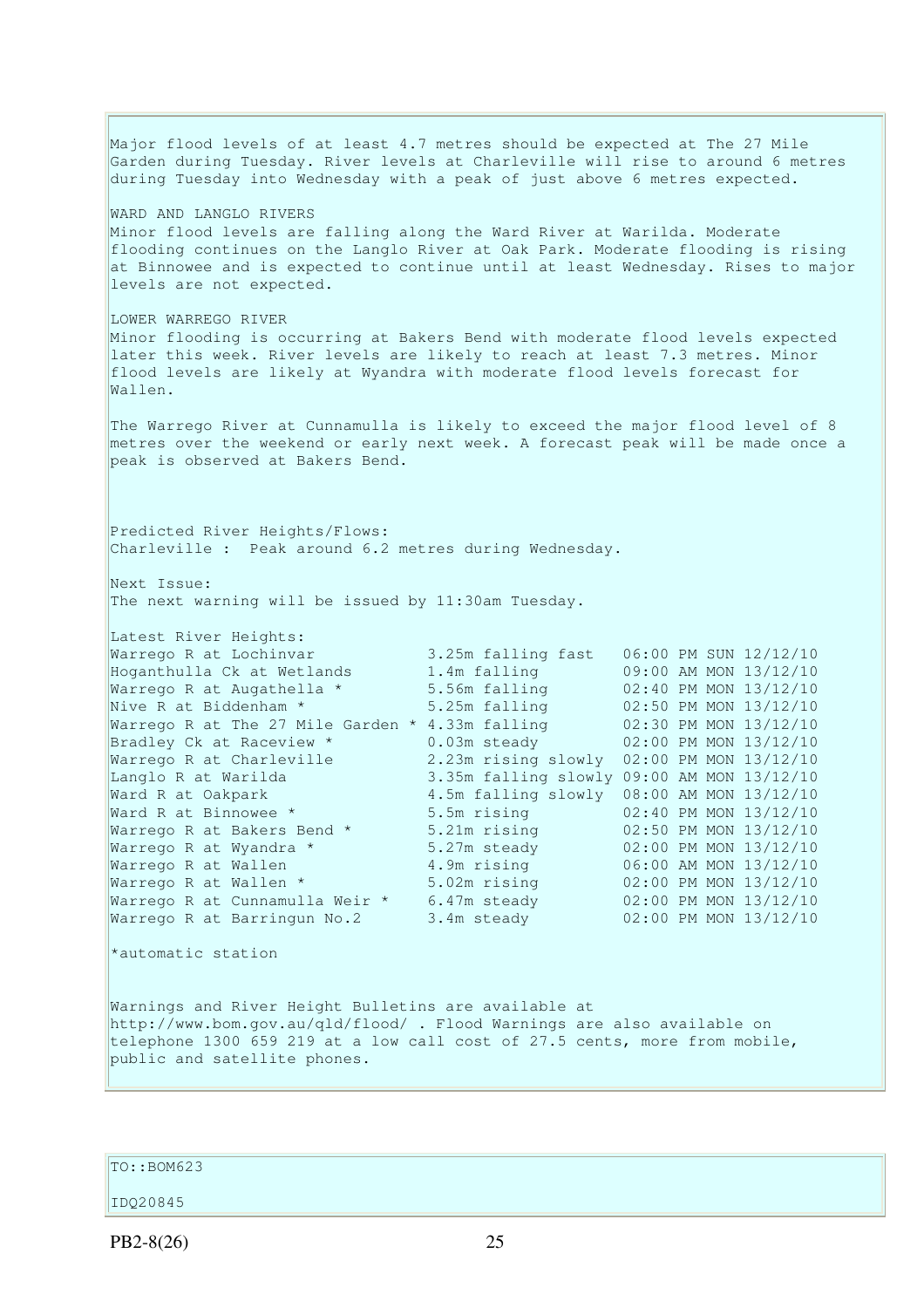Australian Government Bureau of Meteorology Queensland FLOOD WARNING FOR THE WARREGO RIVER Issued at 8:27 AM on Tuesday the 14th of December 2010 by the Bureau of Meteorology, Brisbane. River levels at Charleville are forecast to reach up to 6 metres during Wednesday. Moderate flood levels are forecast for Bakers Bend this week and major flood levels are likely at Cunnamulla late in the weekend. NIVE RIVER Moderate flood levels continue at Biddenham. Levels will to continue to fall. UPPER WARREGO RIVER Minor flood levels are falling at Augathella and Wetlands. Major flood levels of at least 4.7 metres should be expected at The 27 Mile Garden during Tuesday. River levels at Charleville are expected to peak up to 6 metres during Wednesday. WARD AND LANGLO RIVERS River levels are rising again along the Ward River at Warilda. Moderate flooding continues on the Langlo River at Oak Park. Moderate flooding is rising at Binnowee and is expected to continue until at least Wednesday. Rises to major levels are not expected. LOWER WARREGO RIVER Minor flooding is occurring at Bakers Bend with moderate flood levels expected overnight Tuesday. River levels are likely to reach at least 7.3 metres. Minor flood levels are likely at Wyandra with moderate flood levels forecast for Wallen during the weekend. The Warrego River at Cunnamulla is likely to exceed the major flood level of 8 metres early next week. A forecast peak will be made once a peak is observed at Bakers Bend. Predicted River Heights/Flows: Charleville : Peak up to 6 metres during Wednesday. Next Issue: The next warning will be issued by 4pm Tuesday. Latest River Heights: Hoganthulla Ck at Wetlands 1.4m falling 09:00 AM MON 13/12/10 Warrego R at Augathella \* 4.26m falling 05:30 AM TUE 14/12/10 Nive R at Biddenham  $*$  4.38m falling 05:50 AM TUE 14/12/10 Warrego R at The 27 Mile Garden \* 4.44m falling 05:50 AM TUE 14/12/10 Bradley Ck at Raceview \* 0.04m steady 05:00 AM TUE 14/12/10 Warrego R at Charleville 4.75m rising 06:00 AM TUE 14/12/10 Bradley Ck at Raceview \* 0.04m steady 05:00 AM TUE 14/12/10<br>
Warrego R at Charleville 4.75m rising 06:00 AM TUE 14/12/10<br>
Langlo R at Warilda 4.2m rising 06:00 AM TUE 14/12/10 Ward R at Oakpark 4.2m falling slowly 09:00 AM TUE 14/12/10<br>Ward R at Binnowee \* 5.41m falling 05:40 AM TUE 14/12/10 Ward R at Binnowee \* 5.41m falling 05:40 AM TUE 14/12/10 Warrego R at Bakers Bend \* 6.41m rising 6.50 AM TUE 14/12/10 Warrego R at Wyandra \* 5.04m falling 05:00 AM TUE 14/12/10 Warrego R at Wallen  $*$  5.5m rising 05:10 AM TUE 14/12/10 Warrego R at Cunnamulla Br 6.6m rising 03:00 PM MON 13/12/10 Warrego R at Cunnamulla Weir \* 6.51m steady 05:00 AM TUE 14/12/10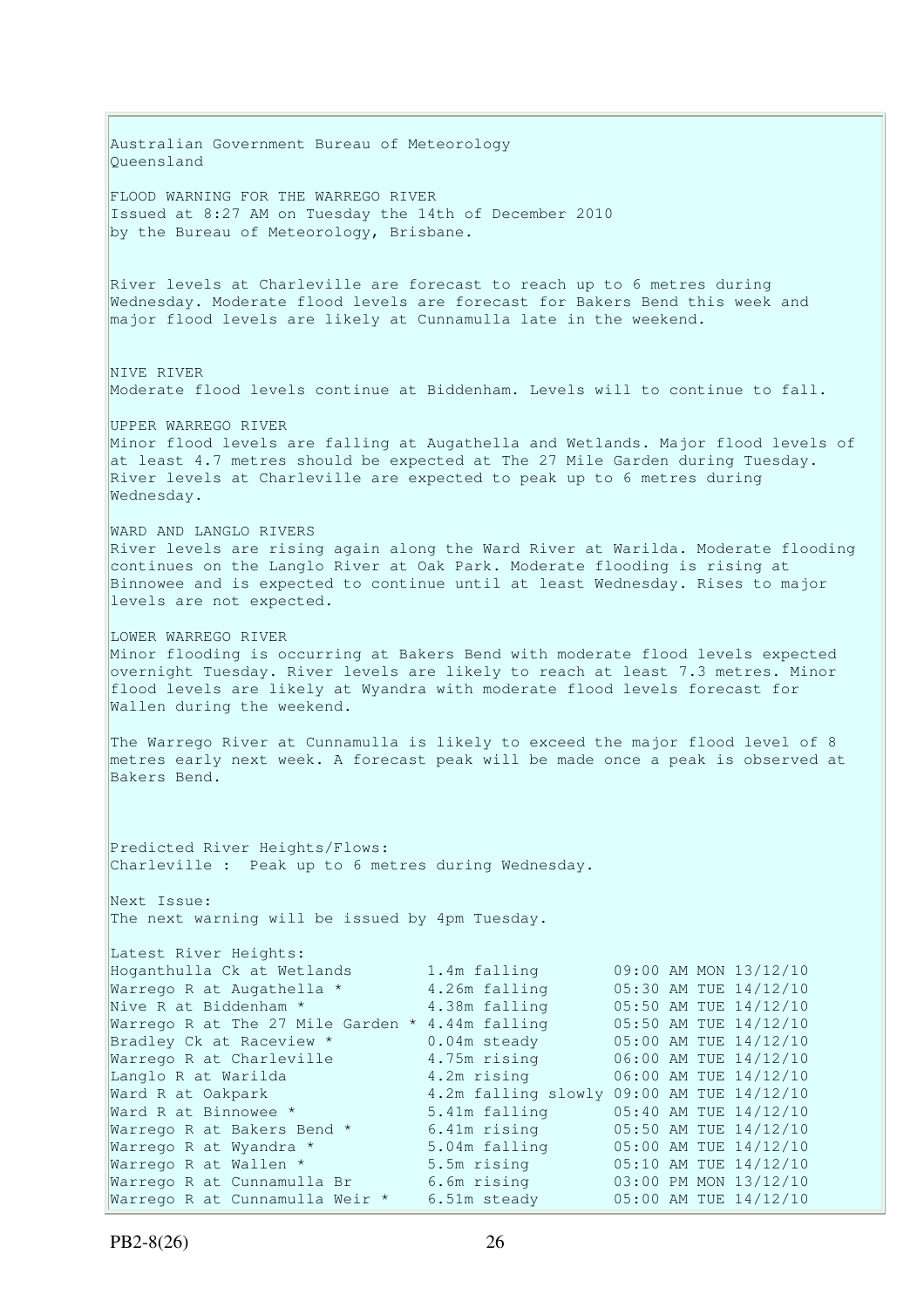Warrego R at Barringun No.2 3.16m steady 06:00 AM TUE  $14/12/10$ 

\*automatic station

Warnings and River Height Bulletins are available at http://www.bom.gov.au/qld/flood/ . Flood Warnings are also available on telephone 1300 659 219 at a low call cost of 27.5 cents, more from mobile, public and satellite phones.

TO::BOM623

IDQ20845

Australian Government Bureau of Meteorology Queensland

FLOOD WARNING FOR THE WARREGO RIVER Issued at 3:26 PM on Tuesday the 14th of December 2010 by the Bureau of Meteorology, Brisbane.

River levels at Charleville are forecast to reach up to 6 metres during Wednesday. Moderate flood levels are forecast for Bakers Bend this week and major flood levels are likely at Cunnamulla late in the weekend. Minor flood levels are falling along the Nive River.

UPPER WARREGO RIVER Major flood levels have peaked at The 27 Mile Garden at 4.5 metres this afternoon. River levels at Charleville are expected to peak up to 6 metres during Wednesday.

WARD AND LANGLO RIVERS

River levels are rising again along the Ward River at Warilda. Moderate flooding continues on the Langlo River at Oak Park. Moderate flooding is rising at Binnowee and is expected to continue until at least Wednesday. Rises to major levels are not expected.

LOWER WARREGO RIVER

Minor flooding is occurring at Bakers Bend with moderate flood levels expected overnight Tuesday. River levels are likely to reach around 7 metres. Minor flood levels are likely at Wyandra with moderate flood levels forecast for Wallen during the weekend.

The Warrego River at Cunnamulla is likely to exceed the major flood level of 8 metres early next week. A peak forecast will be made once a peak is observed at Bakers Bend.

Predicted River Heights/Flows: Charleville : Peak up to 6 metres during Wednesday.

Next Issue: The next warning will be issued by 11am Wednesday.

Latest River Heights: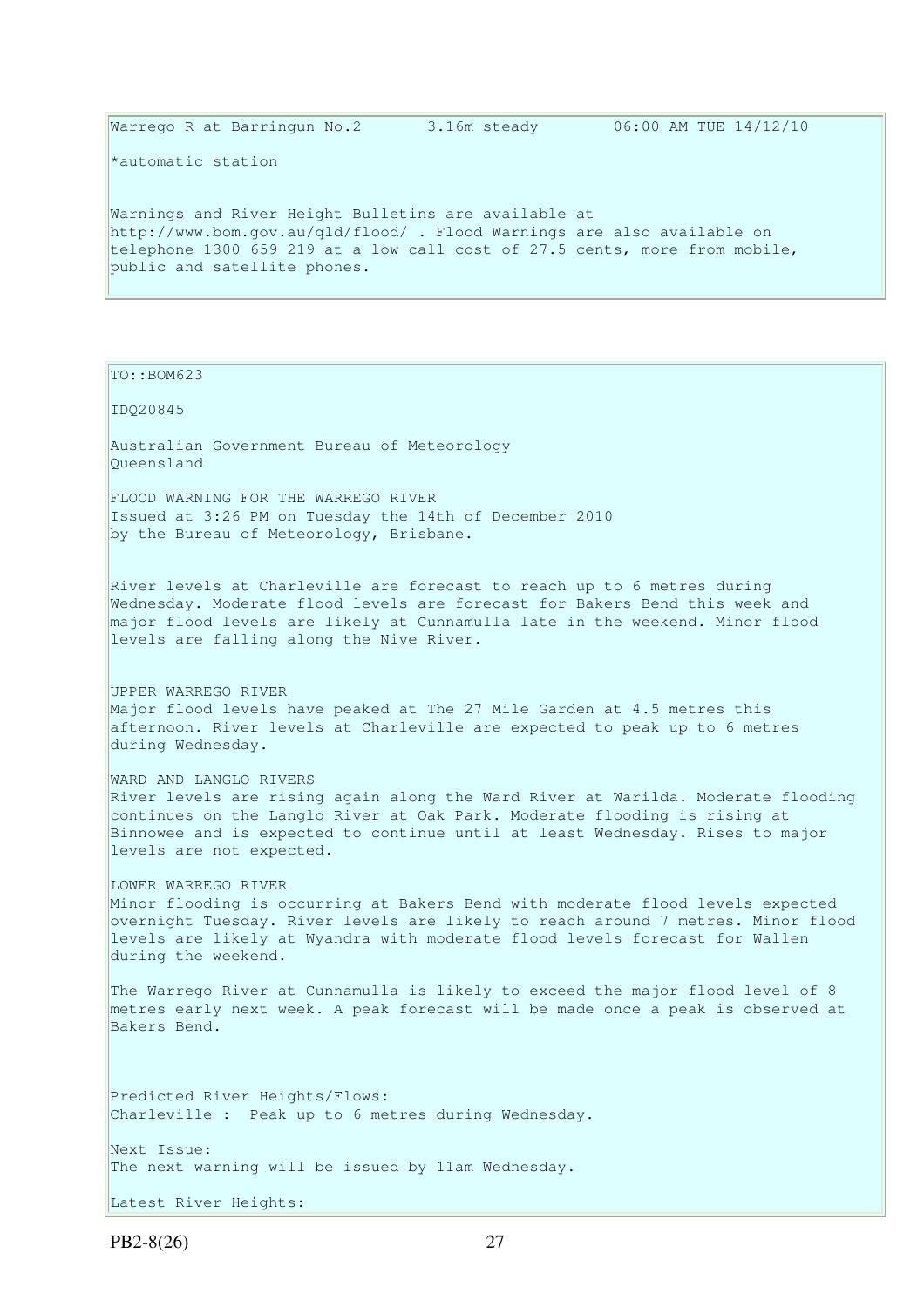Warrego R at Augathella \* 3.81m falling 02:40 PM TUE 14/12/10 Nive R at Biddenham \* 4m falling 02:40 PM TUE 14/12/10 Warrego R at The 27 Mile Garden \* 4.34m falling 02:30 PM TUE 14/12/10 Bradley Ck at Raceview \* 0.03m steady 02:00 PM TUE 14/12/10 Warrego R at Charleville 5m rising 02:05 PM TUE 14/12/10 Langlo R at Warilda 4.4m rising slowly 03:00 PM TUE 14/12/10 Ward R at Oakpark 4.2m falling slowly 09:00 AM TUE 14/12/10 Ward R at Binnowee \* 5.23m falling 02:40 PM TUE 14/12/10 Warrego R at Bakers Bend \* 6.65m steady 02:20 PM TUE 14/12/10 Warrego R at Wyandra \* 4.99m steady 02:00 PM TUE 14/12/10 Warrego R at Wallen \* 5.59m rising 02:40 PM TUE 14/12/10 Warrego R at Cunnamulla Br 6.68m rising 10:00 AM TUE 14/12/10 Warrego R at Cunnamulla Weir \* 6.55m rising 02:00 PM TUE 14/12/10 Warrego R at Barringun No.2 3.02m steady 02:00 PM TUE 14/12/10 \*automatic station Warnings and River Height Bulletins are available at http://www.bom.gov.au/qld/flood/ . Flood Warnings are also available on telephone 1300 659 219 at a low call cost of 27.5 cents, more from mobile, public and satellite phones.

#### TO::BOM623

IDQ20845

Australian Government Bureau of Meteorology Queensland

FLOOD WARNING FOR THE WARREGO RIVER Issued at 9:31 AM on Wednesday the 15th of December 2010 by the Bureau of Meteorology, Brisbane.

River levels at Charleville are forecast to peak around current levels today. Moderate flood levels are forecast for Bakers Bend today and major flood levels are likely at Cunnamulla late in the weekend. Minor flood levels are falling along the Nive River.

UPPER WARREGO RIVER Moderate flood levels are falling at The 27 Mile Garden. At Charleville, the timing of the peaks from Augathella and Biddenham did not arrive at the same time at The 27 Mile Garden. The peak forecast at Charleville has been revised to 5.2 metres.

WARD AND LANGLO RIVERS Moderate flood levels are steady along the Langlo River at Warilda and are falling along the Ward River at Oak Park. River levels are expected to continue to fall at Binnowee with minor flooding expected throughout Wednesday.

LOWER WARREGO RIVER Minor flooding is rising at Bakers Bend and the moderate flood level of 7 metres will be reached this morning. Minor flood levels are likely at Wyandra with moderate flood levels forecast for Wallen during the weekend.

The Warrego River at Cunnamulla is likely to exceed the major flood level of 8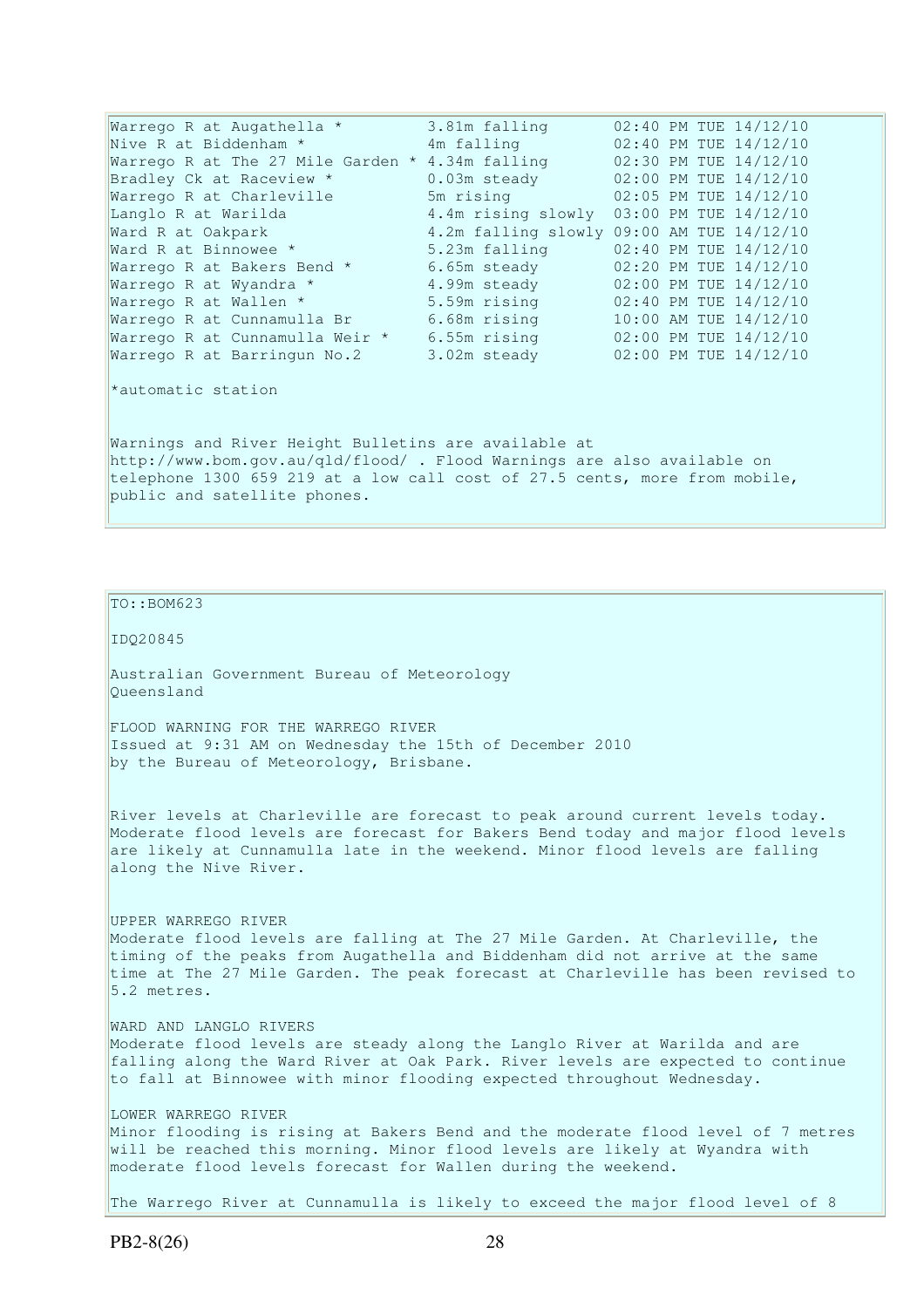metres early next week. A peak forecast will be made once a peak is observed at Bakers Bend. Moderate flood levels are likely at Rocky. Predicted River Heights/Flows: Charleville : Peak around current levels of 5.2 metres. Next Issue: The next warning will be issued by 11am Thursday. Latest River Heights: Warrego R at Augathella  $\star$  2.92m steady  $06:10$  AM WED  $15/12/10$ Nive R at Biddenham \* 3.46m falling 05:40 AM WED 15/12/10 Warrego R at The 27 Mile Garden \* 3.85m falling 05:40 AM WED 15/12/10 Bradley Ck at Raceview \* 0.03m steady 05:00 AM WED 15/12/10 Warrego R at Charleville 5.17m steady 06:00 AM WED 15/12/10 Langlo R at Warilda 4.2m falling slowly 06:00 AM WED 15/12/10 Ward R at Oakpark 3.7m falling slowly 06:30 AM WED 15/12/10 Ward R at Binnowee \* 4.96m steady 06:00 AM WED 15/12/10 Warrego R at Bakers Bend \* 6.91m steady 05:20 AM WED 15/12/10 Warrego R at Wyandra \* 5.64m rising 06:00 AM WED 15/12/10 Warrego R at Wallen 5m steady 06:00 AM WED 15/12/10 Warrego R at Wallen \* 5.44m falling 06:00 AM WED 15/12/10 Warrego R at Cunnamulla Br 6.69m falling slowly 07:30 AM WED 15/12/10 Warrego R at Cunnamulla Weir \* 6.69m steady 06:00 AM WED 15/12/10 Warrego R at Rocky 3.68m rising slowly 06:00 AM WED 15/12/10 Warrego R at Barringun No.2 2.87m steady 07:00 AM WED 15/12/10 \*automatic station Warnings and River Height Bulletins are available at http://www.bom.gov.au/qld/flood/ . Flood Warnings are also available on telephone 1300 659 219 at a low call cost of 27.5 cents, more from mobile, public and satellite phones.

# PB2-8(26) 29 TO::BOM623 IDQ20845 Australian Government Bureau of Meteorology Queensland FLOOD WARNING FOR THE LANGLO, WARD AND LOWER WARREGO RIVERS Issued at 8:20 AM on Thursday the 16th of December 2010 by the Bureau of Meteorology, Brisbane. Minor to moderate flood levels are forecast for the Lower Warrego into the weekend with major flood levels likely at Cunnamulla late in the weekend. Minor flood levels are falling along the Nive River and along the Upper Warrego from The 27 Mile Garden to Charleville. WARD AND LANGLO RIVERS Minor flood levels are falling along the Langlo River at Warilda and moderate flood levels are falling along the Ward River at Oak Park. River levels are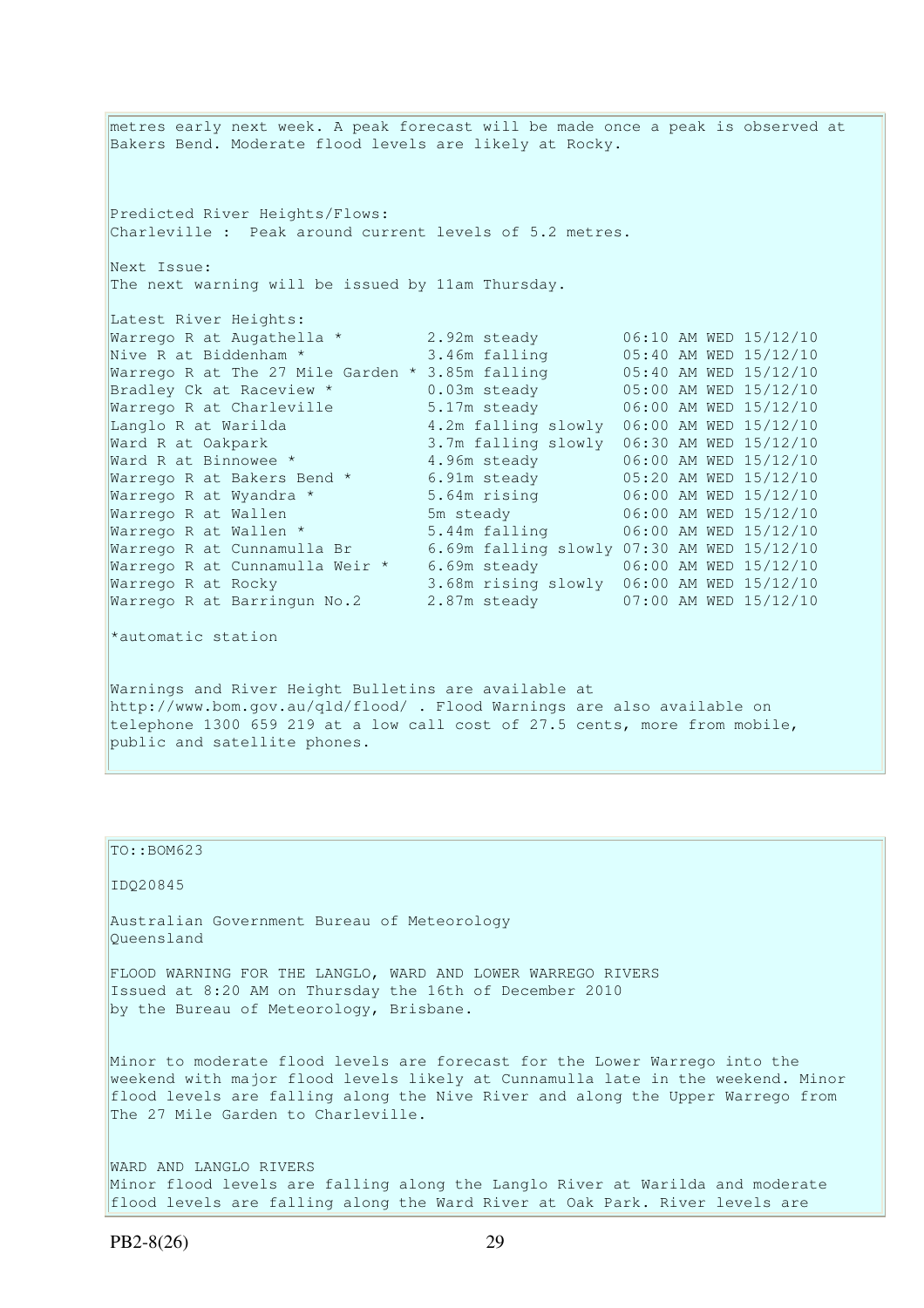expected to fall below minor flood levels during Friday at Binnowee. LOWER WARREGO RIVER Minor flood levels are falling at Bakers Bend following a moderate flood peak of 7 metres yesterday. The peak is currently approaching Wyandra where minor flood levels will continue until Saturday. Moderate flood levels are forecast to reach around 7 metres at Wallen early Saturday. The Warrego River at Cunnamulla is likely to just exceed the major flood level of 8 metres on Sunday or Monday. Moderate flood levels are likely at Rocky of about 4.5 metres. Next Issue: The next warning will be issued by 11am Friday. Latest River Heights: Warrego R at Augathella \* 2.47m falling 06:00 AM THU 16/12/10 Nive R at Biddenham \* 2.68m falling 05:40 AM THU 16/12/10 Warrego R at The 27 Mile Garden \* 2.85m falling 05:50 AM THU 16/12/10 Bradley Ck at Raceview \* 0.03m steady 05:00 AM THU 16/12/10 Warrego R at Charleville 4.3m falling 09:00 AM THU 16/12/10 Langlo R at Warilda 3.9m steady 06:00 AM THU 16/12/10 Ward R at Oakpark 3.5m falling slowly 06:00 AM THU 16/12/10 Ward R at Binnowee \* 4.43m steady 06:00 AM THU 16/12/10 Warrego R at Bakers Bend \* 6.75m falling 05:10 AM THU 16/12/10 Warrego R at Wyandra \*  $6.57$ m rising  $06:00$  AM THU  $16/12/10$ Warrego R at Wallen 5.5m rising 06:00 AM THU 16/12/10 Warrego R at Wallen \* 6.05m rising 06:50 AM THU 16/12/10 Warrego R at Cunnamulla Br 6.69m steady 09:00 AM WED 15/12/10 Warrego R at Cunnamulla Weir \* 6.77m steady 06:00 AM THU 16/12/10 Warrego R at Rocky 3.88m rising slowly 06:00 AM THU 16/12/10 Warrego R at Barringun No.2 2.93m steady 06:00 AM THU 16/12/10 \*automatic station Warnings and River Height Bulletins are available at

http://www.bom.gov.au/qld/flood/ . Flood Warnings are also available on telephone 1300 659 219 at a low call cost of 27.5 cents, more from mobile, public and satellite phones.

# IDQ20845 Australian Government Bureau of Meteorology Queensland

TO::BOM623

FLOOD WARNING FOR THE LOWER WARREGO RIVER Issued at 8:02 AM on Friday the 17th of December 2010 by the Bureau of Meteorology, Brisbane.

Minor to moderate flood levels are forecast for the Lower Warrego into the weekend with major flood levels likely at Cunnamulla late in the weekend.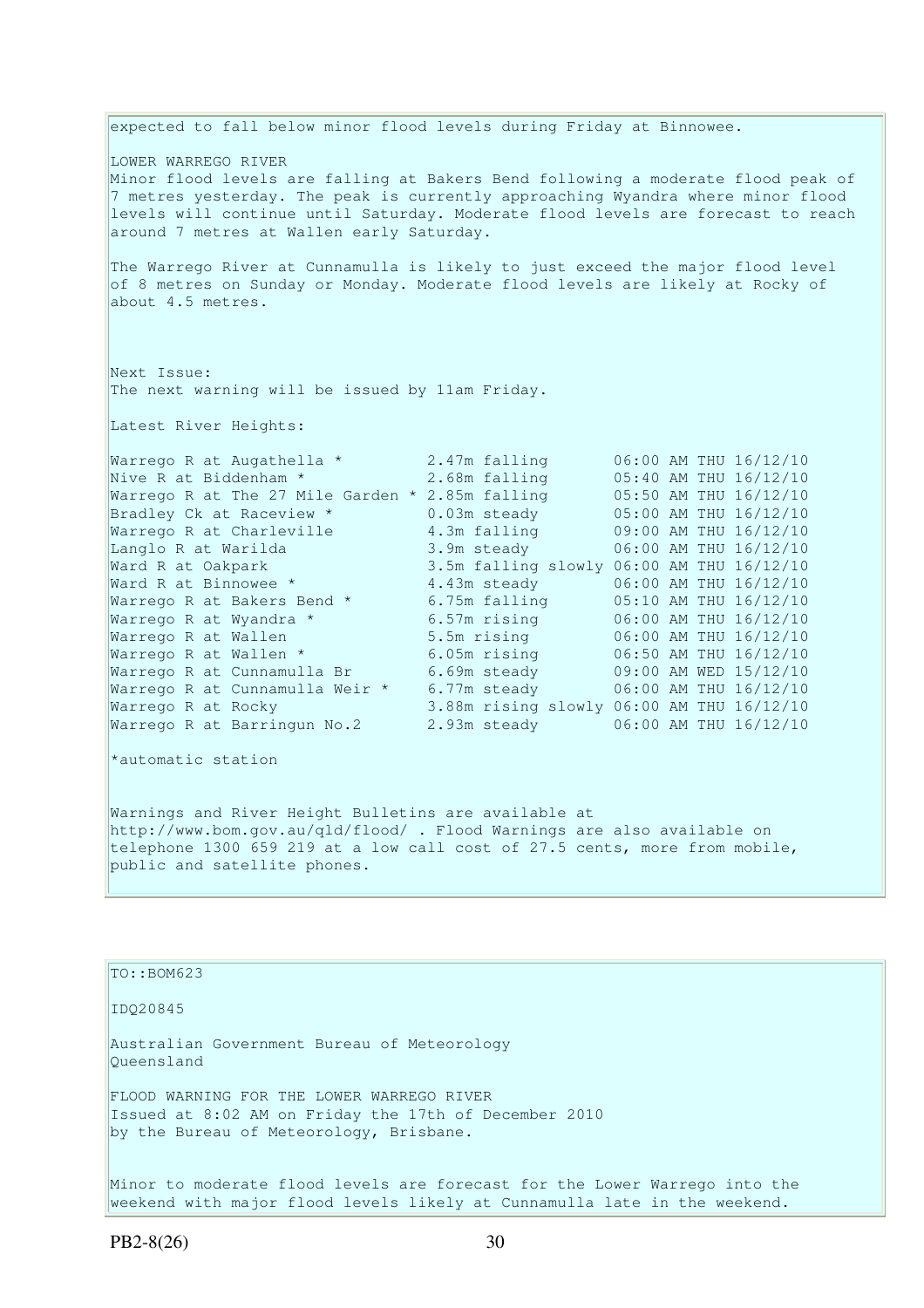Minor flood levels are falling along the Nive, upper Warrego, Ward and Langlo Rivers. Minor flood levels are falling at Bakers Bend. The peak is currently at Wyandra where minor flood levels will continue until Sunday. Moderate flood levels are occurring at Wallen with a peak of just over 7 metres expected early Saturday. The Warrego River at Cunnamulla is likely to just exceed the major flood level of 8 metres on Sunday or Monday. Moderate flood levels are likely at Rocky of about 4.5 metres. Next Issue: The next warning will be issued by 11am Saturday. Latest River Heights: Warrego R at Augathella \* 2.26m steady 06:10 AM FRI 17/12/10<br>Nive R at Biddenham \* 2.26m falling 05:00 AM FRI 17/12/10<br>Warrego R at The 27 Mile Garden \* 2.05m falling 05:50 AM FRI 17/12/10 Nive R at Biddenham \* 2.26m falling 05:00 AM FRI 17/12/10 Warrego R at The 27 Mile Garden \* 2.05m falling 05:50 AM FRI 17/12/10 Bradley Ck at Raceview \* 0.03m steady 05:00 AM FRI 17/12/10 Warrego R at Charleville 3.88m falling 03:00 PM THU 16/12/10 Langlo R at Warilda 3.65m falling slowly 06:00 AM FRI 17/12/10 Ward R at Oakpark 2.9m falling slowly 05:00 AM FRI 17/12/10 Ward R at Binnowee \* 4.2m steady 06:00 AM FRI 17/12/10 Warrego R at Bakers Bend \* 5.92m falling 5.50 AM FRI 17/12/10 Warrego R at Wyandra \* 6.81m steady 05:00 AM FRI 17/12/10

Warrego R at Barringun No.2 3.03m steady 06:00 AM FRI 17/12/10 \*automatic station Warnings and River Height Bulletins are available at http://www.bom.gov.au/qld/flood/ . Flood Warnings are also available on telephone 1300 659 219 at a low call cost of 27.5 cents, more from mobile,

Warrego R at Wallen 6.7m steady 06:00 AM FRI 17/12/10 Warrego R at Wallen \* 7.16m rising 06:50 AM FRI 17/12/10 Warrego R at Cunnamulla Br 7.05m rising slowly 07:00 AM FRI 17/12/10 Warrego R at Cunnamulla Weir \* 6.85m steady 06:00 AM FRI 17/12/10 Warrego R at Rocky 4m rising slowly 06:00 AM FRI 17/12/10

public and satellite phones.

# TO::BOM623 IDQ20845 Australian Government Bureau of Meteorology Queensland FLOOD WARNING FOR THE LOWER WARREGO RIVER Issued at 8:27 AM on Saturday the 18th of December 2010 by the Bureau of Meteorology, Brisbane.

Minor to moderate flooding is occurring along the lower Warrego River, where the flood peak is currently in the Wallen area. A major flood peak is expected at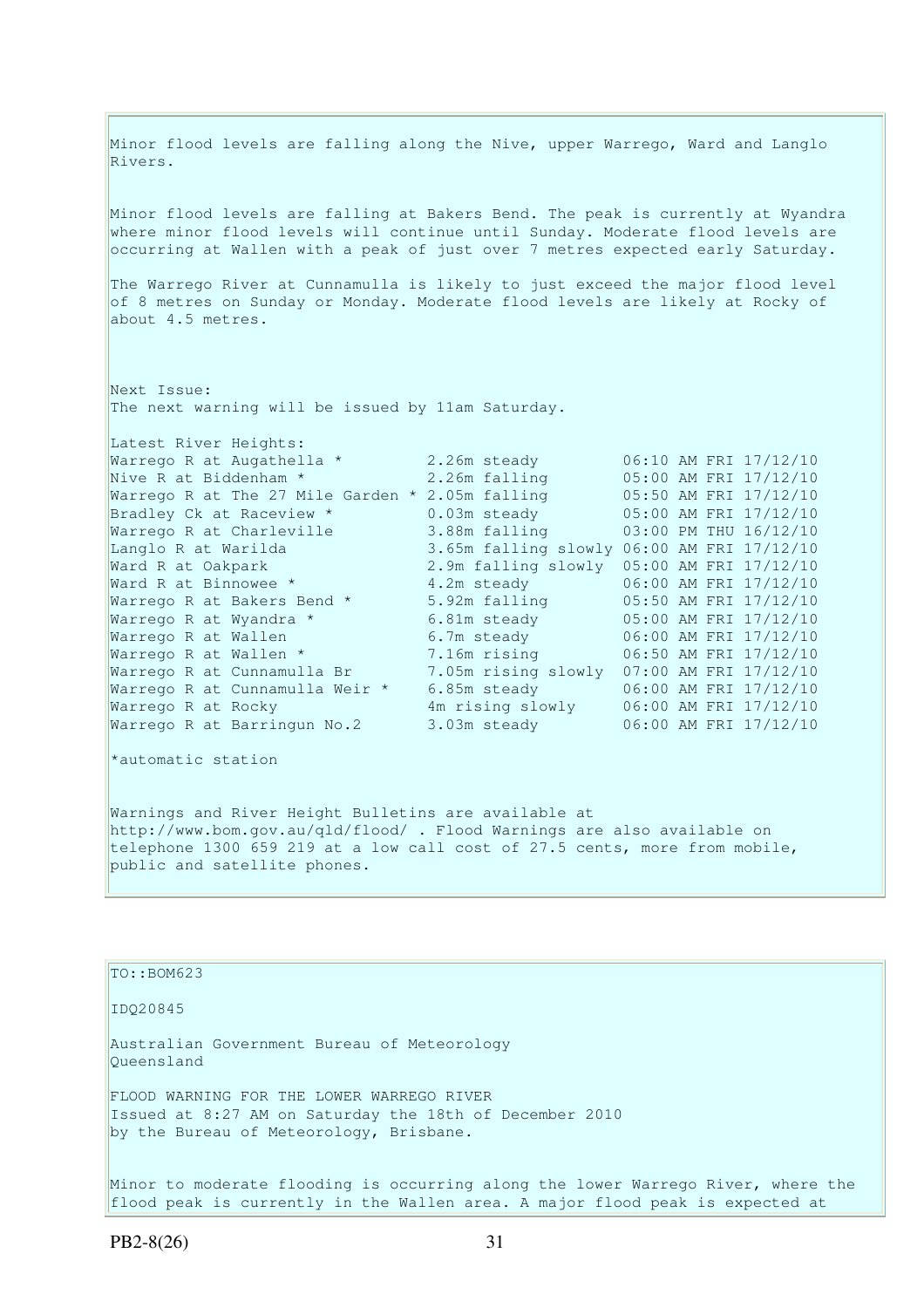Cunnamulla during Sunday. Minor flooding continues to ease on the Ward River at Oakpark. Minor flooding continues to ease along the lower Warrego River between Bakers Bend and Wyandra. Moderate flooding is nearing a peak at Wallen, where at 6am Saturday the river level at Wallen manual gauge was 7.3 metres. Moderate flooding continues a steady rise further downstream at Cunnamulla, where at 6:30am Saturday the river level at Cunnamulla was at 7.6 metres with further rises likely to just exceed the major flood level of 8 metres during Sunday. Moderate flooding is slowly rising further downstream at Rocky, with renewed rises expected during the weekend and river levels likely to reach a moderate flood peak to about 4.5 metres early next week. Predicted River Heights/Flows: Warrego River at: Cunnamulla Exceed major flood level (8.0 metres) during Saturday evening. Major flood peak to about 8.2 metres during Sunday. Weather Forecast: Scattered showers and thunderstorms in the northeast. Patchy light rain elsewhere. Next Issue: The next warning will be issued at about 10am Sunday. Latest River Heights: Warrego R at Augathella  $*$  2.14m steady  $06:00$  AM SAT 18/12/10 Nive R at Biddenham \* 1.99m falling 05:40 AM SAT 18/12/10 Warrego R at The 27 Mile Garden  $*$  1.64m steady  $05:00$  AM SAT  $18/12/10$ Bradley Ck at Raceview \* 0.03m steady 05:00 AM SAT 18/12/10 Warrego R at Charleville \* WA Langlo R at Warilda 1.85m falling 06:00 AM SAT 18/12/10 Ward R at Oakpark 2.30m falling 05:00 AM SAT 18/12/10 Ward R at Binnowee \* 3.72m falling slowly 06:10 AM SAT 18/12/10 Warrego R at Bakers Bend \* 5.10m falling slowly 05:50 AM SAT 18/12/10 Warrego R at Bakers Bend \* 5.1<br>Warrego R at Murweh NA<br>Warrego R at Wyandra \* 6.3 6.39m falling 06:00 AM SAT 18/12/10 Warrego R at Wallen 7.30m falling slowly 06:00 AM SAT 18/12/10<br>Warrego R at Wallen \* 7.55m falling 06:30 AM SAT 18/12/10 Warrego R at Wallen \* 7.55m falling 06:30 AM SAT 18/12/10 Warrego R at Cunnamulla Br 7.60m rising slowly 06:30 AM SAT 18/12/10 Warrego R at Cunnamulla Weir \* 7.25m rising slowly 06:00 AM SAT 18/12/10 Warrego R at Rocky 4.07m rising slowly 06:00 AM SAT 18/12/10 Warrego R at Barringun No.2 3.14m steady 08:00 AM SAT 18/12/10 \* denotes automatic station. Warnings and River Height Bulletins are available at http://www.bom.gov.au/qld/flood/ . Flood Warnings are also available on telephone 1300 659 219 at a low call cost of 27.5 cents, more from mobile, public and satellite phones.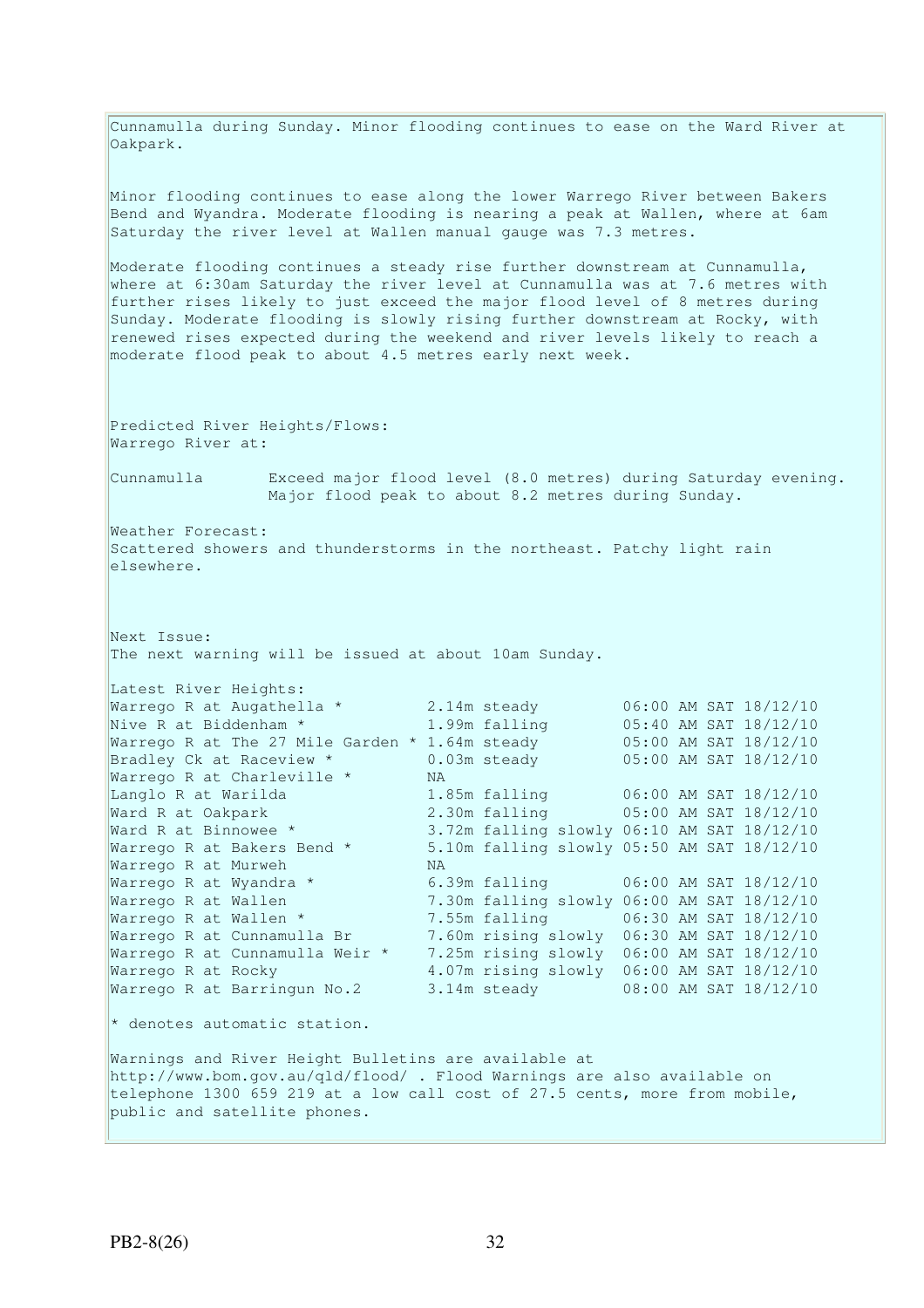TO::BOM623 IDQ20845 Australian Government Bureau of Meteorology Queensland FLOOD WARNING FOR THE WARREGO RIVER Issued at 10:00 AM on Sunday the 19th of December 2010 by the Bureau of Meteorology, Brisbane. Moderate to major flooding is occurring along the lower Warrego River, with a major flood peak to about 8.2 metres forecast for Cunnamulla during Sunday. Localised minor flooding is being recorded at The 27 Mile Garden. Heavy local rainfall has been recorded in The 27 Mile Garden area during the past 6-12 hours to 10am Sunday which has produced river level rises and minor flooding. Further rises are likely at The 27 Mile Garden during Sunday. At this stage river levels are Charleville are expected to remain below the minor flood level. Moderate flooding continues to ease in the Wallen area. Major flood levels continue to rise at Cunnamulla with a peak to about 8.2 metres forecast during Sunday. Moderate flooding is rising downstream at Rocky, with a moderate flood peak to about 4.5 metres forecast early this week. Predicted River Heights/Flows: Cunnamulla: Major flood peak to about 8.2 metres during Sunday. Rocky: Moderate flood peak to about 4.5 metres early this week. Weather Forecast: Rain areas with local thunder. Next Issue: The next warning will be issued by 5pm Sunday. Latest River Heights: Warrego R at Augathella \* 2.65m steady 08:10 AM SUN 19/12/10 Nive R at Biddenham \* 1.92m rising 08:40 AM SUN 19/12/10 Warrego R at The 27 Mile Garden \* 2.08m rising 08:40 AM SUN 19/12/10 Bradley Ck at Raceview \* 0.04m steady 08:00 AM SUN 19/12/10 Ward R at Binnowee \* 3.23m falling 08:10 AM SUN 19/12/10 Warrego R at Bakers Bend \* 4.06m falling 08:30 AM SUN 19/12/10 Warrego R at Wyandra \* 5.64m falling 08:00 AM SUN 19/12/10 Warrego R at Bakers Bend \* 3.00m Lailing 19:00 AM SUN 19/12/10<br>
Warrego R at Wyandra \* 5.64m falling 19:00 AM SUN 19/12/10<br>
Warrego R at Wallen 19:00 AM SUN 19:00 AM SUN 19:00 Warrego R at Wallen \* 7.18m steady 08:00 AM SUN 19/12/10 Warrego R at Cunnamulla Br 8.05m rising 08:45 AM SUN 19/12/10 Warrego R at Cunnamulla Weir \* 7.61m steady 08:00 AM SUN 19/12/10 Warrego R at Rocky 4.31m rising slowly 09:00 AM SUN 19/12/10 Warrego R at Barringun No.2 3.24m steady 09:00 AM SUN 19/12/10 \* from automatic station Warnings and River Height Bulletins are available at http://www.bom.gov.au/qld/flood/ . Flood Warnings are also available on telephone 1300 659 219 at a low call cost of 27.5 cents, more from mobile,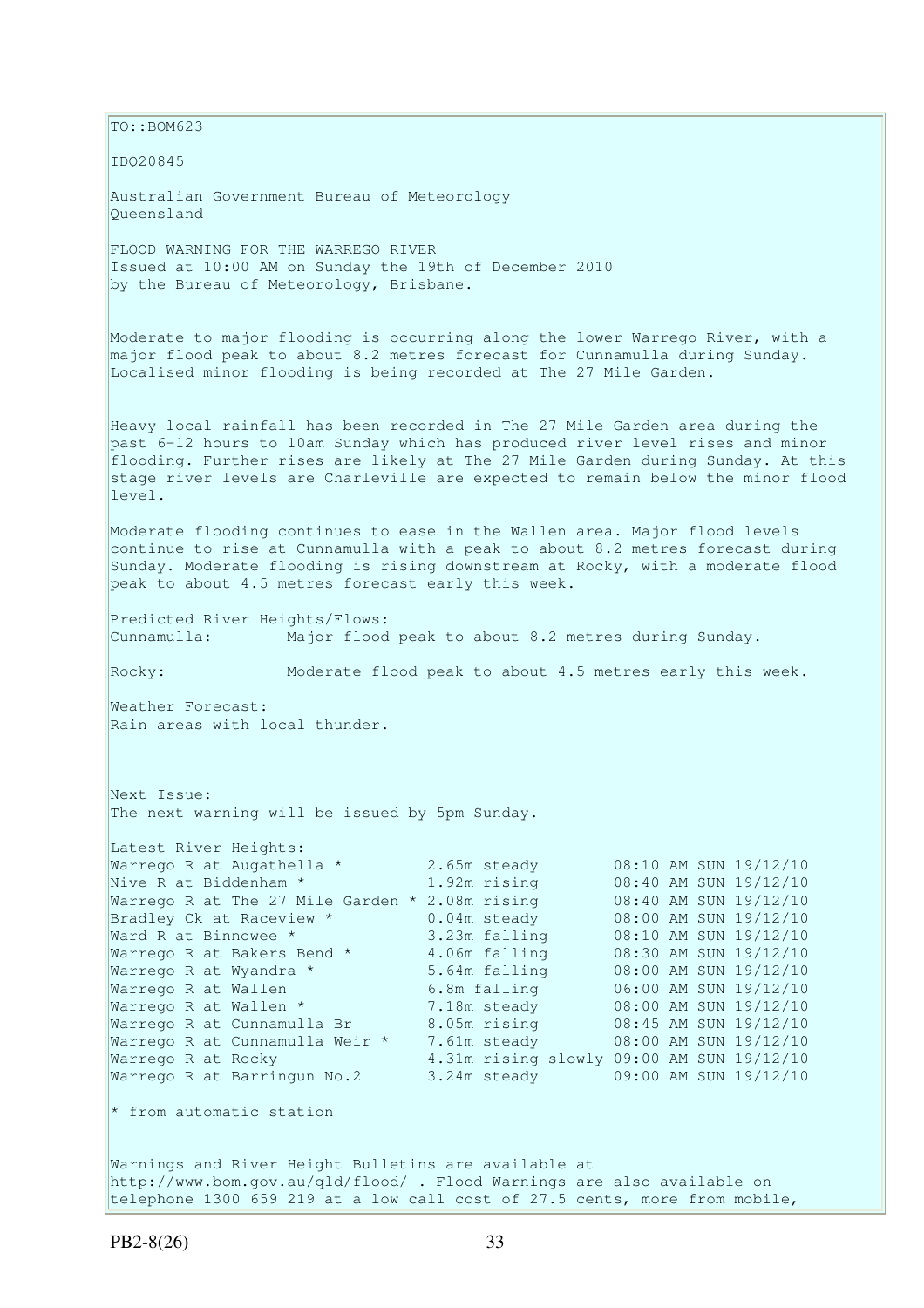```
TO: <math>ROM623</math>IDQ20845 
Australian Government Bureau of Meteorology 
Queensland 
FLOOD WARNING FOR THE WARREGO RIVER 
Issued at 5:29 PM on Sunday the 19th of December 2010 
by the Bureau of Meteorology, Brisbane.
River level rises are occurring along Hoganthulla Creek and the Upper Warrego to 
Augathella. Further rises are likely overnight. Renewed rises are also likely 
along the Ward and Langlo Rivers. Moderate to major flooding is occurring along 
the lower Warrego River. 
UPPER WARREGO 
Heavy rainfall over the weekend has resulted in fast rises at Lochinvar along 
the upper Warrego with minor flood levels. Moderate flood levels will be reached 
this evening. Minor flood levels are occurring at Wetlands. 
River levels are rising at Augathella and are expected to continue overnight 
with moderate flood levels of at least 5 metres expected during Monday.
Forecasts for Charleville will be made once upstream peaks have been observed. 
NIVE RIVER 
River levels are expected to rise overnight and through Monday with moderate 
flood levels possible this week. 
LOWER WARREGO
Moderate flooding continues to ease in the Wallen area. Major flood levels 
continue to rise at Cunnamulla with a peak to about 8.2 metres forecast 
overnight. Moderate flooding is rising downstream at Rocky, with a moderate
flood peak to about 4.5 metres forecast early this week. 
Predicted River Heights/Flows: 
Cunnamulla: Major flood peak to about 8.2 metres overnight. 
Rocky: Moderate flood peak to about 4.5 metres early this week. 
Weather Forecast: 
Rain areas with local thunder. 
Next Issue: 
The next warning will be issued by 11am Monday. 
Latest River Heights: 
Warrego R at Lochinvar 3.8m rising fast 04:00 PM SUN 19/12/10 
Hoganthulla Ck at Wetlands 2.6m steady 09:00 AM SUN 19/12/10 
Warrego R at Augathella * 3.85m rising 02:40 PM SUN 19/12/10 
Nive R at Drensmaine 2.1m rising slowly 09:00 AM SUN 19/12/10
Nive R at Drensmaine<br>Nive R at Biddenham * 1.98m steady 02:50 PM SUN 19/12/10
Warrego R at The 27 Mile Garden * 2.43m falling 02:40 PM SUN 19/12/10
```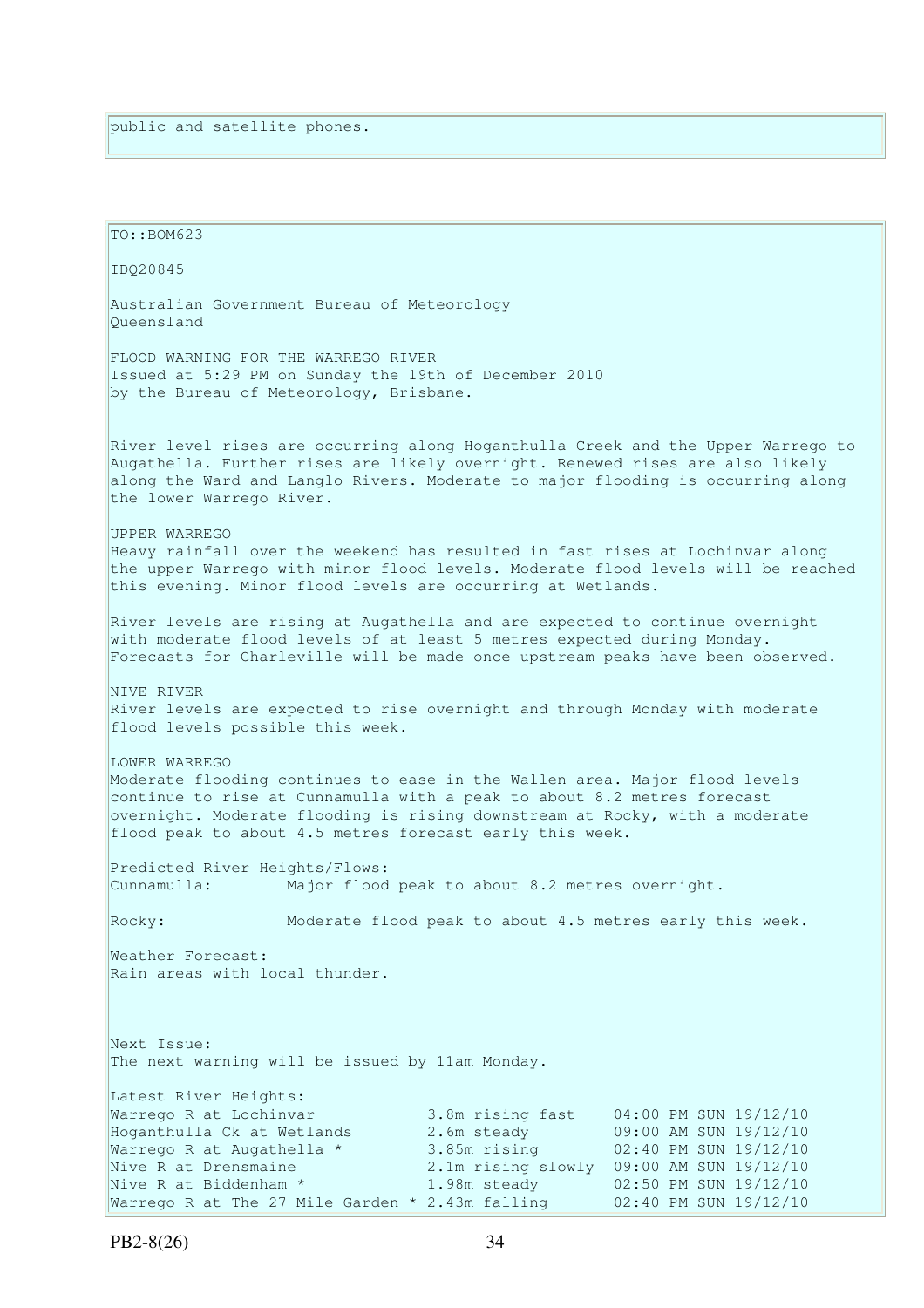Bradley Ck at Raceview \* 0.03m steady 02:00 PM SUN 19/12/10 Ward R at Binnowee \* 3.09m falling 02:20 PM SUN 19/12/10 Warrego R at Bakers Bend \* 3.87m steady 02:40 PM SUN 19/12/10 Warrego R at Wyandra \* 5.44m falling 03:00 PM SUN 19/12/10 Warrego R at Bakers Bend \* 3.87m steady  $02:40$  PM SUN 19/12/10<br>
Warrego R at Wyandra \* 5.44m falling 03:00 PM SUN 19/12/10<br>
Warrego R at Wallen 6.8m falling 06:00 AM SUN 19/12/10 Warrego R at Wallen \* 6.98m falling 02:40 PM SUN 19/12/10 Warrego R at Cunnamulla Br 8.05m rising 08:45 AM SUN 19/12/10 Warrego R at Cunnamulla Weir \* 7.64m steady 03:00 PM SUN 19/12/10 Warrego R at Rocky 4.37m rising slowly 03:00 PM SUN 19/12/10 Warrego R at Barringun No.2 3.26m steady 05:00 PM SUN 19/12/10 \*automatic station Warnings and River Height Bulletins are available at http://www.bom.gov.au/qld/flood/ . Flood Warnings are also available on telephone 1300 659 219 at a low call cost of 27.5 cents, more from mobile,

```
public and satellite phones.
```
#### $To::BOM623$

#### IDQ20845

Australian Government Bureau of Meteorology Queensland

FLOOD WARNING FOR THE WARREGO RIVER Issued at 10:45 AM on Monday the 20th of December 2010 by the Bureau of Meteorology, Brisbane.

River level rises are occurring along Hoganthulla Creek and the Upper Warrego to Augathella with major flood levels expected at Augathella. Predictions for Charleville will be made once upstream peaks have been observed. Renewed rises are also likely along the Ward and Langlo Rivers.

NIVE RIVER River levels are rising at Drensmaine with at least moderate flooding expected at Biddenham in the next 36 hours.

UPPER WARREGO Major flood levels are occurring along the upper Warrego at Lochinvar and major flood levels likely today at Wetlands. River levels at Augathella are likely to exceed 6 metres today with further rises possible.

Forecasts for Charleville will be made once upstream peaks have been observed but a level of at least 5.5 metres is likely with a rise to 6 metres possible.

LOWER WARREGO Flood levels have peaked at Cunnamulla and levels will now fall. Moderate flooding is rising downstream at Rocky, with a moderate flood peak to about 4.5 metres forecast early this week.

Renewed rises should be expected towards the end of the week with a return to minor to moderate flood levels. Forecasts will be made once a peak has been observed at Bakers Bend.

Predicted River Heights/Flows: Rocky: Moderate flood peak to about 4.5 metres in the next 24 hours.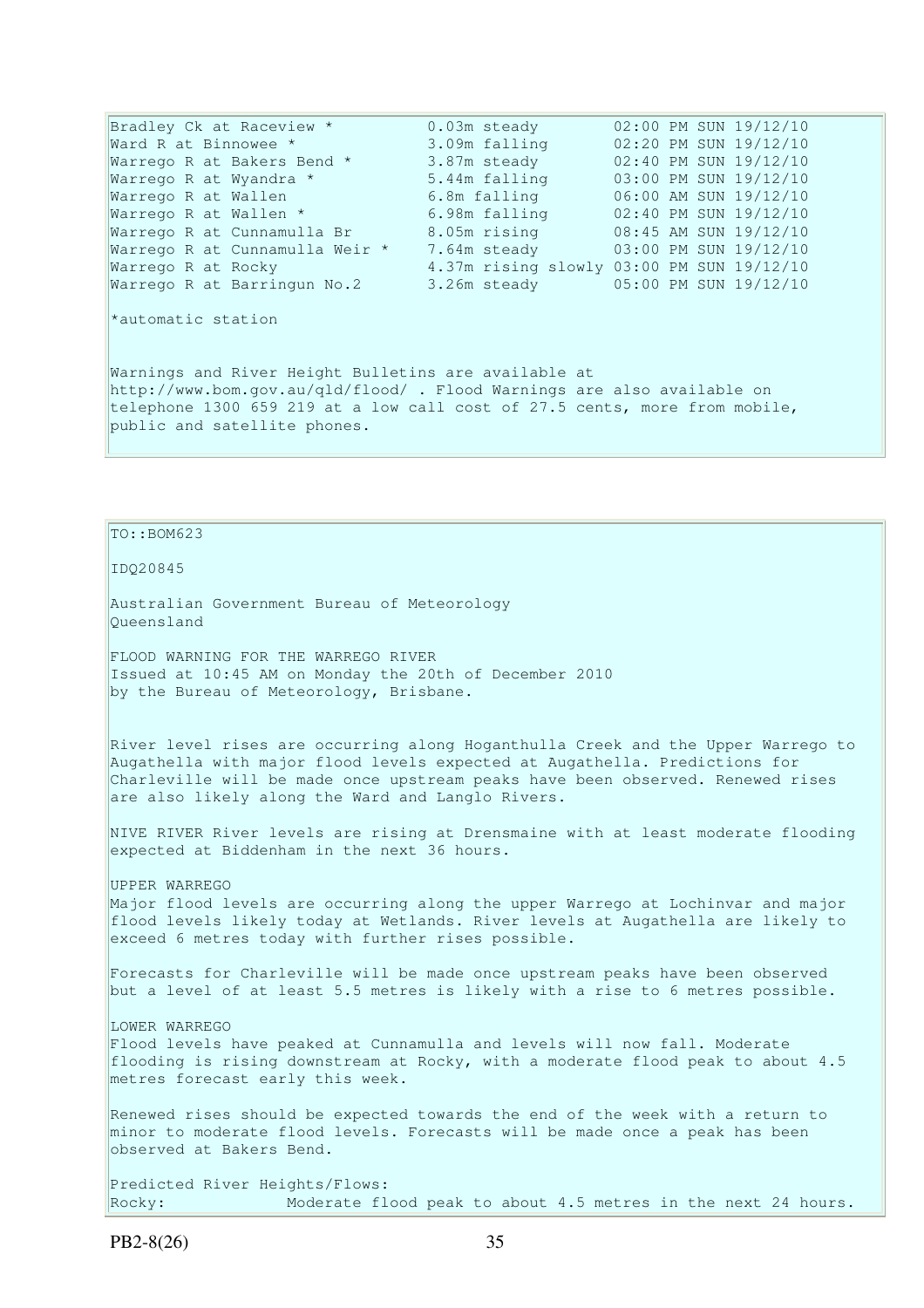Next Issue: The next warning will be issued by 11am Tuesday. Latest River Heights: Warrego R at Lochinvar 6m falling  $06:00$  AM MON  $20/12/10$ Hoganthulla Ck at Wetlands  $\begin{array}{lll} 3.9 \text{m} \text{ steady} & 09:00 \text{ AM MON } 20/12/10 \\ \text{Warrego R at Augusthella} & 5.02 \text{m} \text{ rising} & 08:20 \text{ AM MON } 20/12/10 \\ \text{Mive R at Ridanham} & 2.22 \text{m} \text{ rising} & 08:40 \text{ AM MON } 20/12/10 \end{array}$ Warrego R at Augathella \*  $5.02m$  rising  $08:20$  AM MON  $20/12/10$ <br>Nive R at Biddenham \*  $2.22m$  rising  $08:40$  AM MON  $20/12/10$ 2.22m rising 08:40 AM MON 20/12/10 Warrego R at The 27 Mile Garden  $*$  2.04m rising 08:30 AM MON 20/12/10 Bradley Ck at Raceview \* 0.03m steady 08:00 AM MON 20/12/10 Ward R at Binnowee \* 2.4m falling 08:20 AM MON 20/12/10 Warrego R at Bakers Bend \* 3.32m falling 08:30 AM MON 20/12/10 Warrego R at Wyandra \* 4.97m falling 08:00 AM MON 20/12/10 Warrego R at Wallen 6m falling 06:00 AM MON 20/12/10<br>Warrego R at Wallen \* 6.32m steady 08:30 AM MON 20/12/10 Warrego R at Wallen \* 6.32m steady 08:30 AM MON 20/12/10 Warrego R at Cunnamulla Weir \* 7.59m falling 08:20 AM MON 20/12/10 Warrego R at Rocky 4.54m rising 09:00 AM MON 20/12/10 Warrego R at Barringun No.2 3.31m steady 09:00 AM MON 20/12/10 \*automatic station Warnings and River Height Bulletins are available at

http://www.bom.gov.au/qld/flood/ . Flood Warnings are also available on telephone 1300 659 219 at a low call cost of 27.5 cents, more from mobile, public and satellite phones.

| $TO: BOM623$                                                                                                                                                                                                                                                            |
|-------------------------------------------------------------------------------------------------------------------------------------------------------------------------------------------------------------------------------------------------------------------------|
| ID020845                                                                                                                                                                                                                                                                |
| Australian Government Bureau of Meteorology<br>Oueensland                                                                                                                                                                                                               |
| FLOOD WARNING FOR THE WARREGO RIVER<br>Issued at 10:05 AM on Tuesday the 21st of December 2010<br>by the Bureau of Meteorology, Brisbane.                                                                                                                               |
| River level rises are continuing along the Upper Warrego at Augathella with<br>major flood levels. Moderate flood levels are expected at Biddenham this<br>morning. A peak of at least 5.5 metres is expected at Charleville during<br>Thursday.                        |
| NIVE RIVER River levels are rising at Drensmaine with moderate flood levels of<br>at least 4.5 metres expected at Biddenham during today.                                                                                                                               |
| UPPER WARREGO<br>Major flood levels are continuing along the upper Warrego at Lochinvar. Moderate<br>flood levels will continue to fall at Wetlands. River levels at Augathella are<br>likely to rise slowly this morning with a peak just above 6 metres during today. |
| At Charleville, a level of at least 5.5 metres is forecast with a rise to 6<br>metres possible.                                                                                                                                                                         |
| LOWER WARREGO                                                                                                                                                                                                                                                           |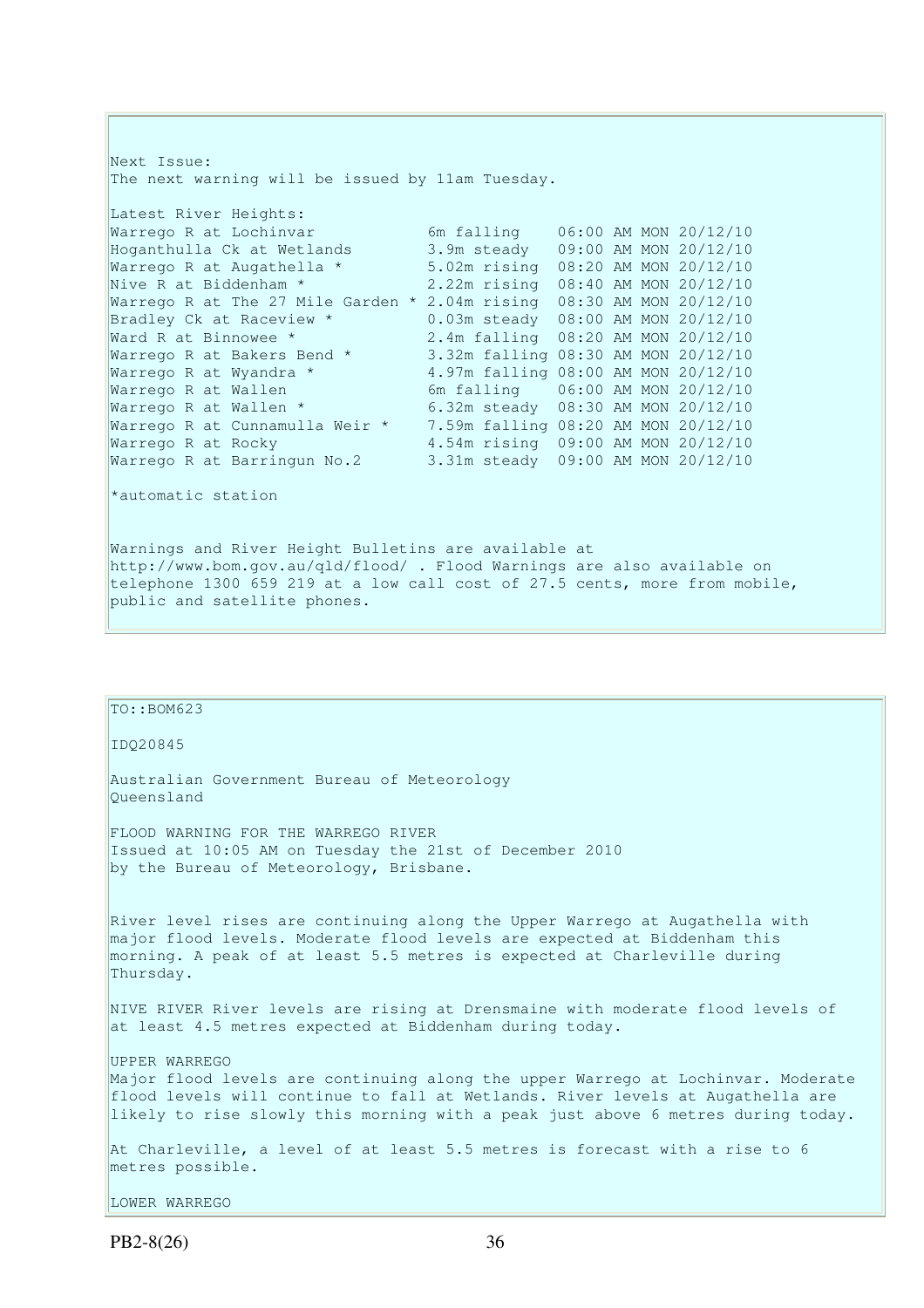River levels continue to fall between Bakers Bend and Cunnamulla but will rise again later this week. Levels are forecast to be slightly higher than the peaks last week. Further predictions will be made once a peak has been observed at Bakers Bend. A peak of around 4.5 metres is currently in the Rocky area where levels will start to fall today. Predicted River Heights/Flows: Charleville : Reach at least 5.5 metres during Thursday with rises to around 6 metres possible. Next Issue: The next warning will be issued by 4pm Tuesday. Latest River Heights: Warrego R at Lochinvar 5.6m rising 05:00 PM MON 20/12/10<br>
Hoganthulla Ck at Wetlands 3.4m falling slowly 03:00 PM MON 20/12/10<br>
Warrego R at Augathella \* 6.01m rising 08:20 AM TUE 21/12/10 Hoganthulla Ck at Wetlands 3.4m falling slowly 03:00 PM MON 20/12/10 Warrego R at Augathella \* 6.01m rising 08:20 AM TUE 21/12/10 Nive R at Drensmaine 3.6m rising fast 09:00 AM MON 20/12/10 Nive R at Biddenham \* 3.9m rising 05:50 AM TUE 21/12/10 Warrego R at The 27 Mile Garden \* 2.49m rising 05:40 AM TUE 21/12/10 Bradley Ck at Raceview \* 0.04m steady 05:00 AM TUE 21/12/10 Warrego R at Charleville 2.75m falling slowly 06:00 AM TUE 21/12/10 Ward R at Binnowee \* 2.08m rising 08:00 AM TUE 21/12/10 Warrego R at Bakers Bend  $*$  2.69m steady  $05:00$  AM TUE 21/12/10 Warrego R at Wyandra \* 4.39m falling 07:00 AM TUE 21/12/10 Warrego R at Wallen 5m falling 06:00 AM TUE 21/12/10 Warrego R at Wallen \* 5.27m rising 06:50 AM TUE 21/12/10 Warrego R at Cunnamulla Weir \* 7.3m steady 08:00 AM TUE 21/12/10 Warrego R at Rocky 4.66m rising slowly 06:00 AM TUE 21/12/10 Warrego R at Barringun No.2 3.38m steady 07:00 AM TUE 21/12/10

\*automatic station

Warnings and River Height Bulletins are available at http://www.bom.gov.au/qld/flood/ . Flood Warnings are also available on telephone 1300 659 219 at a low call cost of 27.5 cents, more from mobile, public and satellite phones.

TO::BOM623 IDQ20845 Australian Government Bureau of Meteorology Queensland FLOOD WARNING FOR THE WARREGO RIVER Issued at 4:41 PM on Tuesday the 21st of December 2010 by the Bureau of Meteorology, Brisbane. River level rises are continuing along the Upper Warrego at Augathella with major flood levels. Moderate flood levels are rising at Biddenham this evening. A peak of at least 5.5 metres is expected at Charleville during Thursday. NIVE RIVER River levels are rising at Drensmaine with moderate flood levels of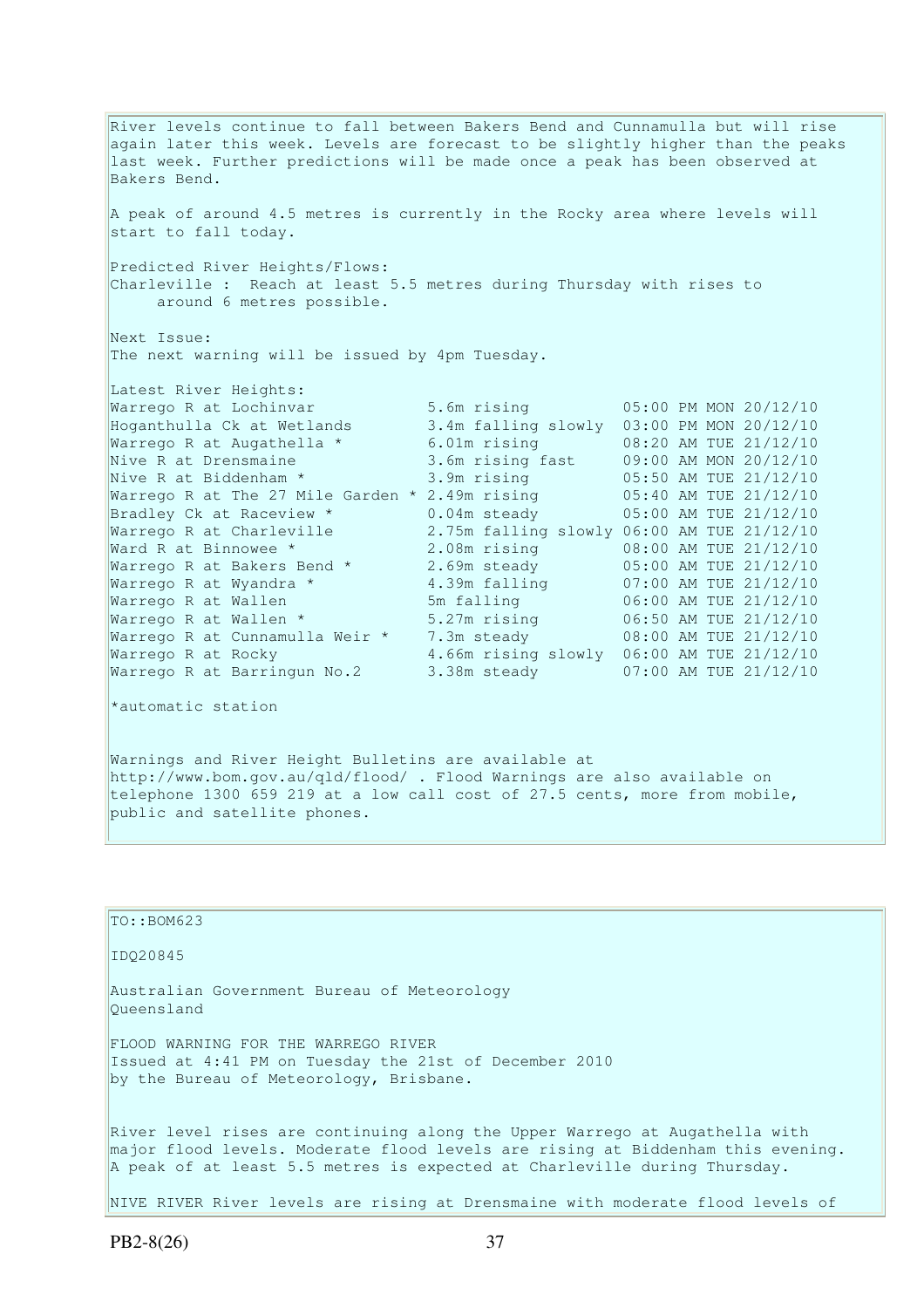at least 4.6 metres expected at Biddenham during today, possibly higher. UPPER WARREGO Moderate flood levels are continuing along the upper Warrego at Lochinvar. Minor flood levels will continue to fall at Wetlands. River levels at Augathella are likely to rise slowly this morning with a peak just above 6 metres overnight. At Charleville, a level of at least 5.5 metres is forecast with a rise to 6 metres possible. LOWER WARREGO River levels continue to fall between Bakers Bend and Cunnamulla but will rise again later this week. Levels are forecast to be slightly higher than the peaks last week. Further predictions will be made once a peak has been observed at Bakers Bend. A peak of around 4.5 metres is currently in the Rocky area where levels will start to fall overnight. Predicted River Heights/Flows: Charleville : Reach at least 5.5 metres during Thursday with rises to around 6 metres possible. Next Issue: The next warning will be issued by 11am Wednesday. Latest River Heights: Warrego R at Lochinvar 4m falling fast 03:00 PM TUE 21/12/10 Hoganthulla Ck at Wetlands 1.9m falling slowly 09:00 AM TUE 21/12/10 Warrego R at Augathella \* 6.04m steady 02:00 PM TUE 21/12/10 Nive R at Biddenham \* 4.4m rising 02:50 PM TUE 21/12/10 Warrego R at The 27 Mile Garden \* 2.91m rising 02:50 PM TUE 21/12/10 Bradley Ck at Raceview \* 0.03m steady 03:00 PM TUE 21/12/10 Warrego R at Charleville 2.25m falling slowly 03:00 PM TUE 21/12/10 Ward R at Binnowee \* 2.13m steady 02:00 PM TUE 21/12/10 Warrego R at Bakers Bend  $*$  3.26m rising  $02:50$  PM TUE 21/12/10 Warrego R at Wyandra \* 4.2m falling 03:00 PM TUE 21/12/10 Warrego R at Wallen 5m falling 06:00 AM TUE 21/12/10 Warrego R at Wallen \* 5.18m falling 03:00 PM TUE 21/12/10 Warrego R at Cunnamulla Weir \* 7.18m steady 03:00 PM TUE 21/12/10 Warrego R at Rocky 4.68m rising slowly 03:00 PM TUE 21/12/10 Warrego R at Rocky 1.68m rising slowly 03:00 PM TUE 21/12/10<br>Warrego R at Barringun No.2 3.4m steady 04:00 PM TUE 21/12/10 \*automatic station Warnings and River Height Bulletins are available at http://www.bom.gov.au/qld/flood/ . Flood Warnings are also available on telephone 1300 659 219 at a low call cost of 27.5 cents, more from mobile, public and satellite phones.

#### TO::BOM623

IDQ20845

Australian Government Bureau of Meteorology Queensland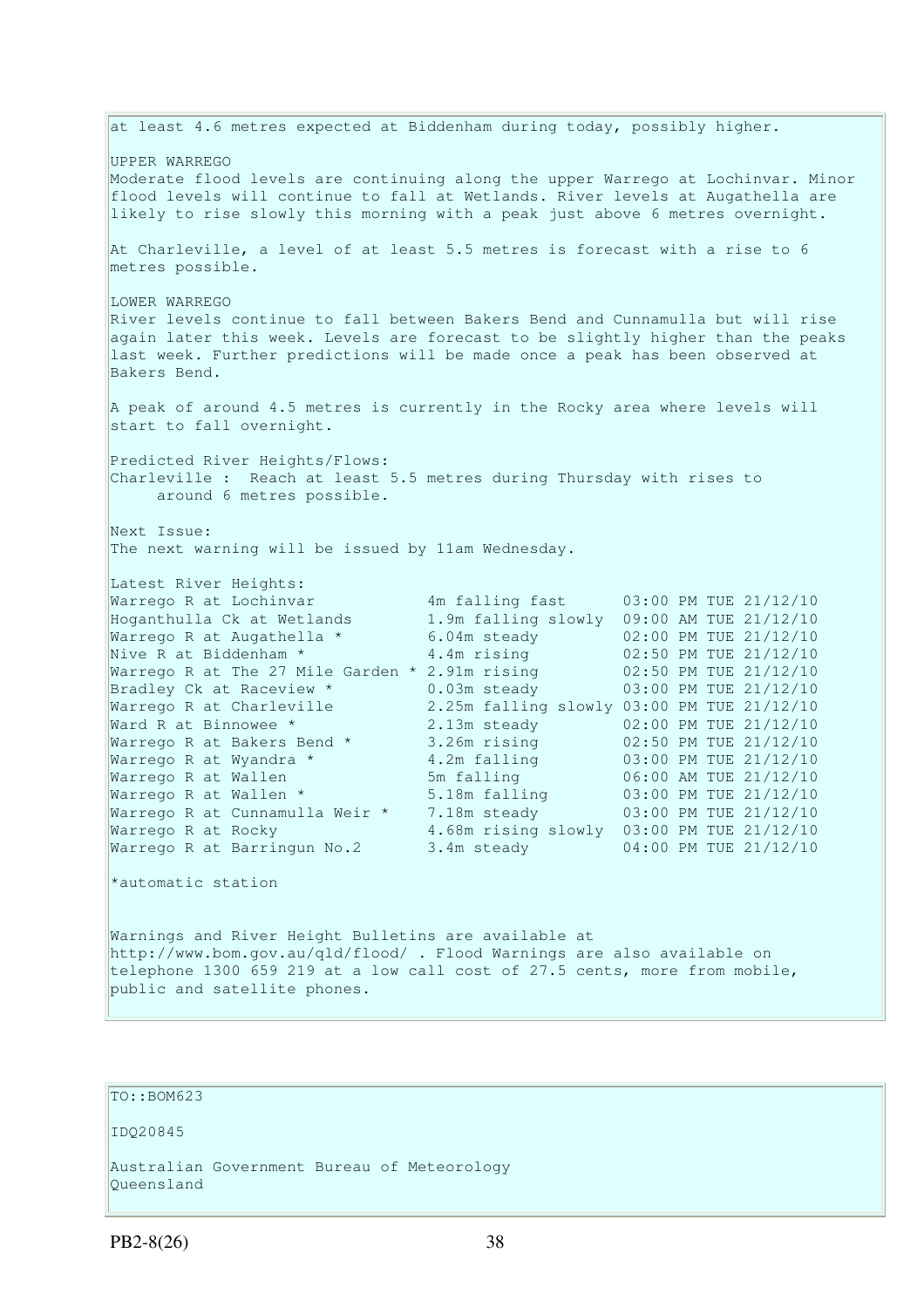FLOOD WARNING FOR THE WARREGO RIVER Issued at 9:07 AM on Wednesday the 22nd of December 2010 by the Bureau of Meteorology, Brisbane. River level remain high along the Upper Warrego at Augathella with major flood levels. A peak of at least 5.5 metres is expected at Charleville during Thursday. NIVE RIVER River levels have peaked at Biddenham with a moderate flood peak of 4.7 metres. UPPER WARREGO : River levels at Augathella have peaked just above 6 metres with major flood levels continuing. River levels will fall to moderate flood levels during today. At Charleville, a level of at least 5.5 metres is forecast with a rise to 6 metres possible. LOWER WARREGO River levels continue to fall between Bakers Bend and Cunnamulla but will rise again later this week. Levels are forecast to be slightly higher than the peaks last week. Further predictions will be made once a peak has been observed at Bakers Bend. Moderate flood levels at Rocky will continue to fall though the weekend. Predicted River Heights/Flows: Charleville : Reach at least 5.5 metres during Thursday with rises to around 6 metres possible. Next Issue: The next warning will be issued by 4pm Wednesday. Latest River Heights:<br>Warrego R at Lochinvar Warrego R at Lochinvar 3.4m falling 06:00 PM TUE 21/12/10 Hoganthulla Ck at Wetlands 1.9m falling slowly 09:00 AM TUE 21/12/10 Warrego R at Augathella \* 6m steady 08:10 AM WED 22/12/10 Nive R at Biddenham \* 4.67m falling 05:40 AM WED 22/12/10 Warrego R at The 27 Mile Garden \* 3.79m rising 05:40 AM WED 22/12/10 Bradley Ck at Raceview \* 0.04m steady 05:00 AM WED 22/12/10 Warrego R at Charleville 2.65m rising slowly 08:00 AM WED 22/12/10 Ward R at Binnowee \* 1.92m steady 08:00 AM WED 22/12/10 Warrego R at Bakers Bend \* 3.49m falling 05:50 AM WED 22/12/10 Warrego R at Wyandra \* 3.79m falling 07:00 AM WED 22/12/10 Warrego R at Wallen 4.5m falling slowly 07:00 PM TUE 21/12/10 Warrego R at Wallen \* 4.6m falling 06:00 AM WED 22/12/10 Warrego R at Cunnamulla Weir \* 6.9m steady 08:20 AM WED 22/12/10 Warrego R at Rocky 4.66m falling slowly 06:00 AM WED 22/12/10 Warrego R at Barringun No.2 3.45m steady 08:00 AM WED 22/12/10 \*automatic station Warnings and River Height Bulletins are available at http://www.bom.gov.au/qld/flood/ . Flood Warnings are also available on telephone 1300 659 219 at a low call cost of 27.5 cents, more from mobile, public and satellite phones.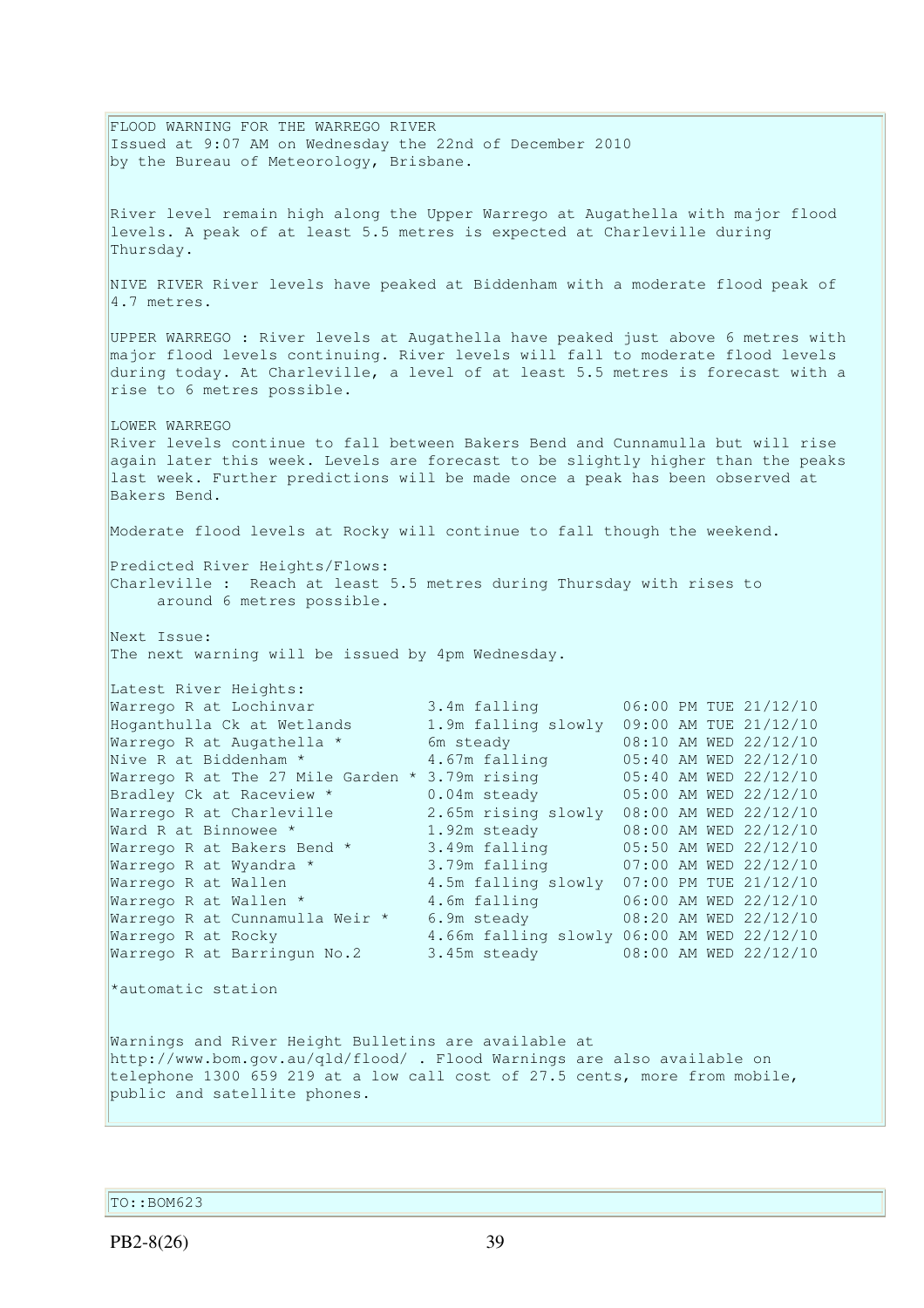IDQ20845 Australian Government Bureau of Meteorology Queensland FLOOD WARNING FOR THE WARREGO RIVER Issued at 3:56 PM on Wednesday the 22nd of December 2010 by the Bureau of Meteorology, Brisbane. River level are falling along the Upper Warrego at Augathella. A peak of at least 5.5 metres is expected at Charleville during Thursday. NIVE RIVER River levels have peaked at Biddenham with a moderate flood peak of 4.7 metres. UPPER WARREGO : River levels at Augathella will fall to minor flood levels overnight. MAjor flood levels are expected at The 27 Mile Garden this evening with a flood peak of around 4.5 metres. At Charleville, a level of at least 5.5 metres is forecast with a rise to 6 metres possible. LOWER WARREGO River levels continue to fall between Bakers Bend and Cunnamulla but will rise again later this week. Levels are forecast to be slightly higher than the peaks last week. Further predictions will be made once a peak has been observed at Bakers Bend. Moderate flood levels at Rocky will continue to fall though the weekend. Predicted River Heights/Flows: Charleville : Reach at least 5.5 metres during Thursday with rises to around 6 metres possible. Next Issue: The next warning will be issued by 11am Thursday. Latest River Heights: Warrego R at Lochinvar 3.4m falling 06:00 PM TUE 21/12/10<br>Hoganthulla Ck at Wetlands 0.8m falling slowly 09:00 AM WED 22/12/10 Hoganthulla Ck at Wetlands 0.8m falling slowly 09:00 AM WED 22/12/10 Warrego R at Augathella \* 5.48m falling 02:40 PM WED 22/12/10 Nive R at Biddenham \* 4.33m falling 02:50 PM WED 22/12/10 Warrego R at The 27 Mile Garden \* 4.11m rising 02:20 PM WED 22/12/10 Bradley Ck at Raceview \* 0.03m steady 02:00 PM WED 22/12/10 Warrego R at Charleville 3.08m rising 02:00 PM WED 22/12/10 Ward R at Binnowee \* 1.92m steady 02:00 PM WED 22/12/10 Warrego R at Bakers Bend \* 3.15m falling 02:50 PM WED 22/12/10 Warrego R at Wyandra \* 3.69m steady 02:00 PM WED 22/12/10 Warrego R at Wallen 3.8m falling slowly 12:00 PM WED 22/12/10 Warrego R at Wallen \* 4.28m falling 02:00 PM WED 22/12/10 Warrego R at Cunnamulla Weir \* 6.79m falling 03:00 PM WED 22/12/10 Warrego R at Rocky 4.64m falling slowly 11:00 AM WED 22/12/10 Warrego R at Barringun No.2 3.46m steady 03:00 PM WED 22/12/10 \*automatic station Warnings and River Height Bulletins are available at http://www.bom.gov.au/qld/flood/ . Flood Warnings are also available on telephone 1300 659 219 at a low call cost of 27.5 cents, more from mobile, public and satellite phones.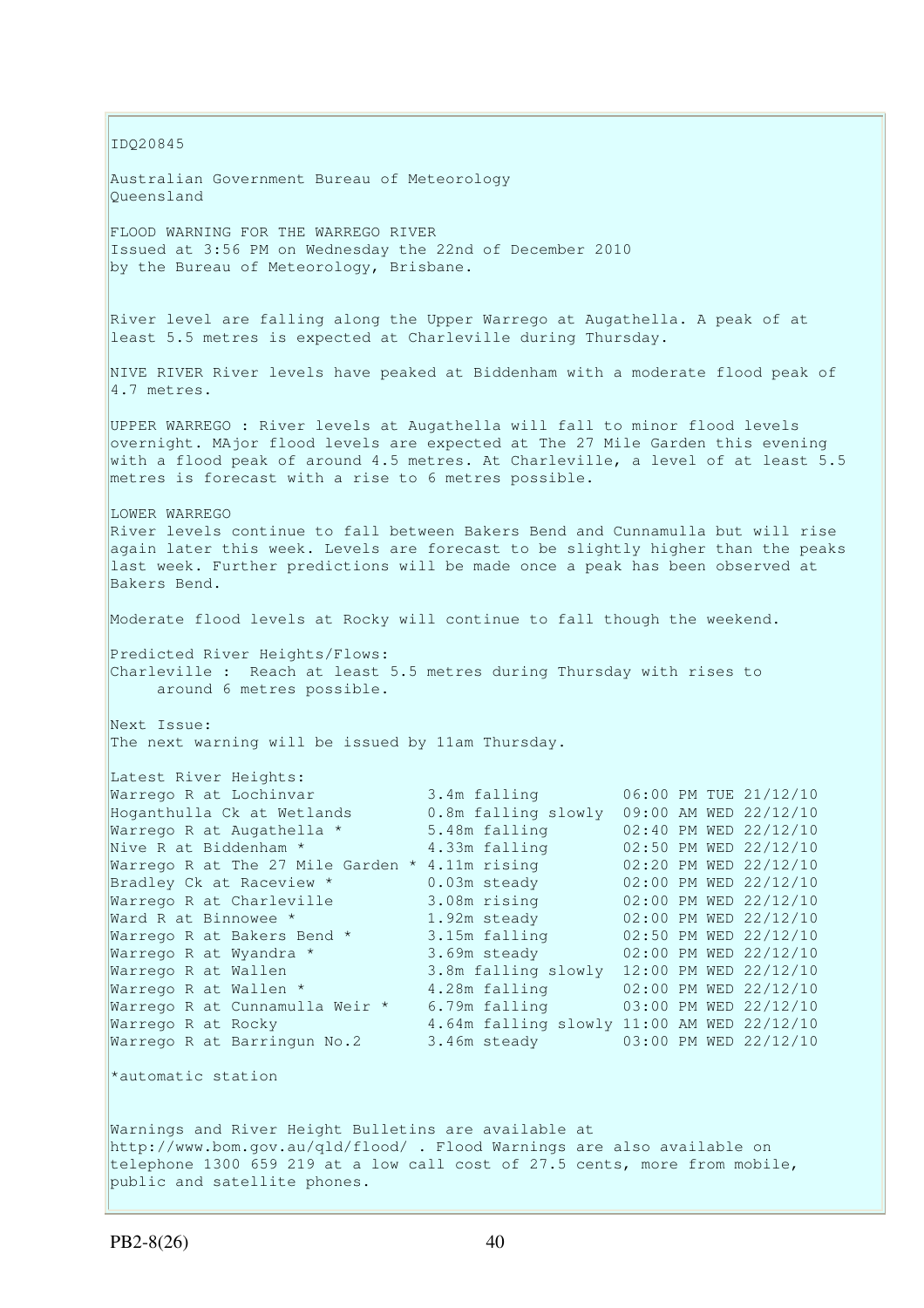$TO: **ROM623**$ IDQ20845 Australian Government Bureau of Meteorology Queensland FLOOD WARNING FOR THE WARREGO RIVER Issued at 9:14 AM on Thursday the 23rd of December 2010 by the Bureau of Meteorology, Brisbane. River level are falling along the Upper Warrego at Augathella. A peak of at least 5.5 metres is expected at Charleville during Thursday. Minor flood levels are falling along the Nive River. Further rainfall is forecast. UPPER WARREGO : Major flood levels have peaked at The 27 Mile Garden at 4.3 metres. At Charleville, a peak of around 5.5 metres is forecast overnight. LOWER WARREGO Renewed rises are expected along the lower Warrego Levels over the weekend. Levels are now forecast to be slightly lower than last week but some minor to moderate flood levels will occur. Moderate flood levels are predicted for Cunnamulla. Further predictions will be made once a peak has been observed at Bakers Bend. Predicted River Heights/Flows: Charleville : Peak around 5.5 metres overnight. Next Issue: The next warning will be issued by 11am Friday. Latest River Heights: Hoganthulla Ck at Wetlands 0.8m falling slowly 09:00 AM WED 22/12/10 Warrego R at Augathella \* 3.42m falling 08:10 AM THU 23/12/10 Nive R at Biddenham \* 3.59m falling 05:40 AM THU 23/12/10 Warrego R at The 27 Mile Garden  $*$  4.17m falling  $05:20$  AM THU 23/12/10 Bradley Ck at Raceview \* 0.03m steady 08:00 AM THU 23/12/10 Warrego R at Charleville 4.45m rising 08:00 AM THU 23/12/10 Langlo R at Mt Morris 3.5m steady 08:00 AM THU 23/12/10 Ward R at Binnowee \* 2.08m steady 08:00 AM THU 23/12/10 Warrego R at Bakers Bend \* 3.1m rising 05:40 AM THU 23/12/10 Warrego R at Wyandra \* 4.03m rising 08:00 AM THU 23/12/10 Warrego R at Wallen 3.55m falling slowly 06:00 PM WED 22/12/10 Warrego R at Wallen \* 3.67m falling 06:00 AM THU 23/12/10 Warrego R at Cunnamulla Weir \* 6.56m falling 08:20 AM THU 23/12/10 Warrego R at Rocky 4.45m falling slowly 06:00 AM THU 23/12/10 Warrego R at Barringun No.2 3.5m steady 08:00 AM THU 23/12/10 \*automatic station Warnings and River Height Bulletins are available at http://www.bom.gov.au/qld/flood/ . Flood Warnings are also available on telephone 1300 659 219 at a low call cost of 27.5 cents, more from mobile, public and satellite phones.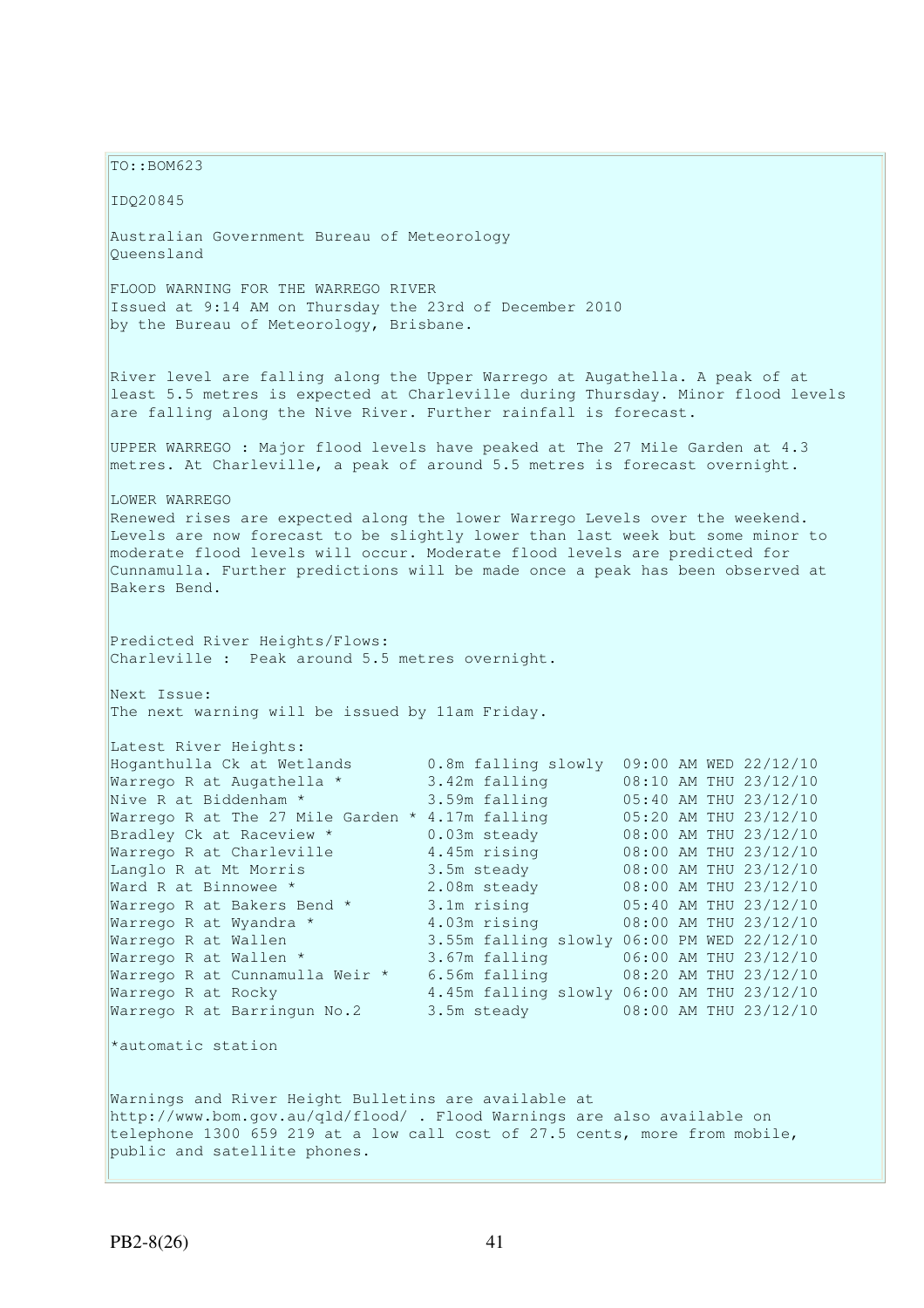TO::BOM623 IDQ20845 Australian Government Bureau of Meteorology Queensland FLOOD WARNING FOR THE WARREGO RIVER Issued at 9:27 AM on Friday the 24th of December 2010 by the Bureau of Meteorology, Brisbane. River levels are falling along the Warrego at Charleville following a peak overnight. Minor flood levels are falling along the Langlo River at Mt Morris and Warilda. Moderate flood levels are occurring at Oak Park on the Ward River. Rises are expected through today at Binnowee. Some minor flood levels are predicted for the lower Warrego at Wyandra and Wallen on Sunday and Monday. Moderate flood levels are forecast for Cunnamulla around Wednesday. Next Issue: The next warning will be issued by 11am Saturday. Latest River Heights: Warrego R at Augathella \* 2.76m falling 08:00 AM FRI 24/12/10 Nive R at Biddenham \* 2.72m falling 08:30 AM FRI 24/12/10 Warrego R at The 27 Mile Garden \* 3.24m falling 08:30 AM FRI 24/12/10 Bradley Ck at Raceview \* 0.03m steady 08:00 AM FRI 24/12/10 Warrego R at Charleville 4.78m falling slowly 08:00 AM FRI 24/12/10 Langlo R at Mt Morris 3.4m falling slowly 06:00 PM THU 23/12/10 Langlo R at Warilda 2.65m rising slowly 09:00 AM FRI 24/12/10 Ward R at Oakpark 3m falling slowly 09:35 PM THU 23/12/10 Ward R at Binnowee \* 3.16m rising 08:20 AM FRI 24/12/1 Warrego R at Bakers Bend \* 5.16m rising 08:30 AM FRI 24/12/10 Warrego R at Wyandra \* 3.86m falling 08:00 AM FRI 24/12/10 Warrego R at Wallen 3.25m rising slowly 07:45 AM FRI 24/12/10 Warrego R at Wallen \* 3.28m rising 08:00 AM FRI 24/12/10 Warrego R at Cunnamulla Weir \* 6.33m falling 08:00 AM FRI 24/12/10 Warrego R at Rocky 4m falling 09:00 AM FRI 24/12/10 Warrego R at Rocky **12.12 Am falling** 199:00 AM FRI 24/12/10<br>
Warrego R at Barringun No.2 3.54m steady 09:00 AM FRI 24/12/10 \*automatic station Warnings and River Height Bulletins are available at http://www.bom.gov.au/qld/flood/ . Flood Warnings are also available on telephone 1300 659 219 at a low call cost of 27.5 cents, more from mobile, public and satellite phones.

```
TO::BOM623
```
IDQ20845

Australian Government Bureau of Meteorology Queensland

FLOOD WARNING FOR THE WARREGO RIVER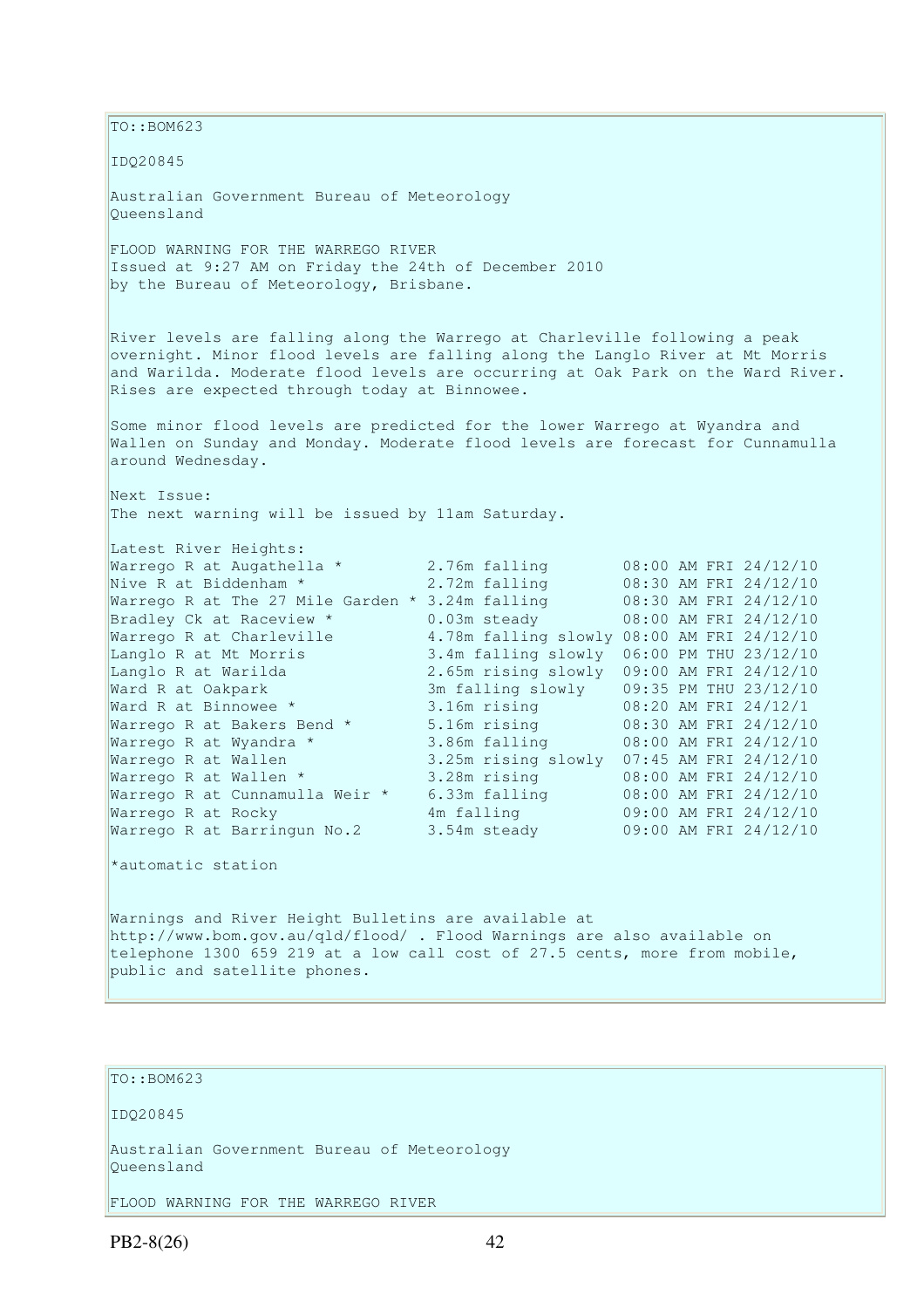Issued at 7:01 AM on Saturday the 25th of December 2010 by the Bureau of Meteorology, Brisbane. A minor flood peak is currently in the Bakers Bend area. Minor flood levels are forecast at Wallen overnight Monday of just below 6 metres. Moderate flood levels are predicted for Cunnamulla of around 7.3 metres during Wednesday. A return to minor flood levels of around 3.8 metres is forecast for Rocky on Thursday. ## Next Issue: The next warning will be issued by 11am Sunday. Latest River Heights: Warrego R at Augathella \* 2.53m steady 05:00 AM SAT 25/12/10<br>Nive R at Biddenham \* 2.34m steady 05:20 AM SAT 25/12/10 Nive R at Biddenham \* 2.34m steady 05:20 AM SAT 25/12/10 Warrego R at The 27 Mile Garden  $*$  2.27m falling  $05:50$  AM SAT 25/12/10 Bradley Ck at Raceview \* 0.03m steady 05:00 AM SAT 25/12/10 Warrego R at Charleville 3.65m falling slowly 06:00 AM SAT 25/12/10 Langlo R at Mt Morris 2.7m falling slowly 01:00 PM FRI 24/12/10 Langlo R at Warilda 2.95m rising slowly 03:00 PM FRI 24/12/10 Ward R at Binnowee \* 3.42m falling 05:30 AM SAT 25/12/10 Warrego R at Bakers Bend  $*$  5.79m steady  $05:20$  AM SAT 25/12/10 Warrego R at Wyandra \* 4.35m rising 05:00 AM SAT 25/12/10 Warrego R at Wallen 3.3m steady 02:15 PM FRI 24/12/10 Warrego R at Wallen \* 3.19m falling 05:00 AM SAT 25/12/10 Warrego R at Cunnamulla Weir \* 6.29m steady 05:00 AM SAT 25/12/10 Warrego R at Rocky 4m falling 09:00 AM FRI 24/12/10 Warrego R at Rocky **1 and 1** and 1 alling 1 and 19:00 AM FRI 24/12/10 **Marrego R at Barringun No.2** 3.58m steady 15:00 AM SAT 25/12/10 \*automatic station Warnings and River Height Bulletins are available at

http://www.bom.gov.au/qld/flood/ . Flood Warnings are also available on telephone 1300 659 219 at a low call cost of 27.5 cents, more from mobile, public and satellite phones.

TO::BOM623 IDQ20845 Australian Government Bureau of Meteorology Queensland FLOOD WARNING FOR THE WARREGO RIVER Issued at 10:22 AM on Sunday the 26th of December 2010 by the Bureau of Meteorology, Brisbane. The recent rainfall recorded in the upper Warrego River and the forecast for further rainfall in the next few days is expected to produce renewed rises and possible minor flooding at Charleville during the next few days.

A minor flood peak is approaching the Wyandra area with minor flood levels of just below 6 metres forecast for Wallen overnight Monday. Minor to moderate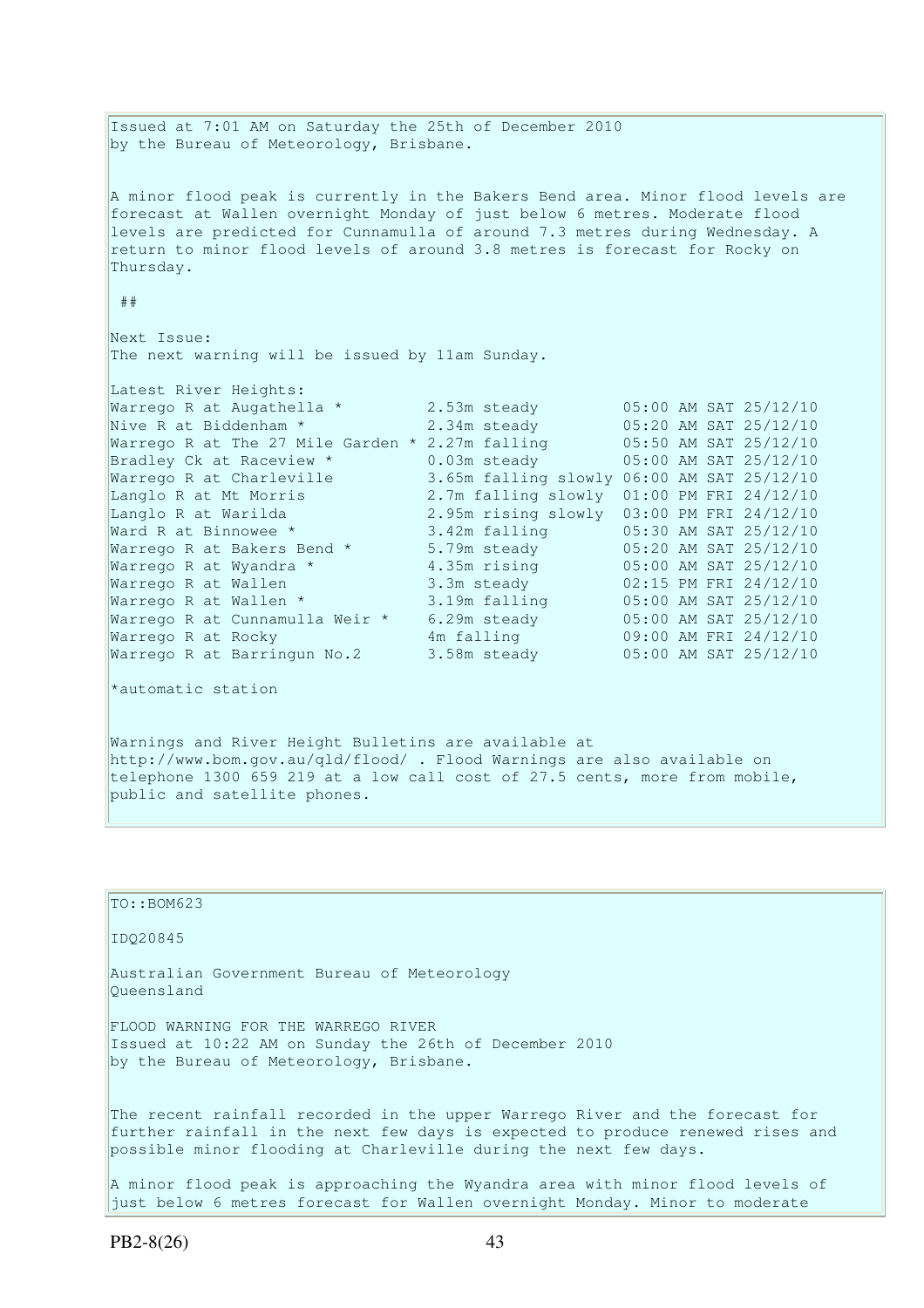flood levels between Cunnamulla and Rocky are expected to continue into next weekend. Weather Forecast: Isolated showers and thunderstorms with possible moderate to heavy falls. Next Issue: The next warning will be issued by 11am Monday. Latest River Heights: Warrego R at Augathella  $*$  2.41m steady  $08:00$  AM SUN 26/12/10 Nive R at Biddenham \* 2.13m steady 08:00 AM SUN 26/12/10 Warrego R at The 27 Mile Garden \* 2.05m rising 08:40 AM SUN 26/12/10 Bradley Ck at Raceview \* 0.03m steady 08:00 AM SUN 26/12/10 Warrego R at Charleville 2.3m falling 06:00 AM SUN 26/12/10 Langlo R at Warilda 3.05m falling slowly 09:00 AM SUN 26/12/10 Ward R at Binnowee \* 2.93m steady 08:00 AM SUN 26/12/10 Warrego R at Bakers Bend \* 4.76m falling 08:40 AM SUN 26/12/10 Warrego R at Wyandra \* 5.66m rising 08:33 AM SUN 26/12/10 Warrego R at Wallen \* 3.1m steady 08:30 AM SUN 26/12/10 Warrego R at Cunnamulla Weir \* 6.3m steady 08:00 AM SUN 26/12/10 Warrego R at Rocky 3.24m falling 09:00 AM SUN 26/12/10 Warrego R at Barringun No.2 3.62m steady 08:00 AM SUN 26/12/10 \* from automatic station Warnings and River Height Bulletins are available at http://www.bom.gov.au/qld/flood/ . Flood Warnings are also available on telephone 1300 659 219 at a low call cost of 27.5 cents, more from mobile,

public and satellite phones.

#### TO::BOM623

IDQ20845

Australian Government Bureau of Meteorology Queensland

FLOOD WARNING FOR THE WARREGO RIVER Issued at 10:27 AM on Monday the 27th of December 2010 by the Bureau of Meteorology, Brisbane.

Further very heavy rainfall has been recorded across the Carnarvon Range with a daily rainfall total of 274mm recorded at Carnarvon Station situated at the top of the Warrego catchment. Further heavy rainfall is forecast during the next few days which is likely to result in further rises and higher levels than forecast.

The heavy rainfall recorded across the Carnarvon Range is expected to result in fast river rises and moderate to major flooding in the upper Warrego catchment to Augathella within the next 24 hours.

Rises will extend downstream to The 27 Mile Garden and Charleville during the week, where major flooding is possible at Charleville later this week.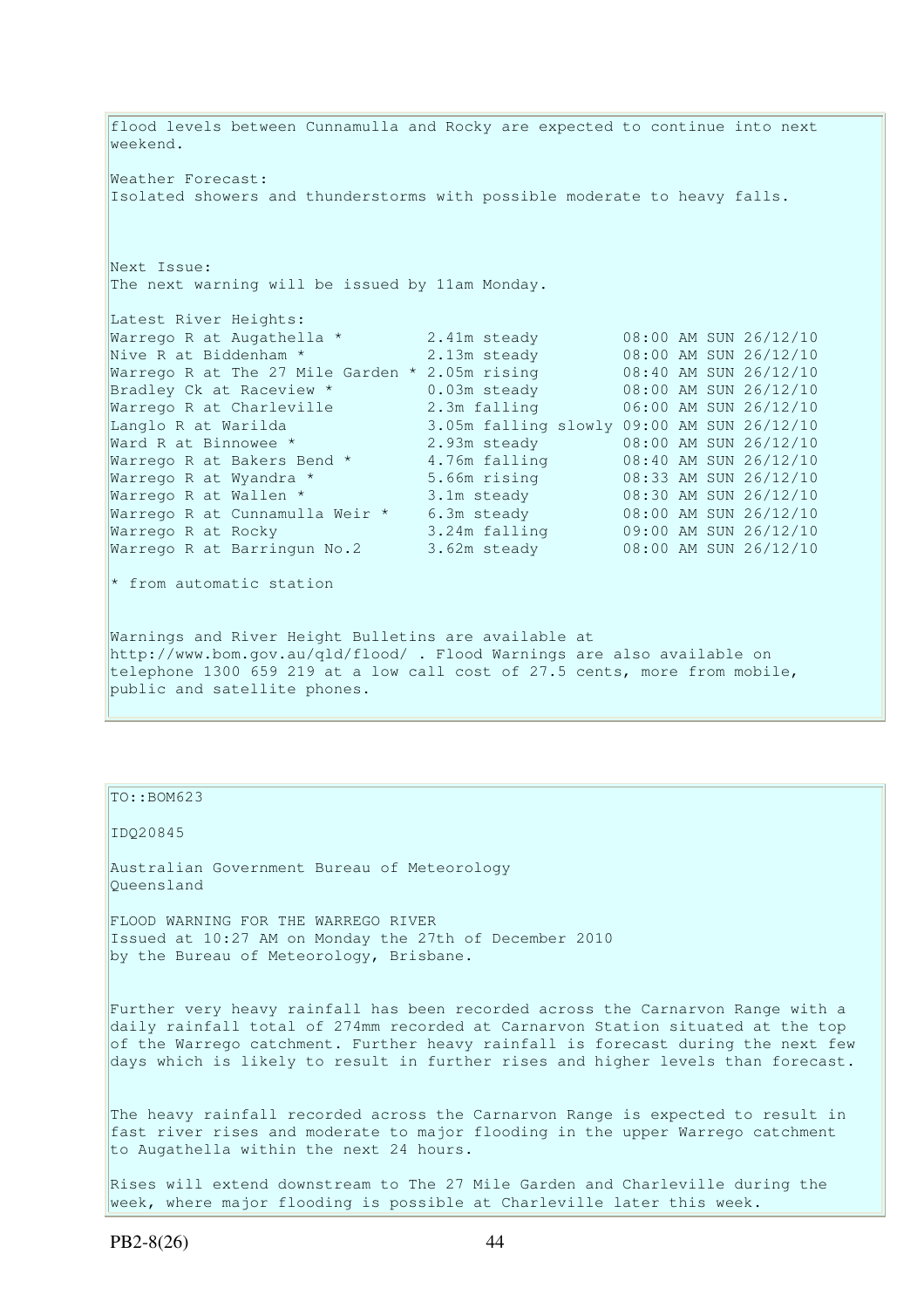River rises causing minor to moderate flooding are occurring along the Ward and Langlo Rivers, with a return to minor flood levels at Bakers Bend likely during Tuesday. Minor flooding is rising slowly in the Wallen area, with minor flood levels also rising in the Cunnamulla and Rocky area from earlier rainfalls. The latest very heavy rainfall is expected to result in moderate to major flood levels to develop along the lower Warrego River later this week and into next week. Weather Forecast: Scattered showers and isolated thunderstorms in the far north and east, tending to rain at times. Isolated showers and thunderstorms elsewhere, chiefly afternoon and night. Next Issue: The next warning will be issued at about 6pm Monday. Latest River Heights: Warrego R at Lochinvar 3m falling 09:00 AM MON 27/12/10 Hoganthulla Ck at Wetlands 2.9m rising 09:00 AM MON 27/12/10 Warrego R at Augathella \* 3.61m rising 09:40 AM MON 27/12/10 Narrego R at Augathella \* 3.6<br>Nive R at Drensmaine NA Nive R at Biddenham \* 2.38m steady 09:00 AM MON 27/12/10 Warrego R at The 27 Mile Garden \* 2.32m steady 09:00 AM MON 27/12/10 Bradley Ck at Raceview \* 0.03m steady 09:00 AM MON 27/12/10 Warrego R at Charleville 2.84m rising slowly 08:00 AM MON 27/12/10 Langlo R at Mt Morris NA Langlo R at Warilda 3.55m rising slowly 09:00 AM MON 27/12/10 Ward R at Oakpark 3.3m rising fast 08:15 AM MON 27/12/10 Ward R at Binnowee \* 3.42m rising 09:20 AM MON 27/12/10 Angellala Ck at Authoringa NA 3.91m steady 08:40 AM MON 27/12/10 Warrego R at Murweh NA<br>Warrego R at Wyandra \* 5.4 Warrego R at Wyandra \* 5.48m falling 09:00 AM MON 27/12/10 Warrego R at Wallen 5.55m rising slowly 09:00 AM MON 27/12/10 Warrego R at Wallen \* 3.26m rising 09:30 AM MON 27/12/10 Warrego R at Cunnamulla Br MA Warrego R at Cunnamulla Weir \* 6.44m rising 09:00 AM MON 27/12/10 Warrego R at Rocky 3.29m steady 09:00 AM MON 27/12/10 Warrego R at Barringun No.2 3.68m steady 10:00 AM MON 27/12/10  $*$  denotes automatic station.

Warnings and River Height Bulletins are available at http://www.bom.gov.au/qld/flood/ . Flood Warnings are also available on telephone 1300 659 219 at a low call cost of 27.5 cents, more from mobile, public and satellite phones.

TO::BOM623

IDQ20845

Australian Government Bureau of Meteorology Queensland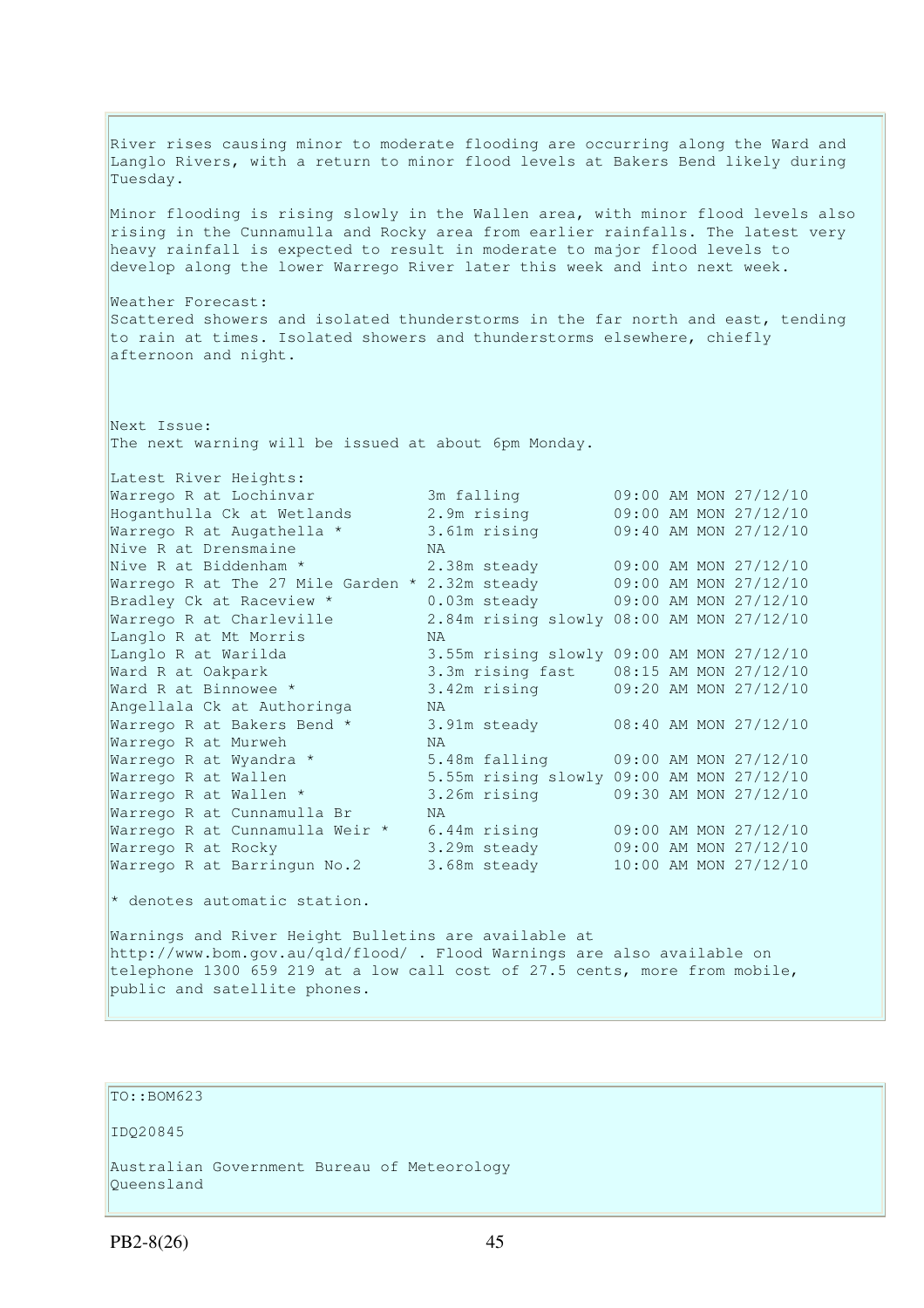FLOOD WARNING FOR THE WARREGO RIVER Issued at 6:30 PM on Monday the 27th of December 2010 by the Bureau of Meteorology, Brisbane. Heavy rainfall across the Carnarvon Range overnight Sunday is causing fast rises and moderate to major flooding in the upper Warrego catchment to Augathella. The heavy rainfall has now cleared from the catchment. Rises will extend downstream to The 27 Mile Garden and Charleville during the week, where major flooding is possible at Charleville later this week. River rises causing minor to moderate flooding are occurring along the Ward and Langlo Rivers, with a return to minor flood levels at Bakers Bend likely during Tuesday. Minor flooding is rising slowly in the Wallen area, with minor flood levels also rising in the Cunnamulla and Rocky area from earlier rainfalls. The latest very heavy rainfall is expected to result in moderate to major flood levels to develop along the lower Warrego River by the weekend and into next week. Weather Forecast: Isolated showers and possible thunderstorms. Next Issue: The next warning will be issued at about 9am Tuesday. Latest River Heights: Warrego R at Lochinvar 3.2m rising slowly 06:00 PM MON 27/12/10 Hoganthulla Ck at Wetlands 3.5m steady 03:00 PM MON 27/12/10 Warrego R at Augathella \* 5.72m rising 05:40 PM MON 27/12/10 Nive R at Biddenham \* 2.52m rising 04:30 PM MON 27/12/10 Warrego R at The 27 Mile Garden \* 2.38m steady 04:00 PM MON 27/12/10 Bradley Ck at Raceview \* 0.03m steady 04:00 PM MON 27/12/10 Warrego R at Charleville 3.08m rising slowly 04:00 PM MON 27/12/10 Langlo R at Warilda 3.55m steady 03:00 PM MON 27/12/10 Ward R at Oakpark<br>Ward R at Binnowee \* Ward R at Oakpark 3.3m rising fast 08:15 AM MON 27/12/10 Ward R at Binnowee \* 3.71m rising 05:30 PM MON 27/12/10 Warrego R at Bakers Bend \* 4m steady 04:20 PM MON 27/12/10 Warrego R at Wyandra \* 5.26m falling 04:00 PM MON 27/12/10 Warrego R at Wallen 5.7m rising slowly 03:00 PM MON 27/12/10 Warrego R at Wallen \* 3.63m rising 04:00 PM MON 27/12/10 Warrego R at Cunnamulla Weir \* 6.55m rising 05:00 PM MON 27/12/10 Warrego R at Rocky 3.29m steady 03:00 PM MON 27/12/10 Warrego R at Barringun No.2 3.69m steady 05:00 PM MON 27/12/10 \* denotes automatic station. Warnings and River Height Bulletins are available at http://www.bom.gov.au/qld/flood/ . Flood Warnings are also available on telephone 1300 659 219 at a low call cost of 27.5 cents, more from mobile, public and satellite phones.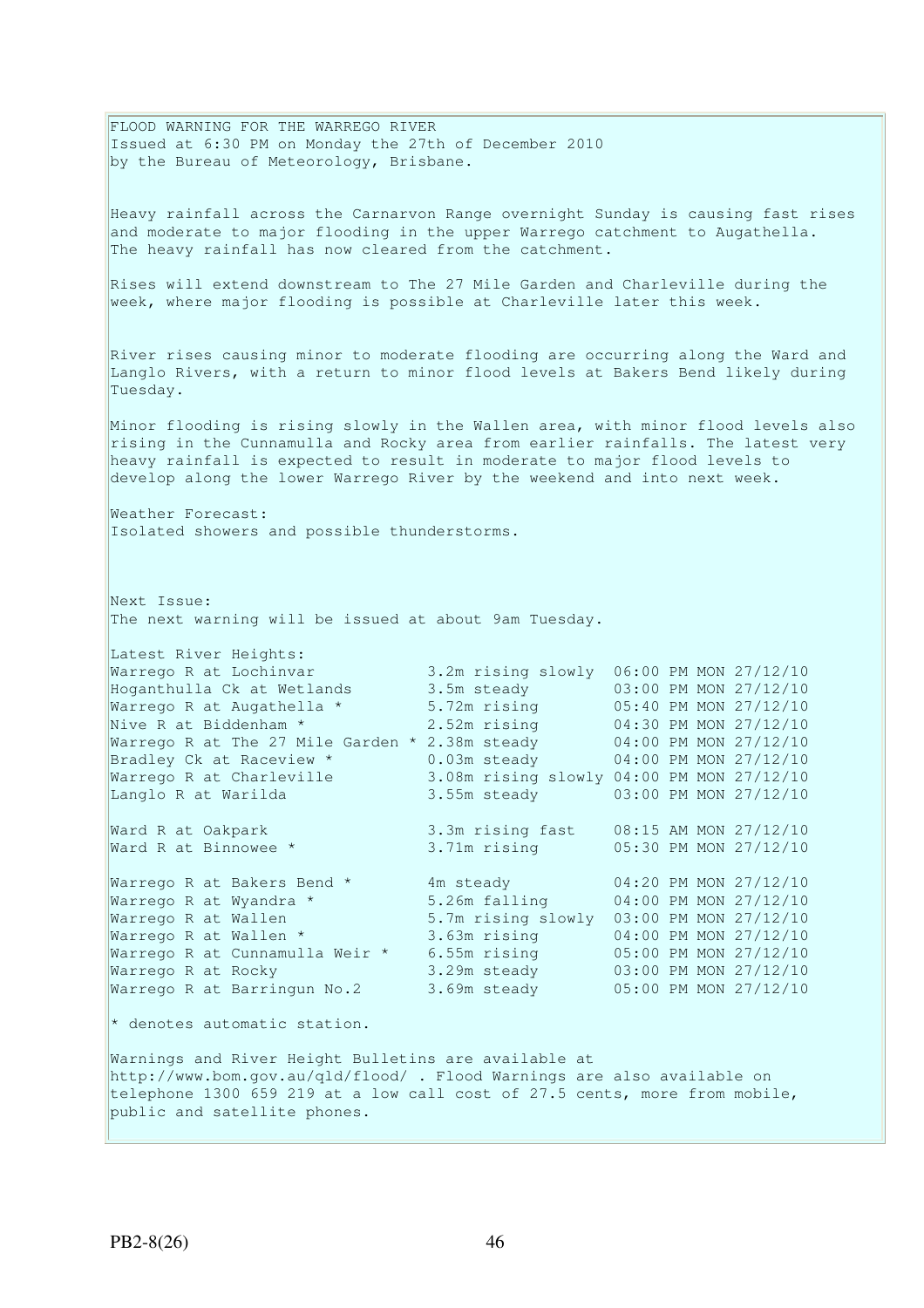TO::BOM623 IDQ20845 Australian Government Bureau of Meteorology Queensland FLOOD WARNING FOR THE WARREGO RIVER Issued at 8:41 AM on Tuesday the 28th of December 2010 by the Bureau of Meteorology, Brisbane. Fast rises and minor to moderate flooding are occurring in the upper Warrego catchment to Augathella, with renewed rises and major flooding expected at Augathella within the next 24 hours as upstream floodwaters arrive. Rises will extend downstream to The 27 Mile Garden and Charleville during the week, where major flooding is possible at Charleville later this week. River rises causing minor to moderate flooding are occurring along the Ward and Langlo Rivers, with a return to minor flood levels at Bakers Bend during Tuesday. Minor flooding is easing in the Wallen area, with further rises expected later this week. River rises and minor to moderate flooding is occurring in the Cunnamulla and Rocky area from earlier rainfalls. The latest very heavy rainfall is expected to result in moderate to major flood levels to develop along the lower Warrego River by the weekend and into next week. Weather Forecast: Isolated showers in the far north and developing in most parts during the afternoon. Next Issue: The next warning will be issued at about 9am Wednesday. Latest River Heights: Warrego R at Lochinvar 5.4m rising fast 09:00 AM TUE 28/12/10 Hoganthulla Ck at Wetlands 3.5m steady 03:00 PM MON 27/12/10 Warrego R at Augathella \* 5.84m falling 08:00 AM TUE 28/12/10 Nive R at Drensmaine MA Nive R at Biddenham \* 3.75m rising 07:20 AM TUE 28/12/10 Warrego R at The 27 Mile Garden \* 2.6m steady 07:10 AM TUE 28/12/10 Bradley Ck at Raceview \* 0.03m steady 07:00 AM TUE 28/12/10 Warrego R at Charleville 2.65m falling slowly 08:00 AM TUE 28/12/10 Langlo R at Mt Morris NA Langlo R at Warilda 3.45m steady 06:00 AM TUE 28/12/10 Ward R at Oakpark NA Ward R at Binnowee \* 3.91m rising 08:10 AM TUE 28/12/10 Warrego R at Bakers Bend  $*$   $4.64$ m steady  $07:40$  AM TUE 28/12/10 Warrego R at Murweh NA Warrego R at Wyandra \* 4.81m falling 07:00 AM TUE 28/12/10 Warrego R at Wallen 5.6m falling slowly 06:45 AM TUE 28/12/10 Warrego R at Cunnamulla Weir \* 6.81m rising 08:00 AM TUE 28/12/10 Warrego R at Rocky 3.44m rising 06:00 AM TUE 28/12/10 Warrego R at Barringun No.2 3.72m steady 07:00 AM TUE 28/12/10  $*$  denotes automatic station.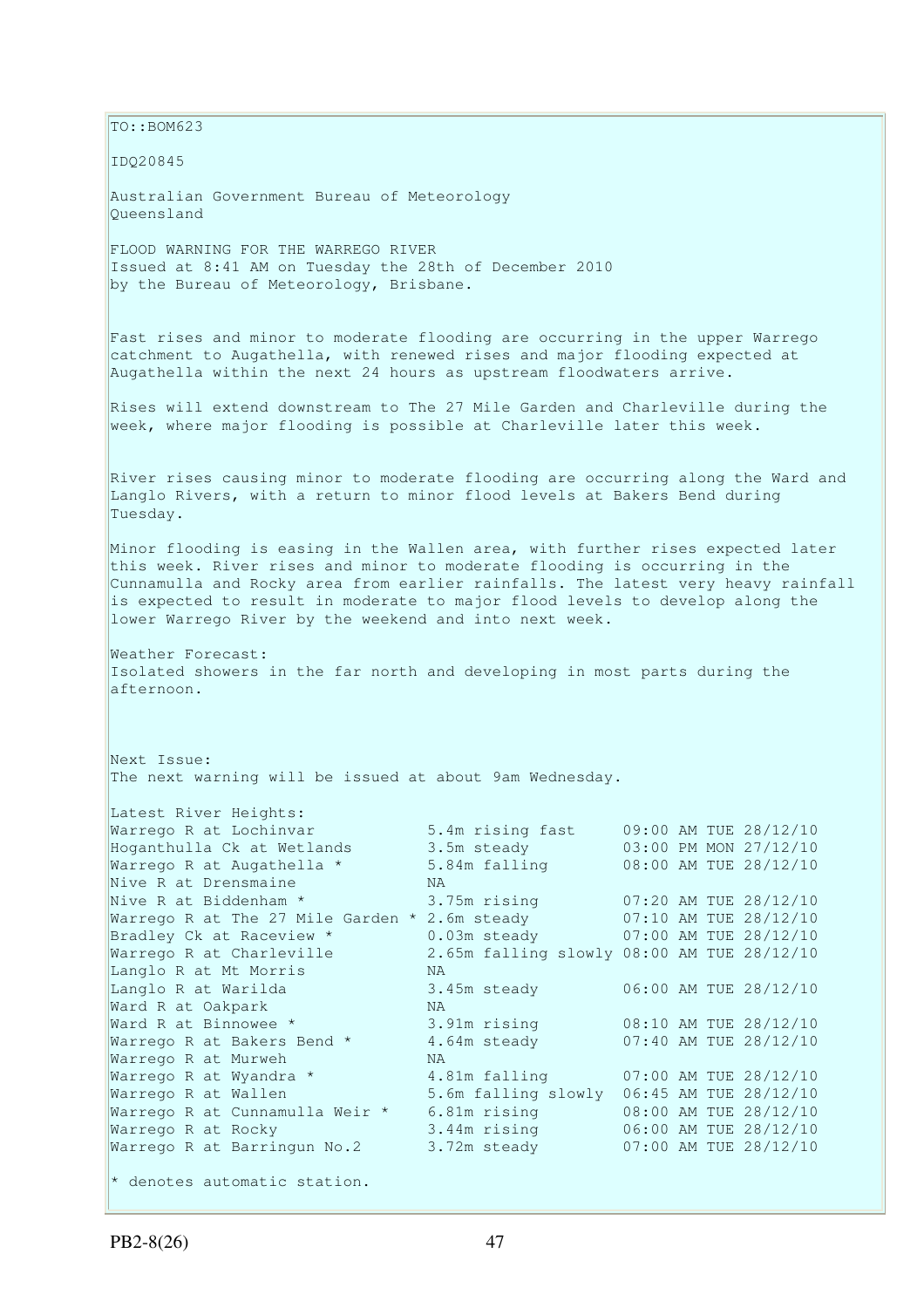Warnings and River Height Bulletins are available at http://www.bom.gov.au/qld/flood/ . Flood Warnings are also available on telephone 1300 659 219 at a low call cost of 27.5 cents, more from mobile, public and satellite phones.

```
TO::BOM623 
IDQ20845 
Australian Government Bureau of Meteorology 
Queensland 
FLOOD WARNING FOR THE WARREGO RIVER 
Issued at 1:17 AM on Wednesday the 29th of December 2010 
by the Bureau of Meteorology, Brisbane.
Fast rises and minor to major flooding are occurring in the upper Warrego 
catchment to Augathella, with further rises and major flooding expected at 
Augathella within the next 24 hours as upstream floodwaters arrive. 
Fast rises are continuing this morning at Lochinvar where the level at midnight 
was 8.5 metres and equal to the level observed in 2008. A peak is expected 
overnight and it's possible levels may reach April 1990 levels of 8.85 metres. 
Downstream at Augathella, flood levels are expected to rise further to at least 
6.5 metres during Wednesday. Further predictions will be made once a peak is 
observed at Lochinvar. 
At The 27 Mile Garden and Charleville, major flood levels will occur this week 
and rises at Charleville to 6 metres are possible. Further predictions will be 
made once a peak is observed at Augathella. 
River rises causing minor to moderate flooding are occurring along the Ward and 
Langlo Rivers, with a return to minor flood levels at Bakers Bend during 
Tuesday. 
Minor flooding is easing in the Wallen area, with further rises expected later 
this week. River rises and minor to moderate flooding is occurring in the 
Cunnamulla and Rocky area from earlier rainfalls. The latest very heavy rainfall 
is expected to result in moderate to major flood levels to develop along the 
lower Warrego River by the weekend and into next week. 
Next Issue: 
The next warning will be issued at about 9am Wednesday. 
Latest River Heights:<br>Warrego R at Lochinvar
Warrego R at Lochinvar           8.6m rising slowly   12:30 AM WED 29/12/10<br>Hoganthulla Ck at Wetlands         2.9m falling slowly 09:00 AM TUE 28/12/10
                                  2.9m falling slowly 09:00 AM TUE 28/12/10
Warrego R at Augathella * 5.95m rising 12:00 AM WED 29/12/10 
Nive R at Biddenham * 3.99m steady 11:00 PM TUE 28/12/10 
Warrego R at The 27 Mile Garden * 3.85m steady 11:00 PM TUE 28/12/10
Bradley Ck at Raceview * 0.03m steady 11:00 PM TUE 28/12/10
Warrego R at Charleville 2.5m rising slowly 12:00 AM WED 29/12/10 
Langlo R at Warilda 3.5m rising slowly 03:00 PM TUE 28/12/10 
Ward R at Binnowee * 4.12m rising 12:30 AM WED 29/12/10 
Ward R at Binnowee * 3.5m rising sl<br>Ward R at Binnowee * 4.12m rising<br>Marrego R at Bakers Bend * 4.89m steady
```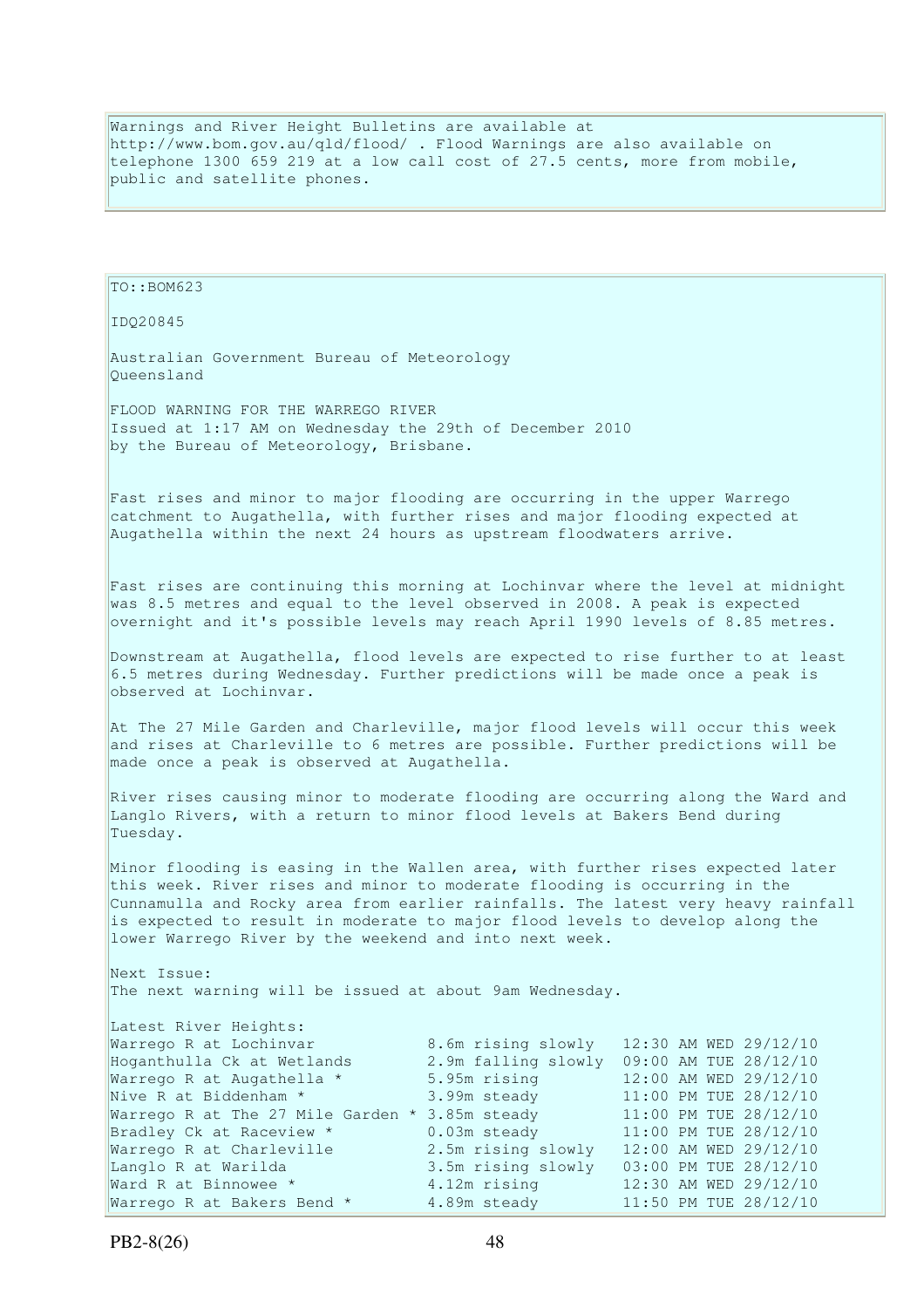Warrego R at Wyandra  $*$  4.56m steady 11:00 PM TUE 28/12/10 Warrego R at Wallen 5.15m falling slowly 06:45 PM TUE 28/12/10 Warrego R at Wallen \* 3.03m falling 11:00 PM TUE 28/12/10 Warrego R at Cunnamulla Weir \* 7m steady 12:00 AM WED 29/12/10 Warrego R at Rocky 3.57m rising slowly 03:00 PM TUE 28/12/10 Warrego R at Barringun No.2 3.74m steady 12:00 AM WED 29/12/10 \*automatic station Warnings and River Height Bulletins are available at http://www.bom.gov.au/qld/flood/ . Flood Warnings are also available on telephone 1300 659 219 at a low call cost of 27.5 cents, more from mobile, public and satellite phones.

TO::BOM623

IDQ20845

Australian Government Bureau of Meteorology Queensland

FLOOD WARNING FOR THE WARREGO RIVER Issued at 8:52 AM on Wednesday the 29th of December 2010 by the Bureau of Meteorology, Brisbane.

Moderate to major flooding is occurring in the upper Warrego catchment to Augathella and Biddenham, with further rises and a major flood peak expected at Augathella this evening. Moderate to major flooding can be expected downstream to Charleville during the weekend.

Major flooding is occurring in the upper Warrego catchment, where a major flood peak at Lochinvar to 8.65 metres was recorded at 1am Wednesday, and a major flood peak to about 6.5 metres is expected at Augathella this evening. At 8.10am Wednesday the river level at Augathella was 6.0 metres and rising with major flooding. Moderate flooding is also rising in the Nive river at Biddenham.

Moderate flooding is rising in the Warrego River at The 27 Mile Garden, with further rises and major flooding during Wednesday. Downstream at Charleville the river is rising but is currently below the minor flood level. It is predicted that the moderate flood level of 5.0 metres will be exceeded this week and rises to 6.0 metres are possible.

River rises causing minor flooding is occurring along the Ward and Langlo Rivers, with river levels remaining below minor downstream in the Warrego River at Bakers Bend.

Renewed river rises have commenced at Wyandra, with rises to commence in the Wallen area later this week. River rises and minor to moderate flooding is occurring in the Cunnamulla and Rocky area from earlier rainfalls, however further renewed rises and higher levels and moderate to major flooding are expected during next week.

Weather Forecast: Mostly fine, apart from isolated afternoon showers in the northeast.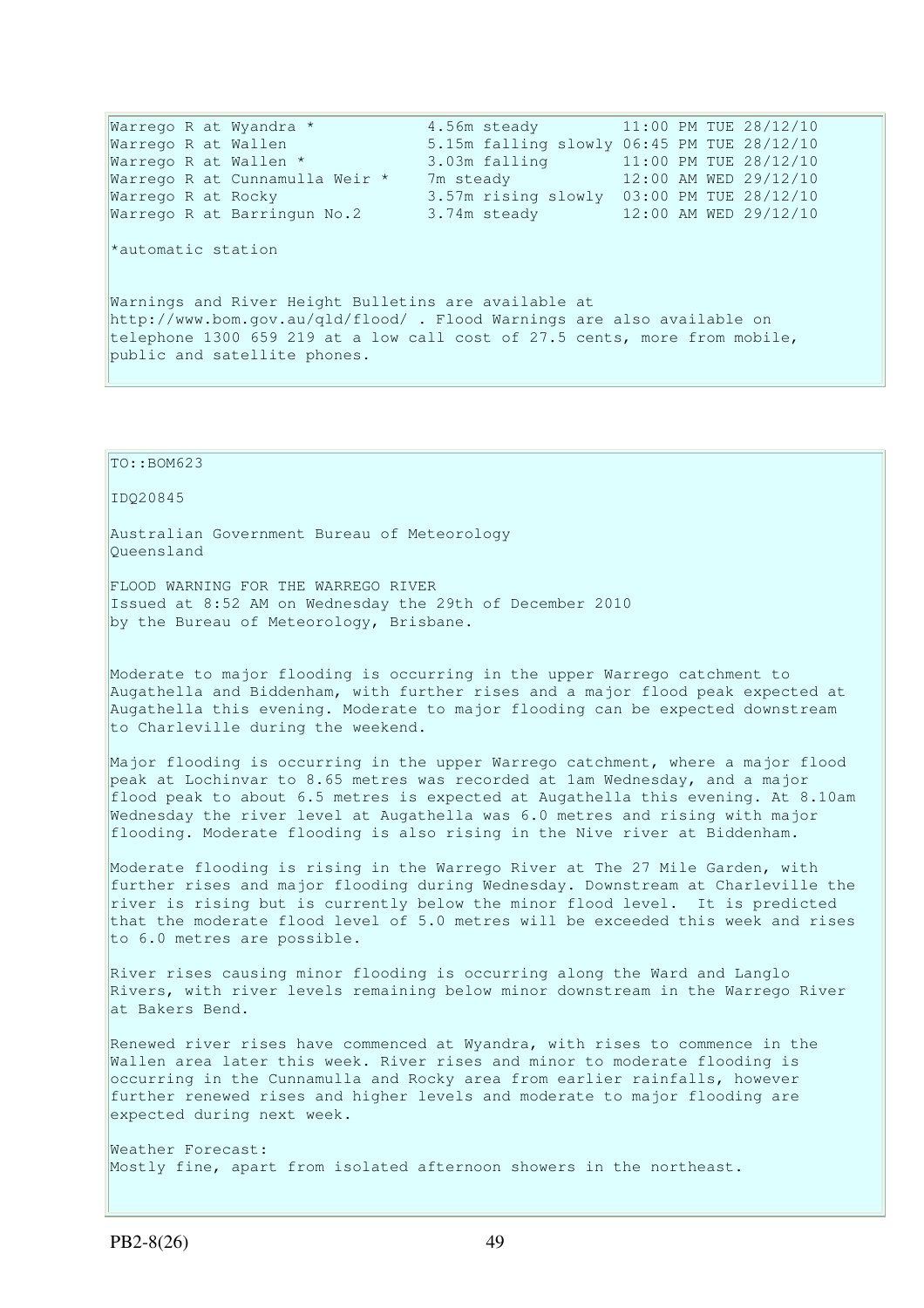Next Issue: The next warning will be issued at about 9am Thursday. Latest River Heights:<br>Warrego R at Lochinvar<br>Hoganthulla Ck at Wetlands Warrego R at Lochinvar 8.05m falling 07:00 AM WED 29/12/10 Hoganthulla Ck at Wetlands 2.9m falling slowly 09:00 AM TUE 28/12/10 Warrego R at Augathella \* 6.01m rising 08:10 AM WED 29/12/10 Nive R at Drensmaine NA Nive R at Biddenham \* 4.05m rising 08:30 AM WED 29/12/10 Warrego R at The 27 Mile Garden \* 3.97m rising 08:40 AM WED 29/12/10 Bradley Ck at Raceview \* 0.03m steady 08:00 AM WED 29/12/10 Warrego R at Charleville 2.65m rising slowly 06:00 AM WED 29/12/10 Langlo R at Mt Morris NA Langlo R at Warilda 3.75m estimated peak 06:00 AM WED 29/12/10 Ward R at Oakpark NA Ward R at Binnowee \* 4.18m steady 08:20 AM WED 29/12/10 Angellala Ck at Authoringa NA Warrego R at Bakers Bend  $*$   $4.84$ m steady  $08:10$  AM WED 29/12/10 Warrego R at Murweh NA Warrego R at Wyandra \* 4.66m rising 08:00 AM WED 29/12/10 Warrego R at Wallen 4.7m falling slowly 06:30 AM WED 29/12/10 Warrego R at Cunnamulla Weir \* 7.01m steady 08:00 AM WED 29/12/10 Warrego R at Rocky 3.91m rising 06:30 AM WED 29/12/10 Warrego R at Barringun No.2 3.75m steady 08:00 AM WED 29/12/10 \* denotes automatic station. Warnings and River Height Bulletins are available at http://www.bom.gov.au/qld/flood/ . Flood Warnings are also available on telephone 1300 659 219 at a low call cost of 27.5 cents, more from mobile, public and satellite phones.

TO::BOM623

IDQ20845

Australian Government Bureau of Meteorology Queensland

FLOOD WARNING FOR THE WARREGO RIVER Issued at 8:54 AM on Thursday the 30th of December 2010 by the Bureau of Meteorology, Brisbane.

Moderate to major flooding has peaked in the upper Warrego catchment at Augathella and Biddenham. Moderate to major flooding can be expected downstream to Charleville during the weekend.

Major flooding is falling at Augathella. At 8am Thursday, the flood level at Augathella was 6.41 metres. Moderate flooding is also easing in the Nive river at Biddenham.

Moderate flooding is rising in the Warrego River at The 27 Mile Garden, with further rises and a return to major flooding during Thursday. Downstream at Charleville, the river is rising but is currently below the minor flood level. It is predicted that the moderate flood level of 5.0 metres will be reached this week and rises to 5.5 metres are possible.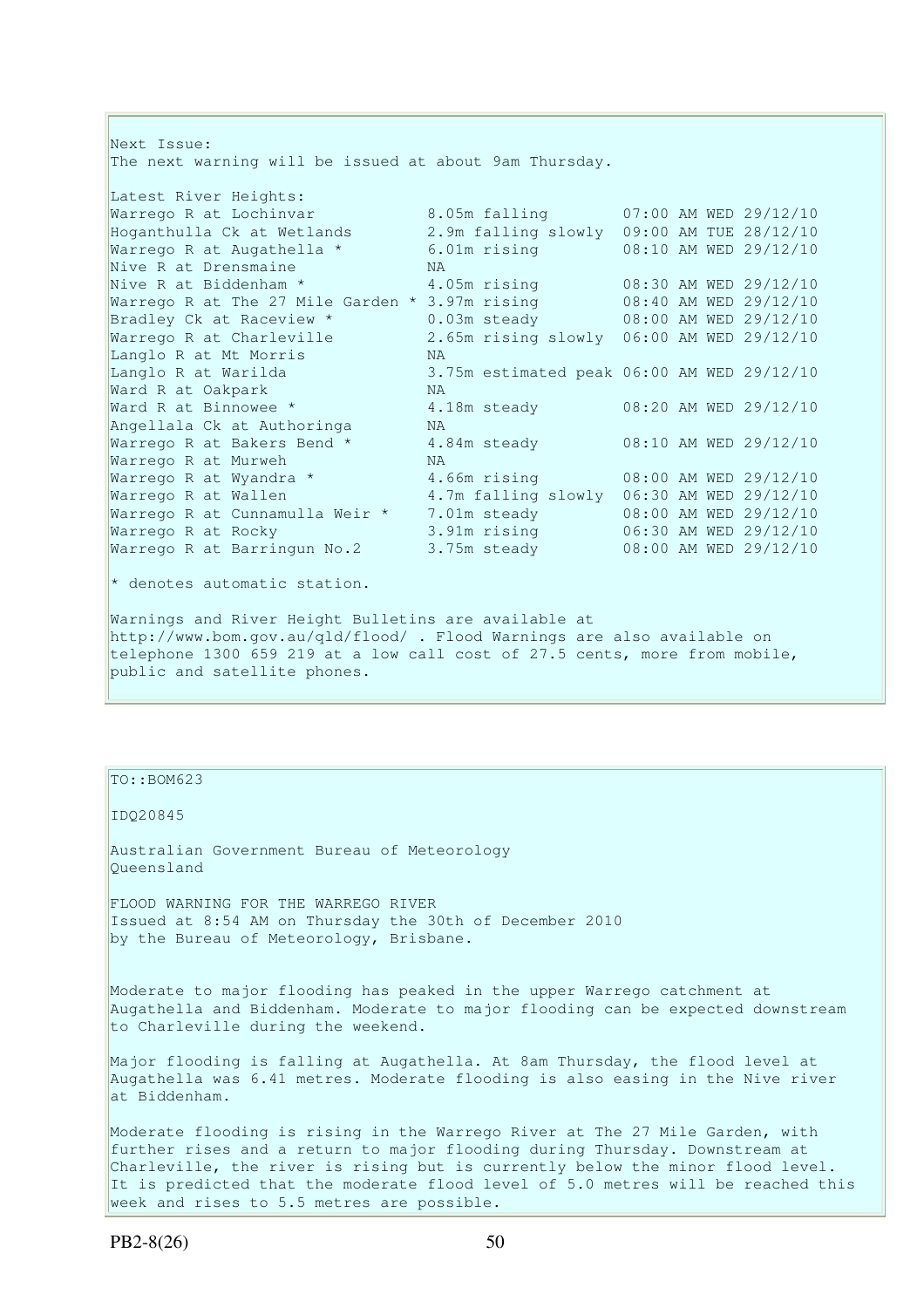River rises are occurring along the Ward and Langlo Rivers, with minor flooding at Binnowee. Renewed river rises are occurring at Wyandra, with rises to commence in the Wallen area late this week. River rises and minor to moderate flooding are occurring in the Cunnamulla and Rocky area from earlier rainfalls, however further renewed rises with moderate to major flooding are expected during next week. Weather Forecast: Fine Next Issue: The next warning will be issued at about 9am Friday. Latest River Heights: Warrego R at Lochinvar 4.3m falling fast 06:00 PM WED 29/12/10<br>
Warrego R at Augathella \* 6.42m falling 06:30 AM THU 30/12/10<br>
Nive R at Biddenham \* 4.48m falling 06:30 AM THU 30/12/10 Warrego R at Augathella \* 6.42m falling 06:30 AM THU 30/12/10 Nive R at Biddenham  $\star$  4.48m falling 06:30 AM THU 30/12/10 Warrego R at The 27 Mile Garden \* 3.91m rising 06:40 AM THU 30/12/10 Bradley Ck at Raceview \* 0.03m steady 06:00 AM THU 30/12/10 Warrego R at Charleville 4.77m rising slowly 06:00 AM THU 30/12/10 Langlo R at Warilda 3.5m falling slowly 06:00 AM THU 30/12/10 Ward R at Binnowee \* 4.16m steady 06:00 AM THU 30/12/10 Warrego R at Bakers Bend \* 5.06m rising 06:40 AM THU 30/12/10 Warrego R at Wyandra \* 5.06m steady 06:00 AM THU 30/12/10 Warrego R at Wallen 4.28m steady 06:00 AM THU 30/12/10 Warrego R at Cunnamulla Br 7.25m rising slowly 09:00 AM WED 29/12/10 Warrego R at Cunnamulla Weir \* 6.8m steady 06:40 AM THU 30/12/10 Warrego R at Rocky 4.18m rising slowly 06:30 AM THU 30/12/10 Warrego R at Barringun No.2 3.75m steady 07:00 AM THU 30/12/10 \*automatic station Warnings and River Height Bulletins are available at http://www.bom.gov.au/qld/flood/ . Flood Warnings are also available on telephone 1300 659 219 at a low call cost of 27.5 cents, more from mobile, public and satellite phones.

| $TO: BOM623$                                                                                                                                                                                     |
|--------------------------------------------------------------------------------------------------------------------------------------------------------------------------------------------------|
| ID020845                                                                                                                                                                                         |
| Australian Government Bureau of Meteorology<br>Oueensland                                                                                                                                        |
| FLOOD WARNING FOR THE WARREGO RIVER<br>Issued at 8:59 AM on Friday the 31st of December 2010<br>by the Bureau of Meteorology, Brisbane.                                                          |
| Moderate to major flooding has peaked in the upper Warrego catchment at<br>Augathella and Biddenham. Moderate to major flooding can be expected downstream<br>to Charleville during the weekend. |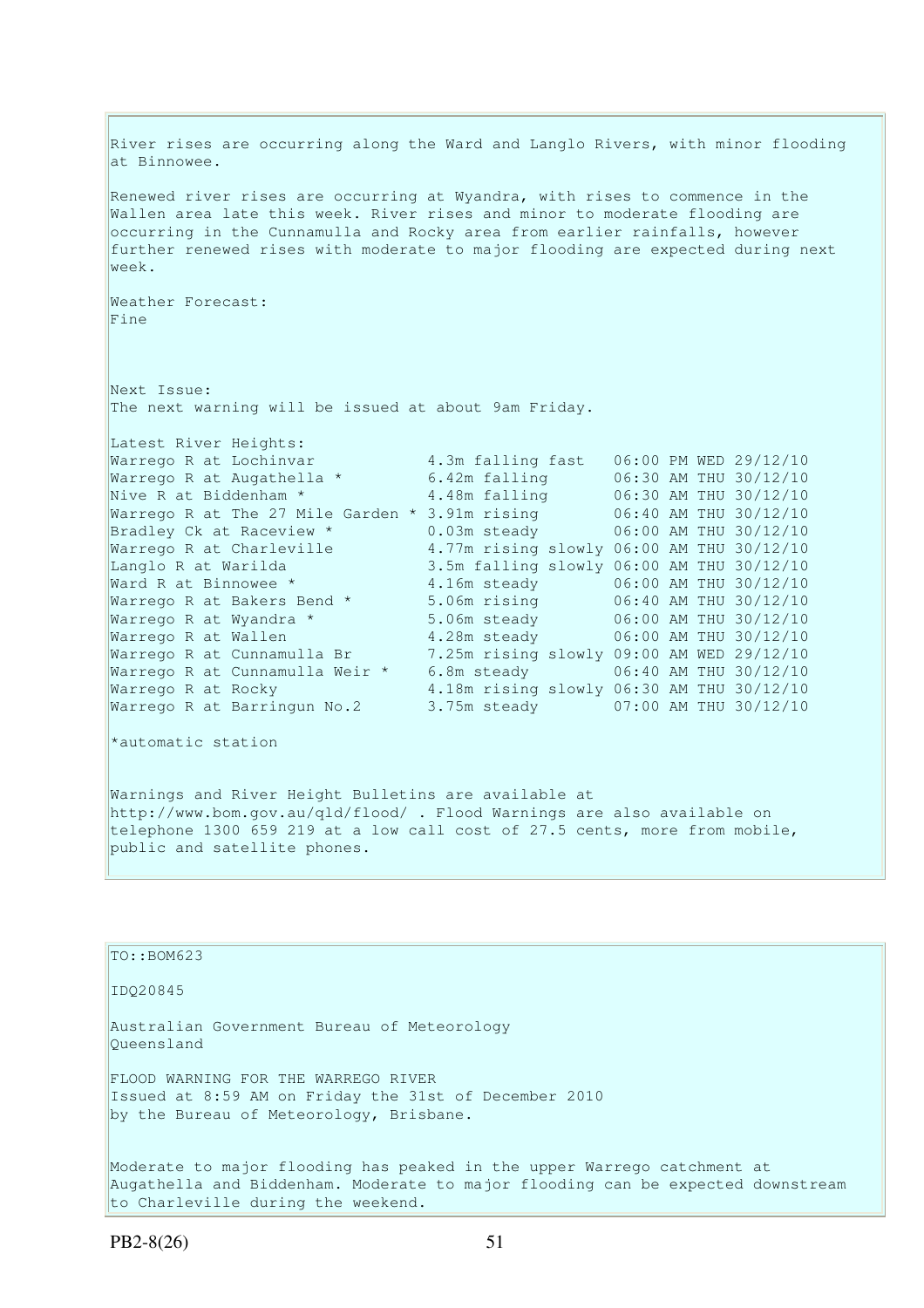Minor flooding is falling on the upper Warrego River at Augathella and in the Nive River at Biddenham. Major flooding is rising in the Warrego River at The 27 Mile Garden, with some further small rises possible during the next 24 hours. Downstream at Charleville, further small rises and a moderate flood peak is expected to about 5.2 metres during the weekend.

River level rises continue between Bakers Bend and the Wallen area. Minor flood levels at Bakers Bend are forecast to reach around 6.5 metres during the weekend. Renewed rises causing moderate to major flooding are expected at Cunnamulla during next week.

Next Issue: The next warning will be issued at about 9am Saturday.

| Latest River Heights:                            |     |                                            |  |                       |
|--------------------------------------------------|-----|--------------------------------------------|--|-----------------------|
| Warrego R at Augathella *                        |     | 4.07m falling                              |  | 08:20 AM FRI 31/12/10 |
| Nive R at Biddenham *                            |     | 3.15m falling                              |  | 07:40 AM FRI 31/12/10 |
| Warrego R at The 27 Mile Garden $*$ 4.05m rising |     |                                            |  | 07:40 AM FRI 31/12/10 |
| Bradley Ck at Raceview *                         |     | $0.03m$ steady                             |  | 07:00 AM FRI 31/12/10 |
| Warrego R at Charleville                         |     | 4.84m rising slowly                        |  | 06:00 AM FRI 31/12/10 |
| Langlo R at Warilda                              |     | 2.15m falling                              |  | 06:00 AM FRI 31/12/10 |
| Ward R at Binnowee *                             |     | 3.84m falling                              |  | 08:10 AM FRI 31/12/10 |
| Warrego R at Bakers Bend *                       |     | 6.00m steady                               |  | 07:10 AM FRI 31/12/10 |
| Warrego R at Wyandra *                           |     | 5.15m steady                               |  | 07:00 AM FRI 31/12/10 |
| Warrego R at Wallen                              |     | 4.84m rising slowly                        |  | 06:00 AM FRI 31/12/10 |
| Warrego R at Cunnamulla Br                       | NA. |                                            |  |                       |
| Warrego R at Cunnamulla Weir *                   |     | 6.56m steady 08:00 AM FRI 31/12/10         |  |                       |
| Warrego R at Rocky                               |     | 4.14m falling slowly 06:30 AM FRI 31/12/10 |  |                       |
| Warrego R at Barringun No.2                      |     | 3.61m steady                               |  | 08:00 AM FRI 31/12/10 |

\* from automatic station

Warnings and River Height Bulletins are available at http://www.bom.gov.au/qld/flood/ . Flood Warnings are also available on telephone 1300 659 219 at a low call cost of 27.5 cents, more from mobile, public and satellite phones.

TO::BOM623 IDQ20845 Australian Government Bureau of Meteorology Queensland FLOOD WARNING FOR THE WARREGO RIVER Issued at 8:49 AM on Saturday the 1st of January 2011 by the Bureau of Meteorology, Brisbane. Moderate flooding is occurring at Charleville. Downstream river rises and minor flooding will continue during the weekend. Flooding has eased below minor in the Warrego River to Augathella. Minor flooding continues to fall in the Nive River at Biddenham. Moderate flooding is falling at The 27 Mile Garden. The flood peak remains in the Charleville area, where at 6 am Saturday a height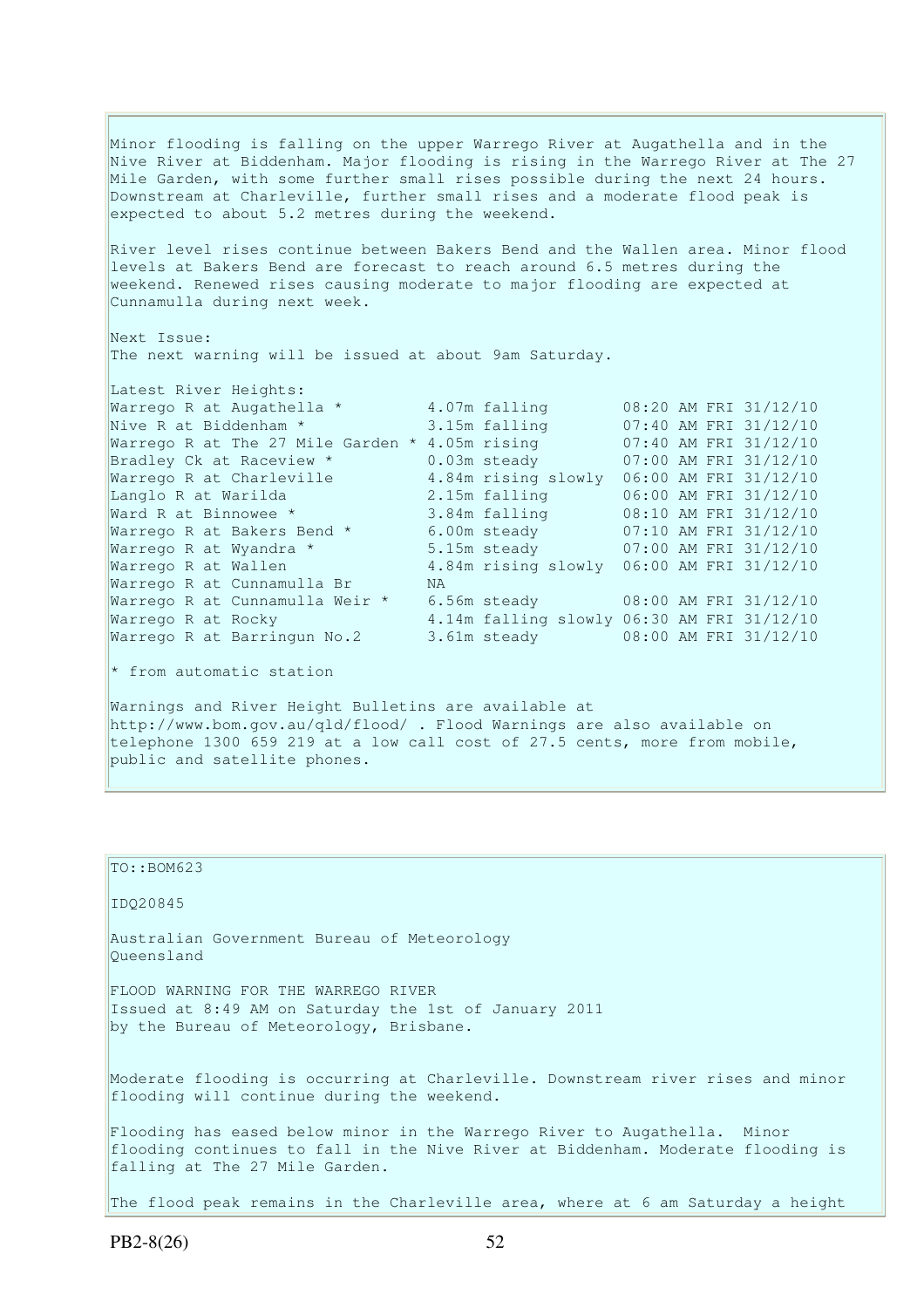of 5.1 metres was recorded. Flood levels should remain high during Saturday and commence falling during Sunday. River level rises and minor flooding continues between Bakers Bend and the Cunnamulla area. Minor flood levels at Bakers Bend are forecast to reach around 6.5 metres during the weekend. Moderate flooding is expected at Cunnamulla during next week. Next Issue: The next warning will be issued at about 9am Sunday. Latest River Heights: Warrego R at Augathella \* 3.36m falling 07:30 AM SAT 01/01/11 Nive R at Biddenham \* 2.55m steady 07:10 AM SAT 01/01/11 Warrego R at The 27 Mile Garden \* 3.61m falling 07:30 AM SAT 01/01/11 Bradley Ck at Raceview \* 0.03m steady 07:00 AM SAT 01/01/11 Warrego R at Charleville 5.09m steady 06:00 AM SAT 01/01/11 Langlo R at Warilda 2.7m rising slowly 06:00 AM SAT 01/01/11 Ward R at Binnowee \* 3.62m steady 07:00 AM SAT 01/01/11 Warrego R at Bakers Bend \* 6.03m steady 07:00 AM SAT 01/01/11 Warrego R at Murweh NA Warrego R at Wyandra \* 5.77m rising 07:00 AM SAT 01/01/11<br>Warrego R at Wallen 5.05m rising slowly 07:45 AM SAT 01/01/11 Warrego R at Wallen 5.05m rising slowly 07:45 AM SAT 01/01/11 Warrego R at Cunnamulla Br 6.7m falling 09:30 AM FRI 31/12/10 Warrego R at Cunnamulla Weir \* 6.67m steady 07:10 AM SAT 01/01/11 Warrego R at Rocky 3.9m falling slowly 06:15 AM SAT 01/01/11 Warrego R at Barringun No.2 3.42m steady 08:00 AM SAT 01/01/11  $*$  denotes automatic station. Warnings and River Height Bulletins are available at http://www.bom.gov.au/qld/flood/ . Flood Warnings are also available on

telephone 1300 659 219 at a low call cost of 27.5 cents, more from mobile, public and satellite phones.

#### TO::BOM623

IDQ20845

Australian Government Bureau of Meteorology Queensland

FLOOD WARNING FOR THE WARREGO RIVER Issued at 8:51 AM on Sunday the 2nd of January 2011 by the Bureau of Meteorology, Brisbane.

Minor flooding continues to ease at Charleville. Minor flooding will extend downstream from Bakers Bend during the next few days, with some moderate flooding also expected in the Cunnamulla and Rocky areas.

Minor flooding continues to slowly ease in the Nive River at Biddenham. Minor flooding also continues to ease in the upper Warrego River at The 27 Mile Garden and downstream at Charleville. At 6am Sunday, the river level at Charleville was 4.12 metres and falling.

Minor flood levels have commenced to slowly ease at Bakers Bend, with minor flooding extending downstream through to the Cunnamulla and Rocky areas. River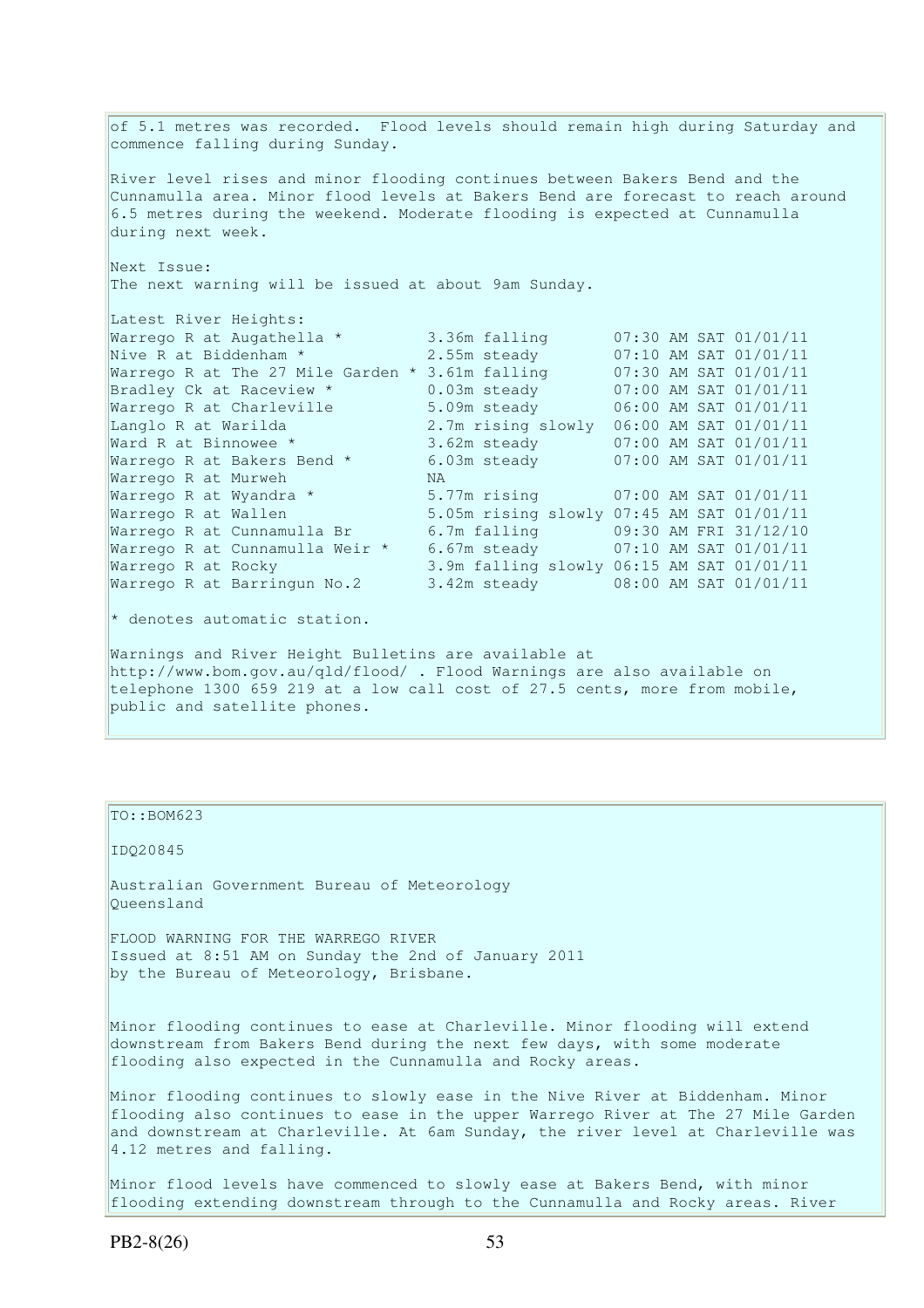levels at Cunnamulla are expected to exceed the moderate flood level during Sunday, with further rises and a moderate flood peak expected later this week. Weather Forecast: Isolated afternoon or evening showers and thunderstorms. Next Issue: The next warning will be issued at about 10am Monday. Latest River Heights: Warrego R at Augathella \* 3m falling 08:00 AM SUN 02/01/11 Nive R at Biddenham \* 2.21m steady 07:00 AM SUN 02/01/11 Warrego R at The 27 Mile Garden \* 2.41m falling 07:30 AM SUN 02/01/11 Bradley Ck at Raceview \* 0.03m steady 07:00 AM SUN 02/01/11 Warrego R at Charleville 4.12m falling 06:00 AM SUN 02/01/11 Langlo R at Warilda 2.8m estimated peak 06:00 AM SUN 02/01/11 Ward R at Binnowee \* 3.33m falling 08:10 AM SUN 02/01/11 Warrego R at Bakers Bend \* 6.06m steady 07:20 AM SUN 02/01/11 Warrego R at Murweh NA Warrego R at Wyandra \* 6.06m steady 07:00 AM SUN 02/01/11 Warrego R at Wallen 5.7m rising slowly 05:15 AM SUN 02/01/11 Warrego R at Cunnamulla Br 6.9m rising slowly 09:00 AM SAT 01/01/11 Warrego R at Cunnamulla Weir \* 6.77m steady 08:20 AM SUN 02/01/11 Warrego R at Rocky 3.86m falling slowly 09:00 AM SAT 01/01/11 Warrego R at Barringun No.2 3.37m steady 08:00 AM SUN 02/01/11  $*$  denotes automatic station. Warnings and River Height Bulletins are available at http://www.bom.gov.au/qld/flood/ . Flood Warnings are also available on telephone 1300 659 219 at a low call cost of 27.5 cents, more from mobile, public and satellite phones.

TO::BOM623 IDQ20845 Australian Government Bureau of Meteorology Queensland FINAL FLOOD WARNING FOR THE WARREGO RIVER Issued at 8:47 AM on Monday the 3rd of January 2011 by the Bureau of Meteorology, Brisbane. Minor flooding will ease at Wyandra and Wallen during the next 48 hours. Moderate flood levels are expected to peak around 7.5 metres during Wednesday at Cunnamulla. Moderate flood levels at Rocky will peak around 4.2 metres on Thursday. Next Issue: This is the final warning. River height bulletins will continue to be issued. Latest River Heights: Warrego R at Augathella \* 2.8m steady 08:00 AM MON 03/01/11 Nive R at Biddenham \* 1.98m steady 07:20 AM MON 03/01/11